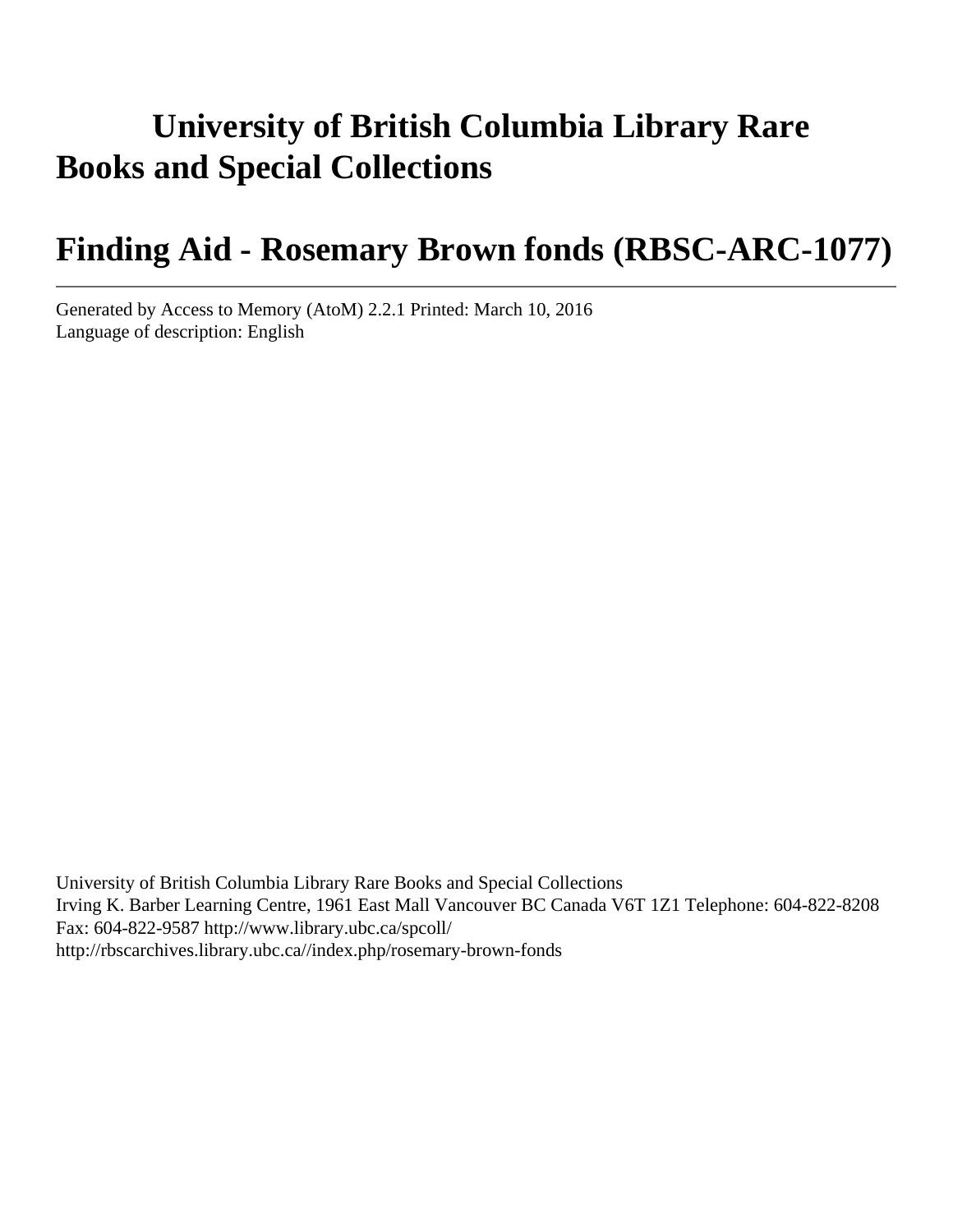# **Table of contents**

| -19 |
|-----|
| 20  |
|     |
|     |
|     |
| 47  |
| 49  |
|     |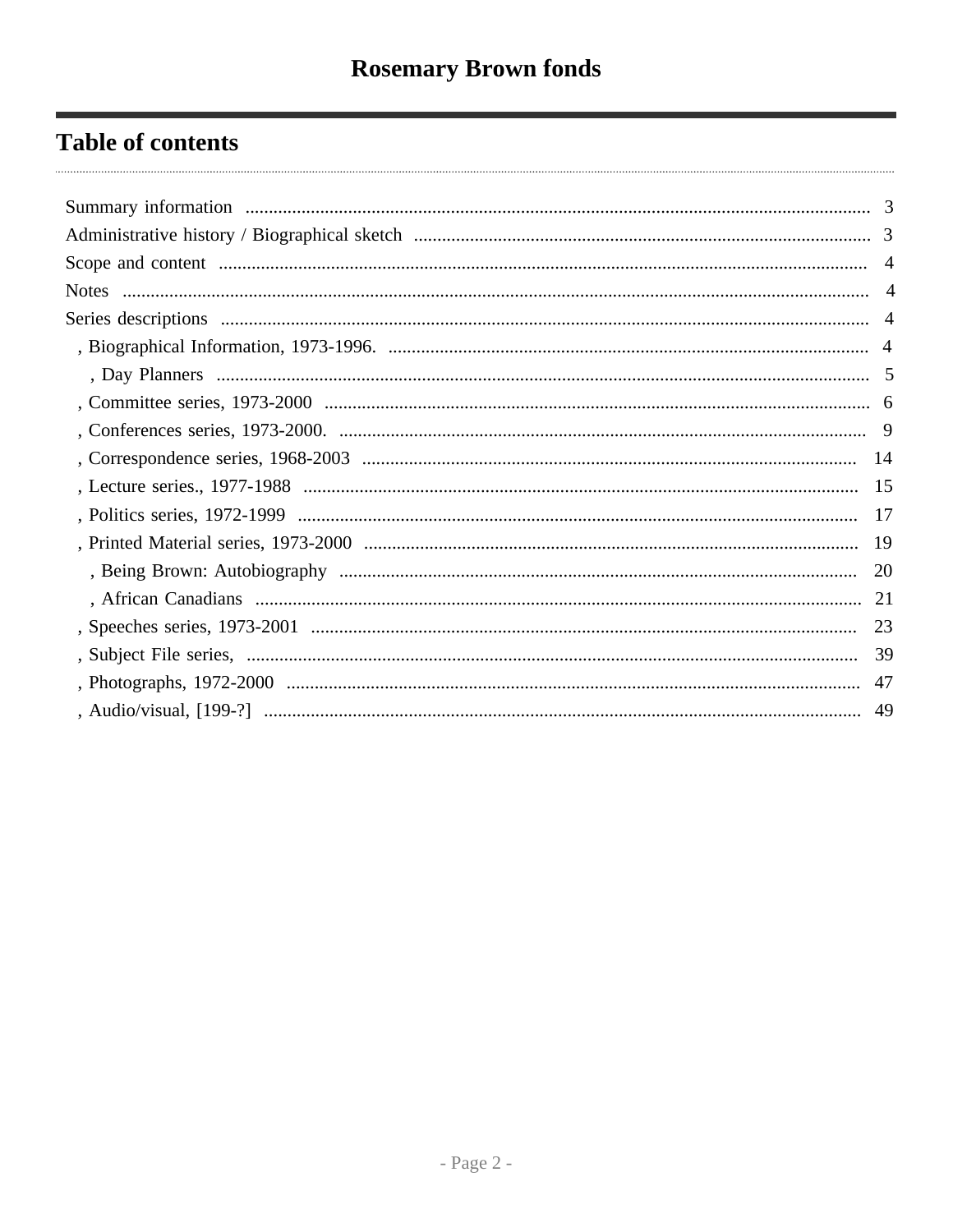### <span id="page-2-0"></span>**Summary information**

| <b>Repository:</b><br><b>Title:</b>                                          | University of British Columbia Library Rare Books and Special<br>Collections<br><b>Rosemary Brown fonds</b>                                                                                                                          |
|------------------------------------------------------------------------------|--------------------------------------------------------------------------------------------------------------------------------------------------------------------------------------------------------------------------------------|
| ID:                                                                          | RBSC-ARC-1077                                                                                                                                                                                                                        |
| Date:                                                                        | 1968 - 2003 (date of creation)                                                                                                                                                                                                       |
| <b>Physical description:</b><br>Dates of creation,<br>revision and deletion: | 7.59 linear m of textual material.<br>79 photographs.<br>14 slides.<br>1 Hi <sub>8</sub> video cassette tape.                                                                                                                        |
| Note [generalNote]:                                                          | Photographs are catalogued as part of Rare Books and Special<br>Collections photograph holdings under BC 2116/1 to BC 2116/17.<br>The audio video tape is catalogued as part of Special Collections<br>media holdings under SP 97-1. |

## <span id="page-2-1"></span>**Administrative history / Biographical sketch**

#### **Note**

 $\cdots$ 

Rosemary Brown is remembered for her empowering speeches that inspired all who listened, but even more so for her contribution to Canadian politics, feminism, human rights, and international development. Rosemary was born in Jamaica on June 17, 1930. She moved to Canada in 1950 to attend McGill University where she obtained an undergraduate degree in Women's Studies. In 1955, she relocated to British Columbia, where is earned a Master's Degree in Social Work from the University of British Columbia and married Dr. William Brown after which she began a family. Drawn to feminism and the peace movement, Rosemary established the Vancouver Status of Women. In 1972, she became a Member of the Legislative Assembly (MLA) in the riding of Vancouver-Burrard and thus became the first Black woman elected to the B.C. legislature, where she served as a MLA for 14 years until 1986 when she retired from politics. In 1975, she sought the federal leadership of the New Democratic Party and lost to Ed Broadbent by a matter of 4 votes. As a MLA for B.C., Rosemary promoted equality and human rights. In her political campaigns she fought for the elimination of sexism in textbooks, against discrimination, and for the equality of women, as well as legislation on issues such as affirmative action and laws that protected rape victims. After leaving politics in 1986, Rosemary became the Ruth Wynn Woodward Endowed Professor at Simon Fraser University in Women's Studies. In1988, Brown became CEO for MATCH International, an international development agency. Following this, she served as the organization's Special Ambassador and then President. Between 1993 and 1996, Rosemary served as Chief Commissioner of the Ontario Human Rights Commission. Over her career, significant honors for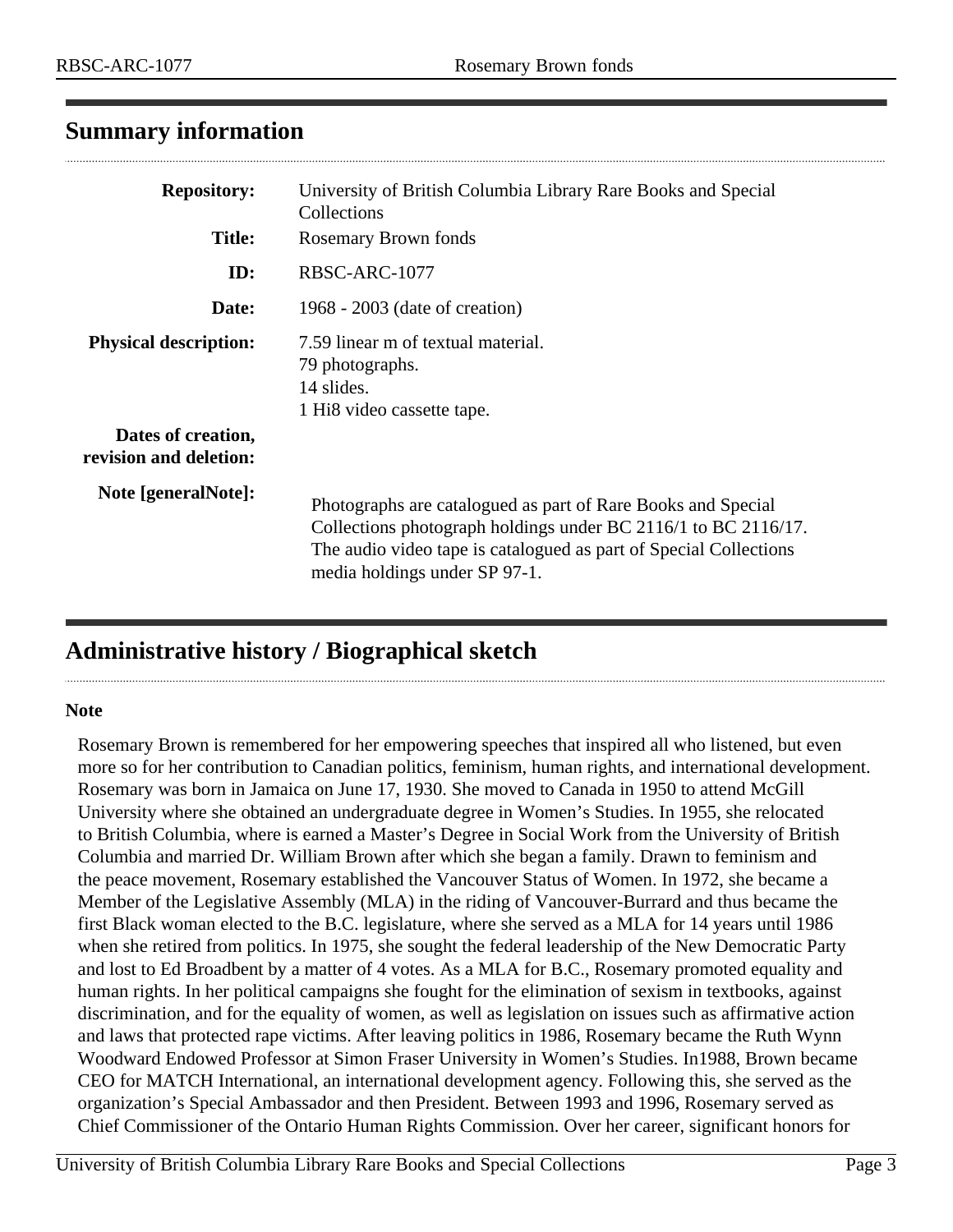Rosemary included earning many honorary doctorates from many Canadian universities including the University of Toronto, Dalhousie, and the University of Victoria, as well as being the 1995 recipient of the Order of British Columbia. Rosemary passed away on April 26, 2003 leaving behind three children, as well as many grandchildren.

### <span id="page-3-0"></span>**Scope and content**

The fonds consist of correspondence, speeches, research notes, and articles on various issues, such as discrimination, inequality of women, affirmative action, and sexual assault. There are nine series, which include: biographical information with day planners as a sub-series, committees, conferences, correspondence, lecture material, politics, printed material with Being Brown: Autobiography and African Canadian as sub-series, speeches, subject files, photographs, and audio/visual.

#### <span id="page-3-1"></span>**Notes**

#### **Title notes**

**Source of title proper**: Title based on the contents of the fonds.

#### **Immediate source of acquisition**

The fonds were donated to Rare Books Special Collections by the Estate of Rosemary Brown on October 25 of 2005.

#### **Restrictions on access**

Some access restrictions apply.

#### **Other notes**

**Publication status:** published

### <span id="page-3-2"></span>**Series descriptions**

#### <span id="page-3-3"></span>**Biographical Information**

Date: 1973-1996. (date of creation)

Scope and content:

Series consists of Curriculum Vitae, biographical sketches, awards, certificates, a family tree, guest album, vacation information, as well as, her separation agreement from Dr. William Brown. This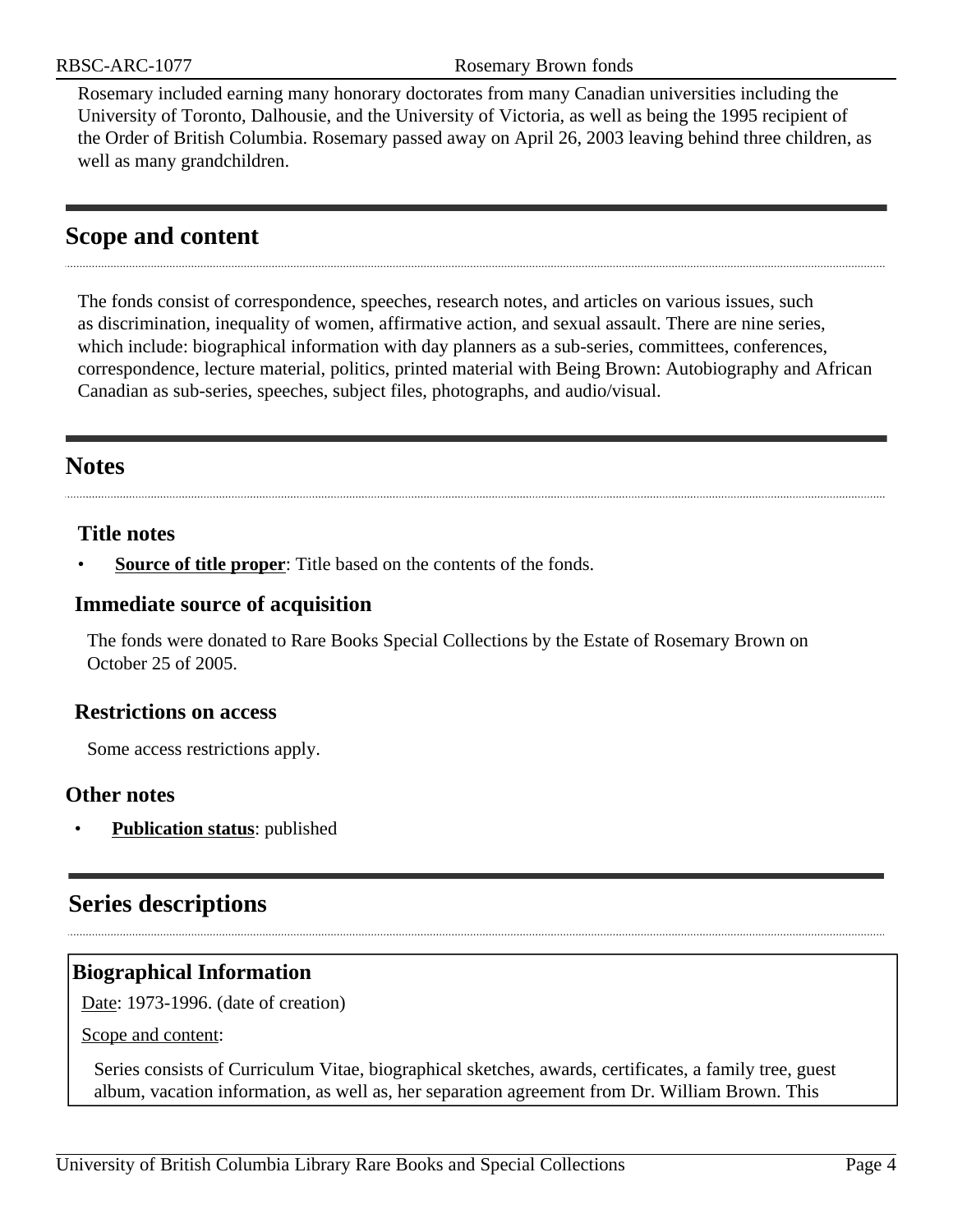series contains one sub-series: day planners. See printed material for information pertaining to Rosemary's autobiography, Being Brown (boxes 29-31).

Physical description: 12 cm of textual material.

#### **File / item list**

#### <span id="page-4-0"></span>**Day Planners**

Date: 1978-2001 (date of creation)

Scope and content:

Consist of Rosemary's day planners, 'While you are out' appointment forms and to-do lists.

Physical description: 23 cm of textual material.

| File / item list   |                                        |            |               |           |
|--------------------|----------------------------------------|------------|---------------|-----------|
| Ref code           | Title                                  | Dates      | Access status | Container |
| RBSC-ARC-1077-3-1  | File - Day organizer.                  | $[197-?]$  |               |           |
| RBSC-ARC-1077-3-2  | File - "Things to do Today" list.      | [n.d.]     |               |           |
| RBSC-ARC-1077-3-3  | File - "While you were out" forms.     | [n.d.]     |               |           |
| RBSC-ARC-1077-3-4  | File - Day planners.                   | 1978, 1979 |               |           |
| RBSC-ARC-1077-3-5  | File - Day planners.                   | 1980       |               |           |
| RBSC-ARC-1077-3-6  | File - Day planners.                   | 1981       |               |           |
| RBSC-ARC-1077-3-7  | File - Day planners.                   | 1982       |               |           |
| RBSC-ARC-1077-3-8  | File - Day planners.                   | 1983       |               |           |
| RBSC-ARC-1077-4-1  | File - Day planners.                   | 1983       |               |           |
| RBSC-ARC-1077-4-2  | File - Day planners.                   | 1984       |               |           |
| RBSC-ARC-1077-4-3  | File - Day planners.                   | 1985       |               |           |
| RBSC-ARC-1077-4-4  | File - Day planners.                   | 1986       |               |           |
| RBSC-              | File - Day planners.                   | 1987       |               |           |
| ARC-1077-4-5/6     |                                        |            |               |           |
| RBSC-ARC-1077-4-7  | File - Day planners.                   | 1988, 1989 |               |           |
| RBSC-ARC-1077-4-8  | File - Day planners.                   | 1993, 1996 |               |           |
| RBSC-ARC-1077-4-9  | File - Day planners.                   | 2000, 2001 |               |           |
| RBSC-ARC-1077-1-1  | File - Biography.                      | 1973       |               |           |
| RBSC-ARC-1077-1-2  | File - Biography for political career. | [n.d.]     |               |           |
| RBSC-ARC-1077-1-3  | File - China tour.                     | 1984       |               |           |
| RBSC-ARC-1077-1-4  | File - $CV's.$                         | 1986       |               |           |
| RBSC-ARC-1077-1-5  | File - Trips to Jamaica.               | 1986, 1988 |               |           |
| RBSC-ARC-1077-1-6  | File - Certifications, awards, and     | 1988,      |               |           |
|                    | honorary degrees.                      | 1991-1992, |               |           |
|                    |                                        | 1996       |               |           |
| RBSC-ARC-1077-1-7  | File - Order of Canada.                | 1996       |               |           |
| RBSC-ARC-1077-1-8  | File - Separation agreement.           | 1993       |               |           |
| RBSC-ARC-1077-1-9  | File - Family tree.                    | [n.d.]     |               |           |
| RBSC-ARC-1077-1-10 | File - Guest albums.                   | [n.d.]     |               |           |
| RBSC-ARC-1077-1-11 | File - Xmas Open house list.           | [n.d.]     |               |           |
| RBSC-ARC-1077-2-1  | File - Scrapbook of political career.  | [1986]     |               |           |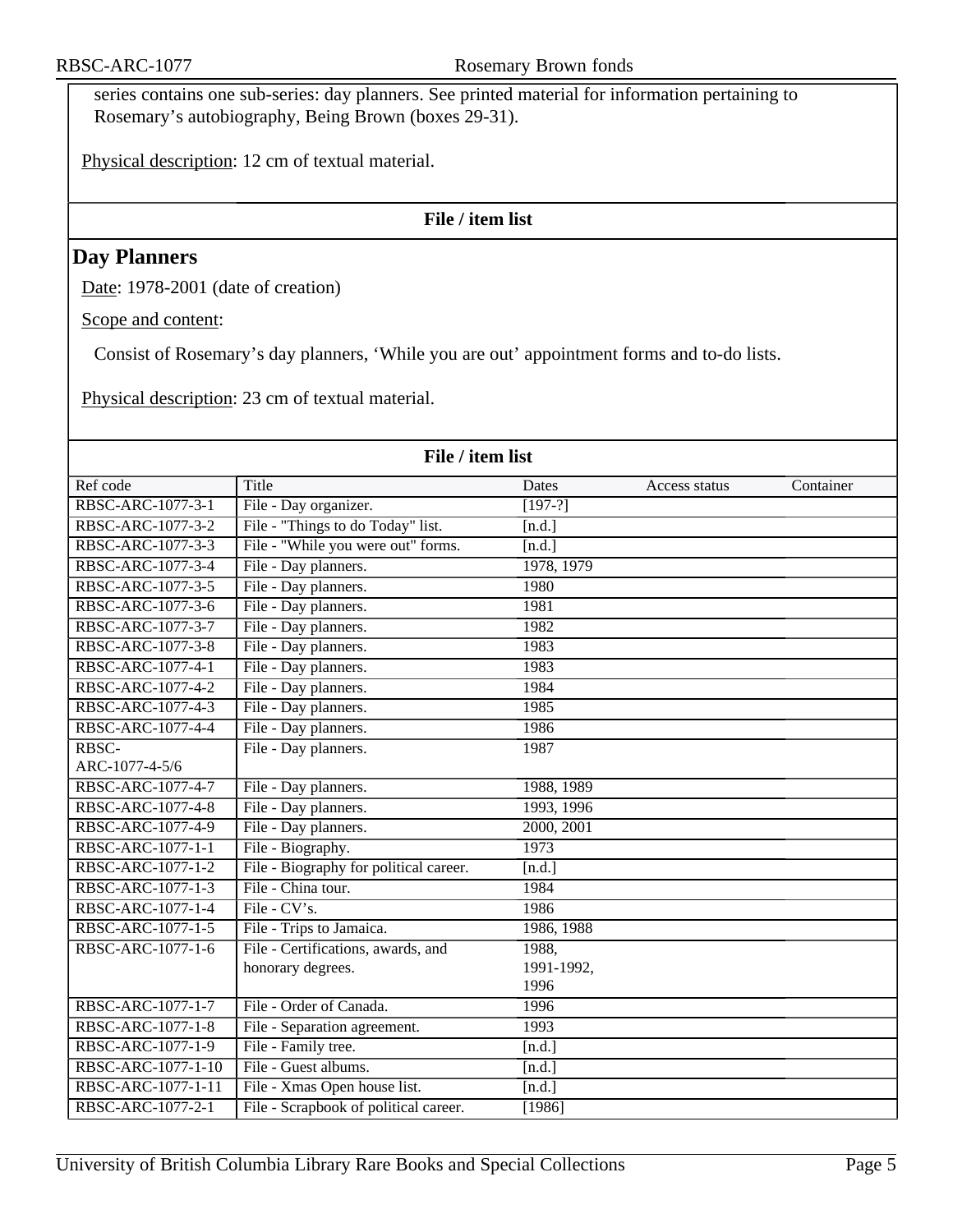#### <span id="page-5-0"></span>**Committee series**

Date: 1973-2000 (date of creation)

Scope and content:

Series consists of agendas, briefs, correspondence, minutes, notes, and reports of various committees that Rosemary sat on or was a board member of and is arranged alphabetically per committee.

Physical description: 1.08 m of textual material.

| File / item list   |                                                                                                                                                                |            |               |           |
|--------------------|----------------------------------------------------------------------------------------------------------------------------------------------------------------|------------|---------------|-----------|
| Ref code           | Title                                                                                                                                                          | Dates      | Access status | Container |
| RBSC-ARC-1077-5-1  | File - Canadian's Women Foundation                                                                                                                             | 1984,      |               |           |
|                    | minutes and agendas.                                                                                                                                           | 1987-1989  |               |           |
| RBSC-ARC-1077-5-2  | File - Canadian's Women Foundation                                                                                                                             | 1990-1992, |               |           |
|                    | minutes and agendas.                                                                                                                                           | 2000       |               |           |
| RBSC-ARC-1077-5-3  | File - Canadian's Women Foundation                                                                                                                             | 1991-1992, |               |           |
|                    | correspondence.                                                                                                                                                | 2000       |               |           |
| RBSC-ARC-1077-5-4  | File - Canadian's Women Foundation<br>notes.                                                                                                                   | $[199-?]$  |               |           |
| RBSC-ARC-1077-5-5  | File - Canadian's Women Foundation<br>community Issues and Social Planning<br>committee's minutes.                                                             | 1991-1992  |               |           |
| RBSC-ARC-1077-5-6  | File - Canadian's Women Foundation -<br>Heritage Foundation minutes.                                                                                           | 1989       |               |           |
| RBSC-ARC-1077-5-7  | File - Inter Agency Working<br>Group on the Caribbean (IAWG) -<br>Correspondence.                                                                              | 1990-1991  |               |           |
| RBSC-ARC-1077-5-8  | File - Inter Agency Working Group on<br>the Caribbean (IAWG) - Minutes.                                                                                        | 1990-1991  |               |           |
| RBSC-ARC-1077-5-9  | File - Inter Agency Working Group on<br>the Caribbean (IAWG) - Reports and<br>notes.                                                                           | 1990-1993  |               |           |
| RBSC-ARC-1077-5-10 | File - Inter Agency Working Group on<br>the Caribbean (IAWG) - Inter-Ministry<br>Committee on the Implementation of the<br>National Policy Statement on Women. | 1990       |               |           |
| RBSC-ARC-1077-5-11 | File - Inter Agency Working Group on<br>the Caribbean (IAWG) - International<br>Affairs Committee.                                                             | 1991-1992  |               |           |
| RBSC-ARC-1077-5-12 | File - Judicial Council - Correspondence.                                                                                                                      | 1993       |               |           |
| RBSC-ARC-1077-5-13 | File - Minutes - Judicial Council.                                                                                                                             | 1993       |               |           |
| RBSC-ARC-1077-5-14 | File - Women's Legal Education and<br>Action Fund (LEAF) - Reports.                                                                                            | 1986-1989  |               |           |
| RBSC-ARC-1077-5-15 | File - Women's Legal Education and<br>Action Fund (LEAF) - Correspondence.                                                                                     | 1987-1988  |               |           |
| RBSC-ARC-1077-6-1  | File - Women's Legal Education and<br>Action Fund (LEAF) - Minutes.                                                                                            | 1988       |               |           |
| RBSC-ARC-1077-6-2  | File - Women's Legal Education and<br>Action Fund (LEAF) - Roadshow.                                                                                           | 1988       |               |           |
| RBSC-ARC-1077-6-3  | File - Women's Legal Education and<br>Action Fund (LEAF) - LEAF Breakfast.                                                                                     | 1991       |               |           |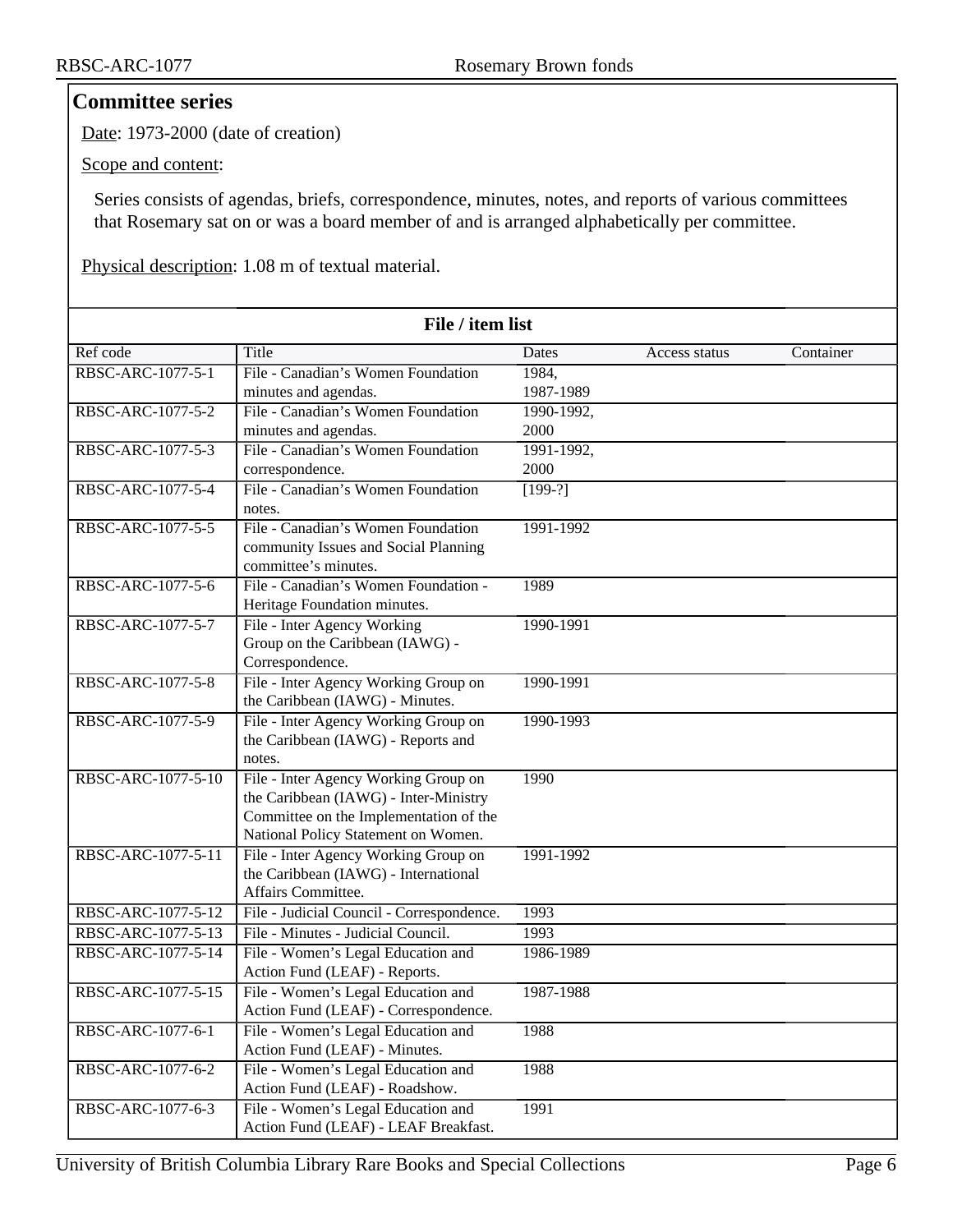# RBSC-ARC-1077 Rosemary Brown fonds

| RBSC-ARC-1077-6-4  | File - Women's Legal Education and        | [1988]     |
|--------------------|-------------------------------------------|------------|
|                    | Action Fund (LEAF) - Notes.               |            |
| RBSC-ARC-1077-6-5  | File - Women's Legal Education and        | 1976       |
|                    | Action Fund (LEAF) - Lower Mainland       |            |
|                    | NDP Women's Committee.                    |            |
| RBSC-ARC-1077-6-6  | File - Concerning Women &                 | 1986       |
|                    | Development articles. - MATCH             |            |
|                    | International Centre.                     |            |
| RBSC-ARC-1077-6-7  | File - MATCH International Centre -       | 1986       |
|                    | Proposals.                                |            |
| RBSC-ARC-1077-6-8  | File - MATCH International Centre -       | 1989       |
|                    | Correspondence.                           |            |
| RBSC-ARC-1077-6-8  | File - MATCH International Centre -       | 1989       |
|                    | Correspondence.                           |            |
| RBSC-ARC-1077-6-9  | File - Correspondence.                    | 1990       |
| RBSC-              | File - MATCH International Centre -       | 1991       |
| ARC-1077-6-10/11   | Correspondence.                           |            |
|                    |                                           |            |
| RBSC-ARC-1077-6-12 | File - MATCH International Centre -       | 1992-1993  |
|                    | Correspondence.                           |            |
| RBSC-ARC-1077-7-1  | File - MATCH International Centre -       | 1994,      |
|                    | Correspondence.                           | 1996-1997  |
| RBSC-ARC-1077-7-2  | File - Correspondence.                    | 1998-1999  |
| RBSC-ARC-1077-7-3  | File - MATCH International Centre -       | 1990-1993, |
|                    | Minutes and budget.                       | 1998-1999, |
|                    |                                           | 2003       |
| RBSC-ARC-1077-7-4  | File - MATCH International Centre -       | 1991       |
|                    | Executive Director's reports.             |            |
| RBSC-ARC-1077-7-5  | File - MATCH International Centre -       | 1991       |
|                    | Orientation manual.                       |            |
| RBSC-ARC-1077-7-6  | File - Fundraising and campaigns.         | 1992       |
| RBSC-ARC-1077-7-7  | File - Assessments, reports and strategic | 1992,      |
|                    | plans - MATCH International Centre.       | 1997-2003  |
| RBSC-ARC-1077-7-8  | File - Assessments, reports and strategic | 1992,      |
|                    | plans.                                    | 1997-2003  |
| RBSC-ARC-1077-7-9  | File - MATCH International Centre -       | 1993       |
|                    | Institutional Evaluation.                 |            |
| RBSC-ARC-1077-7-10 | File - MATCH International Centre -       | 1998       |
|                    | Proposals for Social Conflict and Legal   |            |
|                    | Reform in Jamaica, SEL: 98-1068.          |            |
|                    | File - MATCH International Centre -       |            |
| RBSC-ARC-1077-7-11 |                                           | 1998.      |
|                    | Submission to Canadian International      |            |
|                    | Development Agency, "Social Conflict      |            |
|                    | and Legal Reform SEL: 98-1068,            |            |
|                    | Technical Component," prepared by         |            |
|                    | Brown, Sujir, Abbensetts and Associates   |            |
| RBSC-ARC-1077-8-1  | File - Mediawatch - Correspondence.       | 1983,      |
|                    |                                           | 1987-1988  |
| RBSC-ARC-1077-8-2  | File - Mediawatch - Minutes.              | 1983, 1985 |
| RBSC-ARC-1077-8-3  | File - Mediawatch - Briefs and            | 1983, 1987 |
|                    | announcements.                            |            |
| RBSC-ARC-1077-8-4  | File - Mediawatch - The Inside Story      | 1987-1988, |
|                    | newsletters.                              | 1991       |
| RBSC-ARC-1077-8-5  | File - Mediawatch - Women's Monument      | 1992, 1994 |
|                    | Project.                                  |            |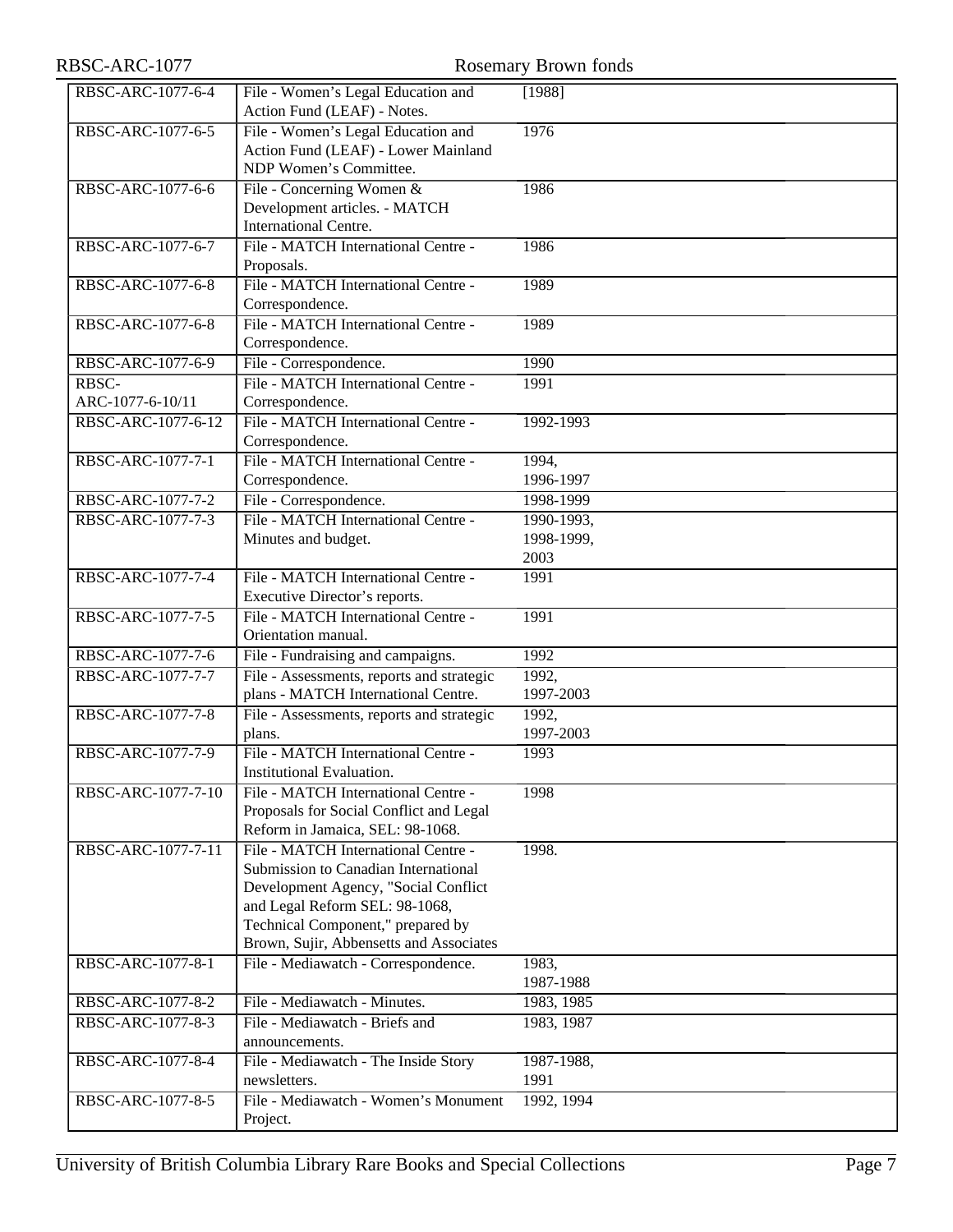# RBSC-ARC-1077 Rosemary Brown fonds

| RBSC-ARC-1077-8-6  | File - Mediawatch - Muriel McQueen                          | 1992      |
|--------------------|-------------------------------------------------------------|-----------|
|                    | Fergusson Foundation.                                       |           |
| RBSC-ARC-1077-8-7  | File - Mediawatch - National Leadership                     | 1991-1992 |
|                    | Committee Chair in Black Canadian                           |           |
|                    | Studies, Dalhousie University.                              |           |
| RBSC-ARC-1077-8-8  | File - NDP Provincial Caucus Women's                        | 1974      |
|                    | Committee - Correspondence.                                 |           |
| RBSC-ARC-1077-8-9  | File - NDP Provincial Caucus Women's                        | 1973      |
|                    | Committee - Briefs presented to NDP                         |           |
|                    | Caucus Committee on Legislative                             |           |
|                    | Priorities of Women.                                        |           |
| RBSC-ARC-1077-8-10 | File - NDP Provincial Caucus Women's                        | 1975      |
|                    | Committee - Priorities magazines.                           |           |
| RBSC-ARC-1077-8-11 | File - NDP Women's Rights Committee                         | 1987-1989 |
|                    | (Provincial) - Correspondence.                              |           |
| RBSC-ARC-1077-8-12 | File - NDP Women's Rights Committee                         | 1987-1989 |
|                    | (Provincial) - Minutes and reports.                         |           |
| RBSC-ARC-1077-9-1  | File - NDP Women's Rights Committee                         | 1988      |
|                    | (Provincial) - National Film Board                          |           |
|                    | (NFB), Women in Visible Colour Film<br>Festival.            |           |
| RBSC-ARC-1077-9-2  | File - North-South Initiative -                             | 1992      |
|                    | Correspondence.                                             |           |
| RBSC-ARC-1077-9-3  | File - North-South Initiative - Minutes.                    | 1992      |
| RBSC-ARC-1077-9-4  | File - North-South Initiative - Long-term                   | 1992      |
|                    | Plan.                                                       |           |
| RBSC-ARC-1077-9-5  | File - North-South Initiative - Project                     | [n.d.]    |
|                    | objectives.                                                 |           |
| RBSC-ARC-1077-9-6  | File - Ontario Human Rights                                 | 1991,     |
|                    | <b>Commission - Northwestern General</b>                    | 1994-1995 |
|                    | Hospital Complaints Settlement.                             |           |
| RBSC-ARC-1077-9-7  | File - Ontario Human Rights                                 | 1992-1993 |
|                    | Commission - Anti-racism report.                            |           |
| RBSC-ARC-1077-9-8  | File - Ontario Human Rights                                 | 1993      |
|                    | Commission - Appointment.                                   |           |
| RBSC-ARC-1077-9-9  | File - Ontario Human Rights                                 | 1994-1995 |
|                    | Commission - Correspondence.                                |           |
| RBSC-ARC-1077-9-10 | File - Ontario Human Rights                                 | 1994      |
|                    | Commission - Reports and briefs.                            |           |
| RBSC-ARC-1077-9-11 | File - Ontario Human Rights                                 | 1994      |
|                    | Commission - Interview questions.                           |           |
| RBSC-ARC-1077-9-12 | File - Queen's University, Board of                         | 1990-1993 |
|                    | Governors - Correspondence.                                 |           |
| RBSC-ARC-1077-9-13 | File - Minutes.                                             | 1991-1992 |
| RBSC-ARC-1077-9-14 | File - Queen's University, Board of                         | 1993      |
|                    | Governors - Principal Search.                               |           |
| RBSC-ARC-1077-10-1 | File - Queen's University, Board of                         | 1999      |
|                    | Governors - Rosemary Brown Family                           |           |
|                    | Services Society.                                           |           |
| RBSC-ARC-1077-10-2 | File - Queen's University, Board of                         | 1992      |
|                    | Governors - Social Justice Fund (CAW,                       |           |
|                    | Canadian Auto Workers union) Board of<br>Directors minutes. |           |
| RBSC-ARC-1077-10-3 | File - South Africa Education Trust Fund                    | 1989-1992 |
|                    | - Correspondence.                                           |           |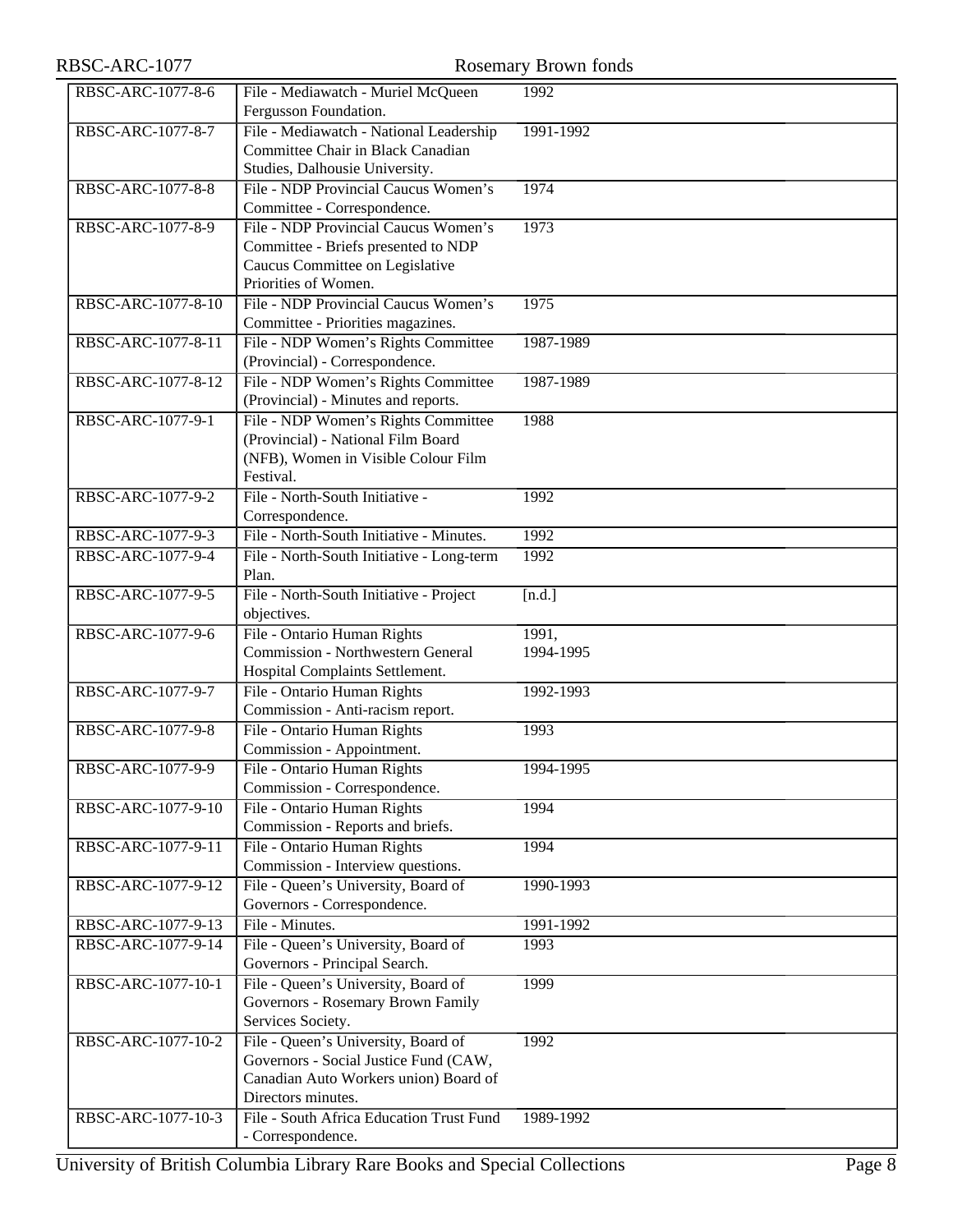| RBSC-ARC-1077-10-4 | File - South Africa Education Trust Fund | 1987-1987  |
|--------------------|------------------------------------------|------------|
|                    | - Minutes.                               |            |
| RBSC-ARC-1077-10-5 | File - Minutes.                          | 1990-1991, |
|                    |                                          | 1993       |
|                    |                                          |            |
| RBSC-ARC-1077-10-6 | File - Projects and papers.              | 1988       |
| RBSC-ARC-1077-10-7 | File - South Africa Education Trust Fund | 1993       |
|                    | - Board papers.                          |            |
| RBSC-ARC-1077-10-8 | File - South Africa Education Trust Fund | $[199-?]$  |
|                    | - Notes.                                 |            |
| RBSC-ARC-1077-10-9 | File - Reports.                          | 1991       |
| RBSC-ARC-1077-11-1 | File - Vancouver Status of Women         | 1974-1975  |
|                    | (SOW) - Federal legislation.             |            |
| RBSC-ARC-1077-11-2 | File - Vancouver Status of Women         | 1975-1976, |
|                    | (SOW) - Advisory Council reports.        | 1981       |
| RBSC-ARC-1077-11-3 | File - Advisory Council reports.         | 1983-1985  |
| RBSC-ARC-1077-11-4 | File - Vancouver Status of Women         | 1975,      |
|                    | (SOW) - Correspondence.                  | 1980-1984, |
|                    |                                          | 1991-1993  |
| RBSC-ARC-1077-11-5 | File - List of Recommendations.          | 1975       |
| RBSC-ARC-1077-11-6 | File - Vancouver Status of Women         | 1976       |
|                    | (SOW) - Press Releases.                  |            |
| RBSC-ARC-1077-11-7 | File - Vancouver Status of Women         | 1981-1985  |
|                    | (SOW) - Newsletters.                     |            |
| RBSC-ARC-1077-11-8 | File - Vancouver Status of Women         | 2000       |
|                    | (SOW) - Vision TV Board of Directors,    |            |
|                    | minutes.                                 |            |
| RBSC-ARC-1077-11-9 | File - Vancouver Status of Women         | 1972       |
|                    | (SOW) - Working Women Association.       |            |

#### <span id="page-8-0"></span>**Conferences series**

Date: 1973-2000. (date of creation)

Scope and content:

Series consists of correspondence and literature pertaining to the numerous conferences that Rosemary attended and had given speeches and has been subdivided by year beginning with 1975 up to 2000. Those conferences that have numbers in the brackets pertain to the corresponding speech that Rosemary gave, which can be found in the speeches series.

Physical description: 73 cm of textual material.

| File / item list   |                                 |                          |               |           |
|--------------------|---------------------------------|--------------------------|---------------|-----------|
| Ref code           | Title                           | Dates                    | Access status | Container |
| RBSC-ARC-1077-12-1 | File - Invitations Accepted.    | 1979                     |               |           |
| RBSC-ARC-1077-12-2 | File - Invitations Accepted.    | 1980                     |               |           |
| RBSC-ARC-1077-12-3 | File - Invitations Accepted.    | 1981                     |               |           |
| RBSC-ARC-1077-12-4 | File - Invitations Accepted.    | 1982                     |               |           |
| RBSC-ARC-1077-12-5 | File - Conference lists.        | 1987                     |               |           |
| RBSC-ARC-1077-12-6 | File - Miscellaneous conference | $\overline{1990}$ , 1995 |               |           |
|                    | brochures.                      |                          |               |           |
| RBSC-ARC-1077-12-7 | File - Miscellaneous itinerary. | 1992                     |               |           |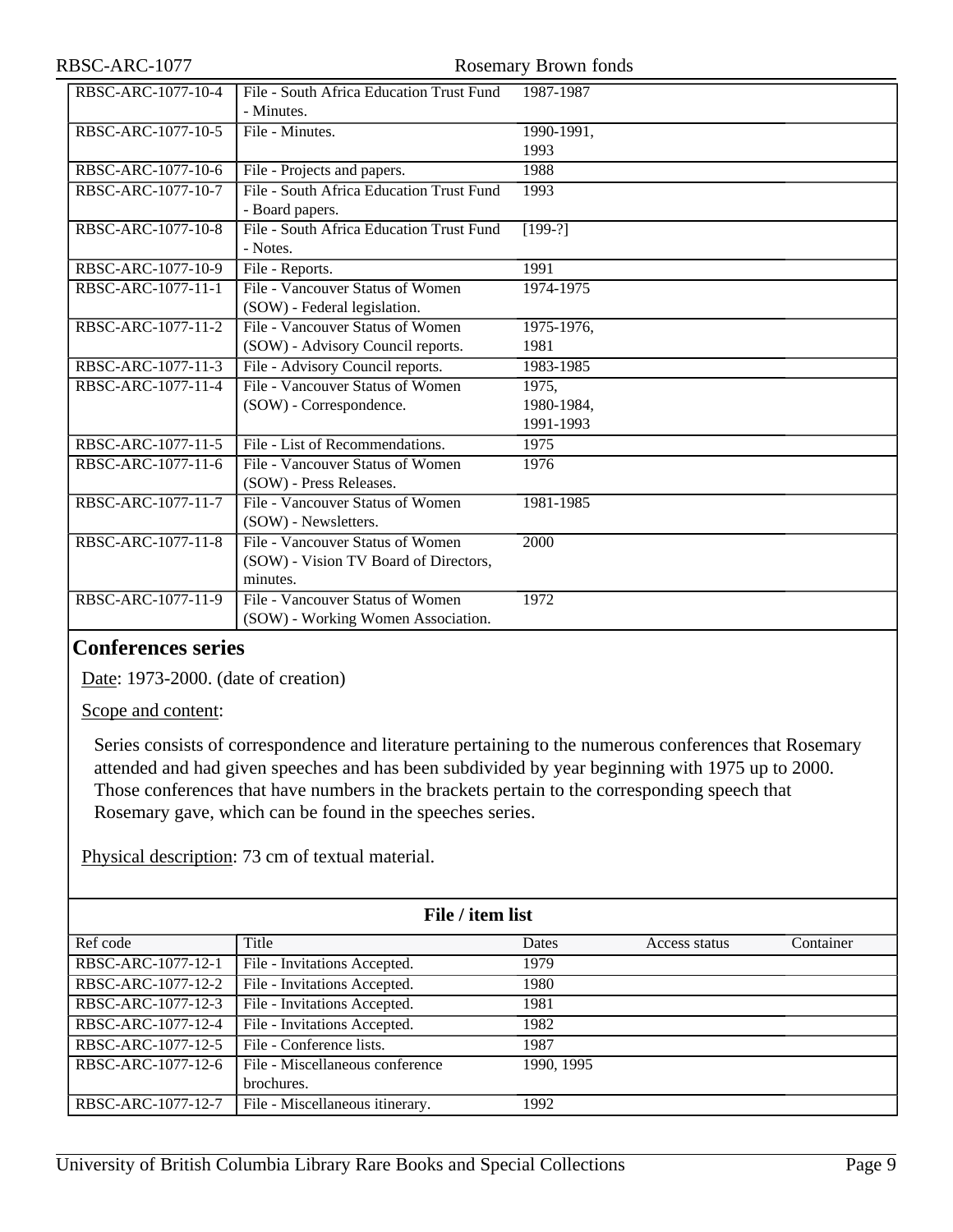| RBSC-ARC-1077           |                                                                                                                                             | <b>Rosemary Brown fonds</b> |
|-------------------------|---------------------------------------------------------------------------------------------------------------------------------------------|-----------------------------|
| RBSC-ARC-1077-12-8      | File - International Women's Year (IWY)<br>- Correspondence.                                                                                | 1973-1976                   |
| RBSC-ARC-1077-12-9      | File - International Women's Year (IWY)<br>- Minutes.                                                                                       | 1974                        |
| RBSC-<br>ARC-1077-12-10 | File - International Women's Year (IWY)<br>- Newsletters and articles.                                                                      | 1974-1975                   |
| RBSC-<br>ARC-1077-12-11 | File - International Women's Year (IWY)<br>- Reports and briefs.                                                                            | 1974-1976                   |
| RBSC-<br>ARC-1077-12-12 | File - International Women's Year (IWY)<br>- Mexico City IWY conference.                                                                    | 1975                        |
| RBSC-<br>ARC-1077-12-13 | File - International Women's Year (IWY)<br>- Jamaica IWY conference. 8-15 March<br>1990                                                     | 1990                        |
| RBSC-<br>ARC-1077-12-14 | File - "Women and Politics," Canberra,<br>Australia.                                                                                        | 1975                        |
| RBSC-<br>ARC-1077-12-15 | File - "Women and Her Human Rights,"<br>The Jamaican and Canadian National<br>Commission for Enesco, Kingston,<br>Jamaica. 10-13 Dec. 1974. | 1974                        |
| RBSC-<br>ARC-1077-12-16 | File - NDP Women's Conference.                                                                                                              | 1977                        |
| RBSC-<br>ARC-1077-12-17 | File - Socialist International Congress,<br>ICSDW's 10th Conference, Vancouver.<br>3-5 Nov. 1978                                            | 1980                        |
| RBSC-<br>ARC-1077-12-18 | File - Women's Union of Greece,<br>"Achievement of Equality between<br>Women and Men". June 1980                                            | 1980                        |
| RBSC-<br>ARC-1077-12-19 | File - Questionnaire: Single Mother's<br>Conference.                                                                                        | 1981                        |
| RBSC-<br>ARC-1077-12-20 | File - Social Consequences of Touch<br>Economic Times, Canadian Labour<br>Congress.                                                         | 1983                        |
| RBSC-<br>ARC-1077-12-21 | File - National Association of Women<br>and the Law (NAWL).                                                                                 | 1983                        |
| RBSC-ARC-1077-13-1      | File - The Working Family, Swedish<br>Consulate (118). 7 May 1984                                                                           | 1984                        |
| RBSC-ARC-1077-13-2      | File - International Federation of Social<br>Workers (121).                                                                                 | 1984                        |
| RBSC-ARC-1077-13-3      | File - Couchiching Institute on Public<br>Affairs Conference, "Can the Profit<br>Motive pull Us Through?" 9-12 Aug.<br>1984.                | 1984.                       |
| RBSC-ARC-1077-13-4      | File - United Nations Economic and<br>Social Council agendas. 19-23 Nov. 1984                                                               | 1984                        |
| RBSC-ARC-1077-13-5      | File - Canadian Centre for Policy<br>Alternatives, Toronto (111). 1984                                                                      | 1984                        |
| RBSC-ARC-1077-13-6      | File - Immigrant Families: The Response<br>of Health and Social Services.                                                                   | 1984                        |
| RBSC-ARC-1077-13-7      | File - UN Decade on Women.                                                                                                                  | 1984                        |
| RBSC-ARC-1077-13-8      | File - Workshop for Social Workers,<br>UBC (124). Feb. 1985                                                                                 | 1985                        |
| RBSC-ARC-1077-13-9      | File - Women's Alternatives for<br>Negotiating Peace, University of Victoria<br>(130). 10-12 May 1985                                       | 1985                        |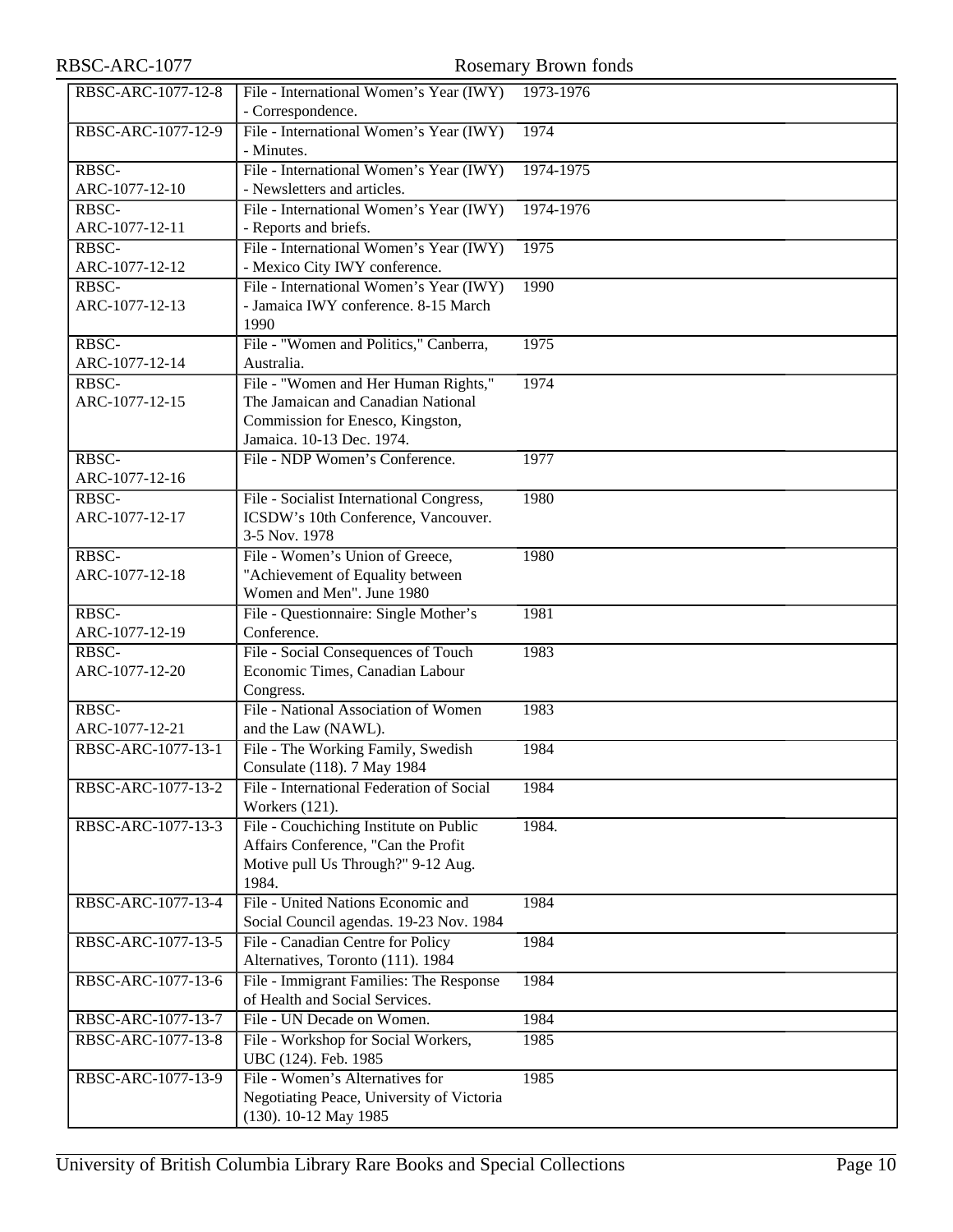| RBSC-ARC-1077           |                                                                                   | <b>Rosemary Brown fonds</b> |
|-------------------------|-----------------------------------------------------------------------------------|-----------------------------|
| RBSC-                   | File - Women & Trade Unions (Bank                                                 | 1985                        |
| ARC-1077-13-10          | workers) (139). Oct. 1985                                                         |                             |
| RBSC-                   | File - Psychology Conference. 1-6 Oct.                                            | 1985                        |
| ARC-1077-13-11          | 1985                                                                              |                             |
| RBSC-                   | File - Focus on Women '85 Conference                                              | 1985                        |
| ARC-1077-13-12          | (140), Malaspina College, Duncan. Nov.                                            |                             |
|                         | 1985                                                                              |                             |
| RBSC-                   | File - Canadian Mental Health                                                     | 1986                        |
| ARC-1077-13-13          | Association, "Youth Strive Conference."                                           |                             |
|                         | 1985                                                                              |                             |
| RBSC-                   | File - National Union of Public and                                               | 1986                        |
| ARC-1077-13-14          | General Employees (NUPGE) and                                                     |                             |
|                         | Canadian Union of Public Employees                                                |                             |
|                         | (CUPE) Conference: Sharing our Future,                                            |                             |
|                         | Ottawa (141). Feb. 1986                                                           |                             |
| RBSC-                   | File - Toronto Arts against Apartheid                                             | 1986                        |
| ARC-1077-13-15          | Fest (143). May 1986                                                              |                             |
| RBSC-                   | File - Congress of Black Women of                                                 | 1987                        |
| ARC-1077-13-16          | Canada, Tribute to Rosemary Brown. 5                                              |                             |
|                         | Feb. 1987                                                                         |                             |
| RBSC-                   | File - Queen's University, "Transforming                                          | 1987                        |
| ARC-1077-13-17          | Canadian Society: The Promise of Equity                                           |                             |
|                         | for Women and Visible Minorities". 15<br>March 1987                               |                             |
| RBSC-                   |                                                                                   |                             |
| ARC-1077-13-18          | File - Alberta Association for Continuing<br>Education (AACE) (197). 1-4 May 1988 | 1988                        |
| RBSC-ARC-1077-14-1      | File - Homelessness (171). 16 May 1987                                            | 1987                        |
| RBSC-ARC-1077-14-2      | File - LEAF Annual Meeting. 22 May                                                | 1987                        |
|                         | 1987                                                                              |                             |
| RBSC-ARC-1077-14-3      | File - Immigrant Women. 23 May 1987                                               | 1987                        |
| RBSC-ARC-1077-14-4      | File - Joys of Being an Older Women                                               | 1987                        |
|                         | (163). 30 May 1987                                                                |                             |
| RBSC-ARC-1077-14-5      | File - Harambee Centres Canada,                                                   | 1987                        |
|                         | "Tribute to Rosemary Brown" 13 June                                               |                             |
|                         | 1987                                                                              |                             |
| RBSC-ARC-1077-14-6      | File - World Congress of Women,                                                   | 1987                        |
|                         | Moscow, USSR. 23-27 June 1987                                                     |                             |
| RBSC-ARC-1077-14-7      | File - BC Teacher's Federation (210).                                             | 1987                        |
|                         | 1987                                                                              |                             |
| RBSC-ARC-1077-14-8      | File - Island Women's Conference (176).                                           | 1987                        |
|                         | 25-26 Sept. 1987                                                                  |                             |
| RBSC-ARC-1077-14-9      | File - City of Halifax: Barriers to                                               | 1987                        |
|                         | Education faced by the Disadvantaged                                              |                             |
|                         | (211). 4 Oct. 1987                                                                |                             |
| RBSC-                   | File - Jr. Black Achievement Awards                                               | 1987                        |
| ARC-1077-14-10          | (180). 10 Oct. 1987                                                               |                             |
| RBSC-                   | File - Parallel Commonwealth                                                      | 1987                        |
| ARC-1077-14-11          | Conference on Southern Africa (205). 11                                           |                             |
|                         | Oct. 1987                                                                         |                             |
| RBSC-                   | File - An Uncommon Wealth of Women,                                               | 1987                        |
| ARC-1077-14-12<br>RBSC- | UBC (181). 15 Oct. 1987<br>File - Newfoundland Women's Network                    |                             |
| ARC-1077-14-13          | (182). 15-17 Oct. 1987                                                            | 1987                        |
| RBSC-                   | File - Forum on Post-Secondary                                                    | 1987                        |
| ARC-1077-14-14          | Education (184). 25-28 Oct. 1987                                                  |                             |
|                         |                                                                                   |                             |

University of British Columbia Library Rare Books and Special Collections Page 11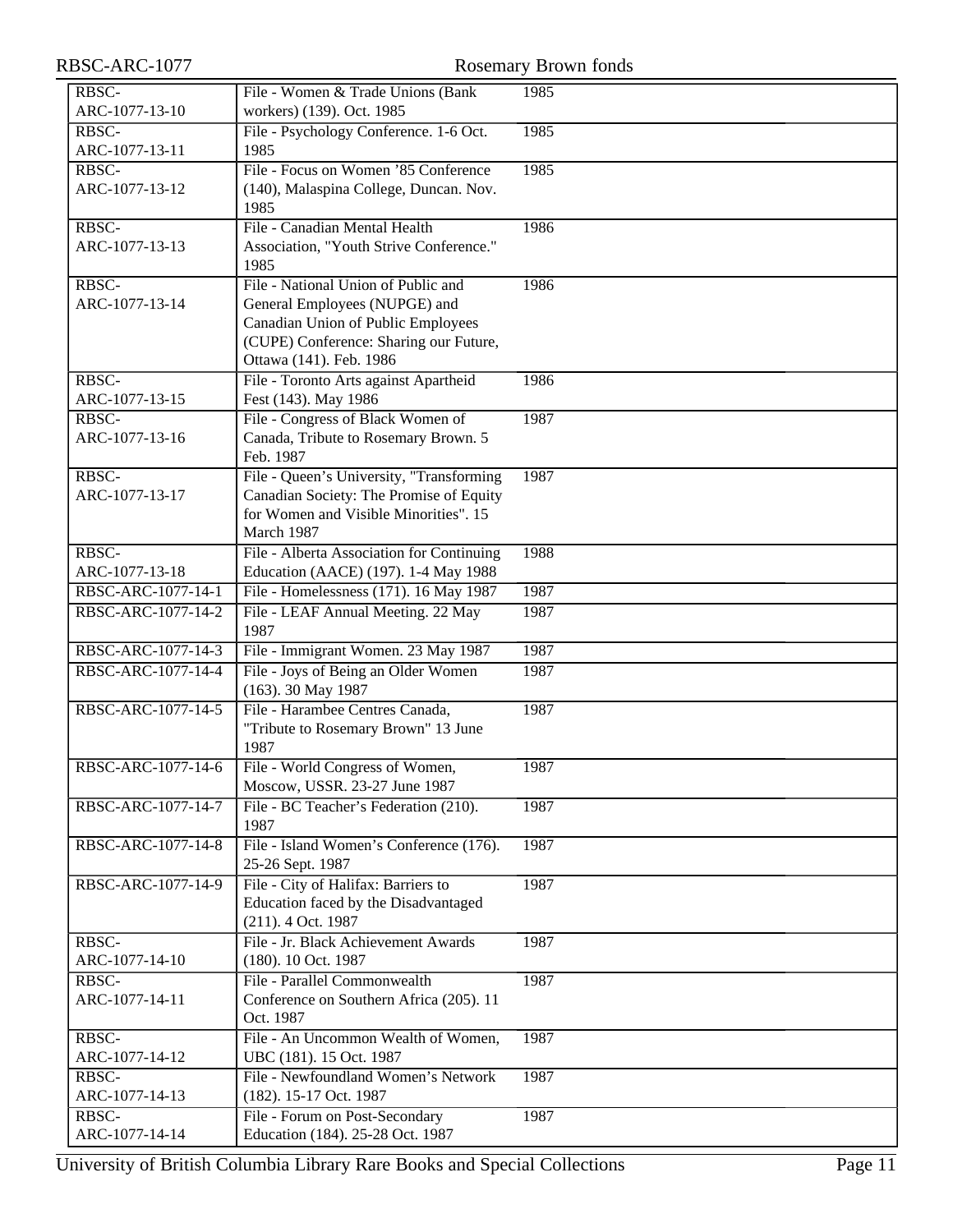| RBSC-ARC-1077           |                                                                           | <b>Rosemary Brown fonds</b> |
|-------------------------|---------------------------------------------------------------------------|-----------------------------|
| RBSC-                   | File - NDP Women's Candidates                                             | 1987                        |
| ARC-1077-14-15          | Conference (152). 1987                                                    |                             |
| RBSC-                   | File - Women for a Meaningful Summit,                                     | 1987                        |
| ARC-1077-14-16          | Athens.                                                                   |                             |
| RBSC-                   | File - Canadian Labour Congress                                           | 1988                        |
| ARC-1077-14-17          | (CLC) 6th Biennial National Women's                                       |                             |
|                         | Conference (189). 27-30 Jan. 1988                                         |                             |
| RBSC-                   | File - Ruth Woodward Endowed Chair in                                     |                             |
| ARC-1077-14-18          | Women's Studies, Simon Fraser                                             |                             |
| RBSC-                   | File - National Federation of Nurses                                      | 1988                        |
| ARC-1077-14-19          | Union Education Seminar (190). 16 Feb.                                    |                             |
|                         | 1988                                                                      |                             |
| RBSC-                   | File - Dalhousie University: Symposium                                    | 1988                        |
| ARC-1077-14-20          | on Undergraduate Education (192). 3-5                                     |                             |
|                         | Mar. 1988                                                                 |                             |
| RBSC-<br>ARC-1077-14-21 | File - Alberta Association of Social<br>Workers, Edmonton                 | 1988                        |
| RBSC-                   | File - Soroptimist International of White                                 | 1988                        |
| ARC-1077-14-22          | Rock Service Club for Women (195). 11                                     |                             |
|                         | April 1988                                                                |                             |
| RBSC-                   | File - Sypmosium on Women and                                             | 1988                        |
| ARC-1077-14-23          | Housing (196).                                                            |                             |
| RBSC-                   | File - Alberta Colleges, Fort Murray                                      | 1988                        |
| ARC-1077-14-24          | (199). 2-3 June 1988                                                      |                             |
| RBSC-                   | File - Staff Nurses Association of                                        | 1988                        |
| ARC-1077-14-25          | Alberta. 4 June 1988                                                      |                             |
| RBSC-                   | File - 3rd International Feminist Book                                    | 1988                        |
| ARC-1077-14-26          | Fair, Montreal (201). 14-19 June 1988                                     |                             |
| RBSC-                   | File - Citizens Conference (202). 17-21                                   | 1988                        |
| ARC-1077-14-27          | <b>June 1988</b>                                                          |                             |
| RBSC-                   | File - Federation of Women Teachers                                       | 1988                        |
| ARC-1077-14-28          | (206). 18 Aug. 1988                                                       |                             |
| RBSC-                   | File - Woodsworth-Irvine Socialist                                        | 1988                        |
| ARC-1077-14-29          | Fellowship seminar (207). 11 Sept. 1988                                   |                             |
| RBSC-ARC-1077-15-1      | File - Canadian Association of University<br>Teachers (215). 22 Oct. 1998 | 1998                        |
| RBSC-ARC-1077-15-2      | File - Department of Social Work,                                         | 1988                        |
|                         | Women's College Hospital, "Violence                                       |                             |
|                         | against Women: a Cross-cultural                                           |                             |
|                         | Perspective". 28 Oct. 1988                                                |                             |
| RBSC-ARC-1077-15-3      | File - Vancouver Society on Immigrant                                     | 1988                        |
|                         | <b>Women. 1988</b>                                                        |                             |
| RBSC-ARC-1077-15-4      | File - Canadian Pulp 7 and Paper                                          | 1989                        |
|                         | Association. 31 Jan. 1989                                                 |                             |
| RBSC-ARC-1077-15-5      | File - Windsor Women Teachers                                             | 1989                        |
|                         | Association. 4 Feb. 1989                                                  |                             |
| RBSC-ARC-1077-15-6      | File - 3rd National Women's Conference                                    | 1989                        |
|                         | for CUPE. 8 Feb. 1989                                                     |                             |
| RBSC-ARC-1077-15-7      | File - Hansworth Secondary School. 17                                     | 1989                        |
|                         | Feb. 1989                                                                 |                             |
| RBSC-ARC-1077-15-8      | File - New Brunswick Teachers. 2-3 Mar.<br>1989                           | 1989                        |
| RBSC-ARC-1077-15-9      |                                                                           | 1989                        |
|                         | File - Harry Jerome Awards. 11 Mar.<br>1989                               |                             |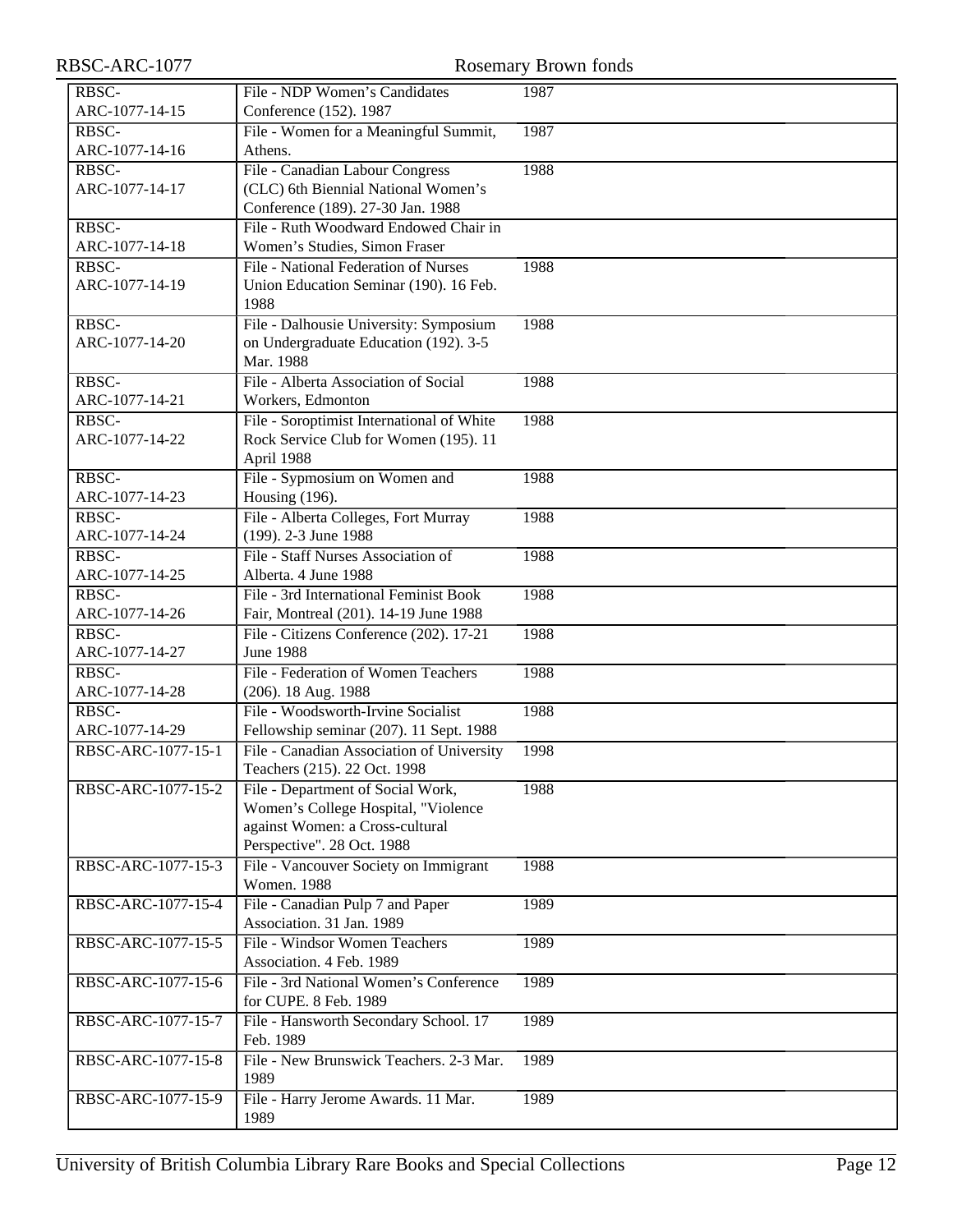| RBSC-ARC-1077           |                                                                                                                              | Rosemary Brown fonds |
|-------------------------|------------------------------------------------------------------------------------------------------------------------------|----------------------|
| RBSC-<br>ARC-1077-15-10 | File - Advisory Council on the Status of<br>Women, Ottawa. 14 March 1989                                                     | 1989                 |
| RBSC-<br>ARC-1077-15-11 | File - English Catholic Teachers. 31<br>March 1989                                                                           | 1989                 |
| RBSC-<br>ARC-1077-15-12 | File - The Fund for Women. 9 April 1989                                                                                      | 1989                 |
| RBSC-<br>ARC-1077-15-13 | File - Women Working for Change Tour.<br>6 May 1989                                                                          | 1989                 |
| RBSC-<br>ARC-1077-15-14 | File - Passport to Success, Forum for<br>Women, North York Board of Education.<br>17 Oct. 1989                               | 1989                 |
| RBSC-<br>ARC-1077-15-15 | File - North-South Institute, "The Future<br>of Women in Development". 19-20 Oct.<br>1990                                    | 1990                 |
| RBSC-<br>ARC-1077-15-16 | File - The Association of Black Human<br>Service Workers. 20 Oct. 1989                                                       | 1989                 |
| RBSC-<br>ARC-1077-15-17 | File - Abella Lecture, Guelph University.<br>"Is Employment Equity possible in the<br>Halls of Academe?". 7 Nov. 1989        | 1989                 |
| RBSC-<br>ARC-1077-15-18 | File - Hamilton Broad of Education.                                                                                          | 1989                 |
| RBSC-<br>ARC-1077-15-19 | File - Canadian Advisory Council on the<br>Status of Women, "Women and well-<br>being" symposium. 1989                       | 1989                 |
| RBSC-ARC-1077-16-1      | File - The Governor General's Canadian<br>Study Conference. 1 June 1991                                                      | 1991                 |
| RBSC-ARC-1077-16-2      | File - Global Assembly of Women and<br>the Environment, "Partners in Life". 4-8<br>Nov. 1991                                 | 1991                 |
| RBSC-ARC-1077-16-3      | File - Canadian Mental Health<br>Association, "Women and Mental<br>Health".                                                  | 1991                 |
| RBSC-ARC-1077-16-4      | File - Human Rights Award dinner,<br>"Violence against Women", Manitoba.                                                     | 1991                 |
| RBSC-ARC-1077-16-5      | File - Rama Mehta Lecture and<br>Colloquia.                                                                                  | 1991                 |
| RBSC-ARC-1077-16-6      | File - National Symposium on Race<br>and Ethnic Relations for University<br>Presidents. 2-4 Feb. 1992                        | 1992                 |
| RBSC-ARC-1077-16-7      | File - International Project to Promote<br>Fairness in Judicial Processes: Geneva<br>Workshop. 5 Feb. 1992                   | 1992                 |
| RBSC-ARC-1077-16-8      | File - Women and Therapy, "Healing and<br>Social Change". 7-9 May 1992.                                                      | 1992                 |
| RBSC-ARC-1077-16-9      | File - Canadian Association of Adult<br>Education (CAAE) Conference, Regina,<br>"Breaking the Barriers". 17-20 June<br>1992. | 1992.                |
| RBSC-<br>ARC-1077-16-10 | File - Unicef Annual meeting. 20 June<br>1992.                                                                               | 1992                 |
| RBSC-<br>ARC-1077-16-11 | File - Operation Skywatch, "Women,<br>Environment and Development". 15-16<br>Oct. 1992                                       | 1992                 |
| RBSC-<br>ARC-1077-16-12 | File - MATCH, "Equity and Sustainable<br>Development".                                                                       | 1992                 |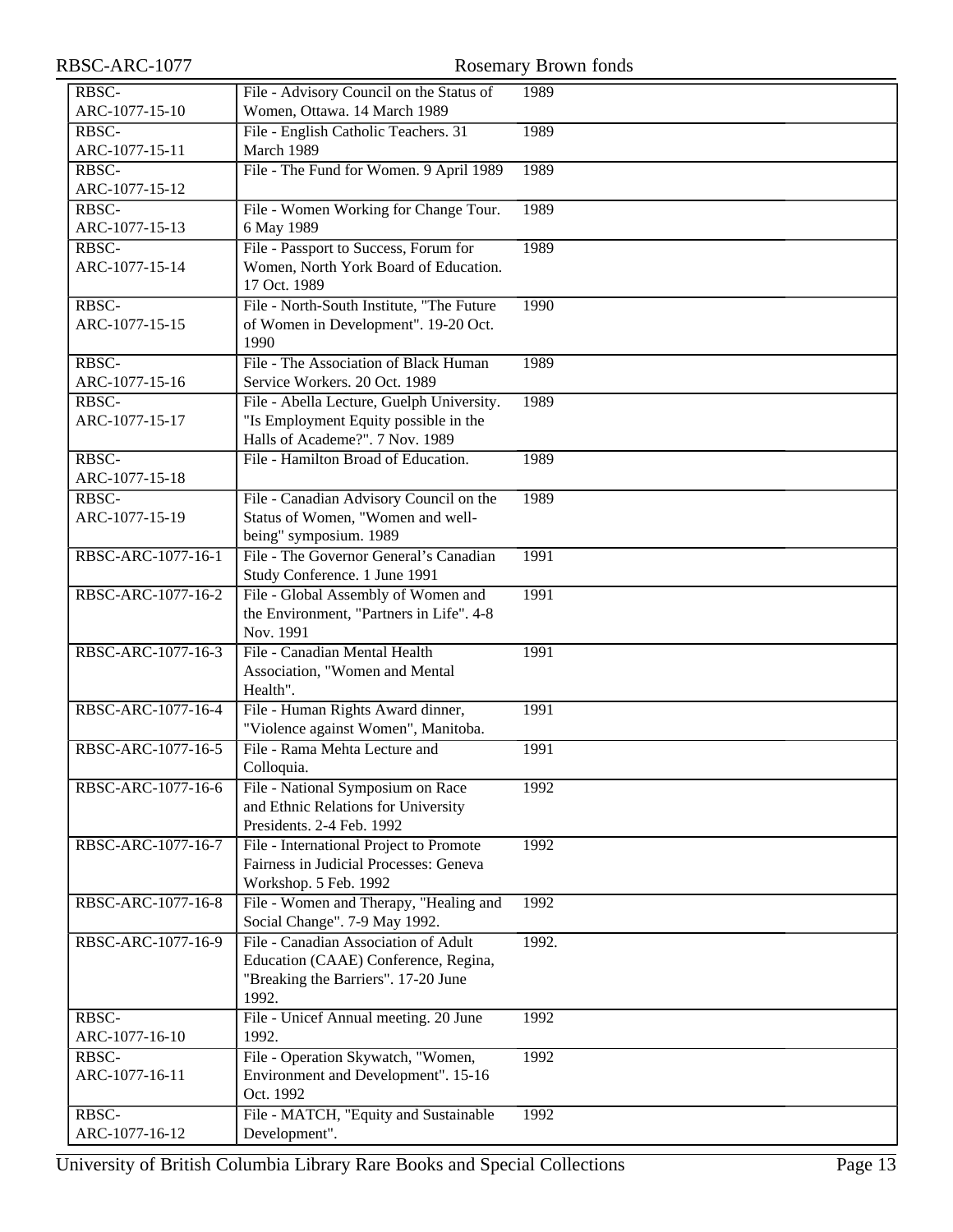| RBSC-ARC-1077           | <b>Rosemary Brown fonds</b>                                                                                                                                                  |      |
|-------------------------|------------------------------------------------------------------------------------------------------------------------------------------------------------------------------|------|
| RBSC-<br>ARC-1077-16-13 | File - University of Western Ontario,<br>Race Relations Policy.                                                                                                              | 1992 |
| RBSC-<br>ARC-1077-16-14 | File - Universities' Model Parliament<br>(UMP). 10 Jan. 1993                                                                                                                 | 1993 |
| RBSC-<br>ARC-1077-16-15 | File - Early Childhood Educators of BC<br>(ECEBC). 6-8 May 1993                                                                                                              | 1993 |
| RBSC-<br>ARC-1077-16-16 | File - Central Public School, Brampton,<br>Ontario.                                                                                                                          | 1994 |
| RBSC-<br>ARC-1077-16-17 | File - Muriel Roscoe Memorial Lecture,<br>Centre for Research and Teaching on<br>Women, McGill University, "Feminism:<br>Alive and Well all over the World". 29<br>Oct. 1996 | 1996 |
| RBSC-<br>ARC-1077-16-18 | File - "Girls Today Women Tomorrow,"<br>Cross-in-Common, Winnipeg. 27-28<br>March 1988                                                                                       | 1988 |
| RBSC-<br>ARC-1077-16-19 | File - "Women and Politics," The<br>Network of NGOs of Trinidad at Tobago                                                                                                    |      |
| RBSC-<br>ARC-1077-16-21 | File - Black History month.                                                                                                                                                  | 1998 |
| RBSC-<br>ARC-1077-16-22 | File - Supreme Court of BC, "Judging in<br>a Diverse Society".                                                                                                               | 1998 |
| RBSC-<br>ARC-1077-16-23 | File - Women's Economic Equality<br>Conference, "Beyond the Gap". 13 Oct.<br>2000                                                                                            | 2000 |

#### <span id="page-13-0"></span>**Correspondence series**

Date: 1968-2003 (date of creation)

Scope and content:

Series consists of personal and professional correspondence to and from Rosemary Brown, which have been subdivided by decade or specifically by year from 1985 to 1999. Correspondence is also located throughout the committee, conference, politics, and subject file series.

Physical description: 39 cm of textual material.

| File / item list   |                        |             |               |           |
|--------------------|------------------------|-------------|---------------|-----------|
| Ref code           | Title                  | Dates       | Access status | Container |
| RBSC-ARC-1077-17-1 | File - Greeting cards. | 1986-1987,  |               |           |
|                    |                        | 1989, 1990, |               |           |
|                    |                        | 1992, 1996, |               |           |
|                    |                        | 1999, 2000  |               |           |
| RBSC-ARC-1077-17-2 | File - Correspondence. | 1960s       |               |           |
| RBSC-ARC-1077-17-3 | File - Correspondence. | 1970s       |               |           |
| RBSC-ARC-1077-17-4 | File - Correspondence. | 1980-1984   |               |           |
| RBSC-ARC-1077-17-5 | File - Correspondence. | 1985        |               |           |
| RBSC-ARC-1077-17-6 | File - Correspondence. | 1986        |               |           |
| RBSC-ARC-1077-17-7 | File - Correspondence. | 1987        |               |           |
| RBSC-ARC-1077-17-8 | File - Correspondence. | 1988        |               |           |
| RBSC-ARC-1077-17-9 | File - Correspondence. | 1989        |               |           |
| RBSC-ARC-1077-18-1 | File - Correspondence. | 1990        |               |           |
| RBSC-ARC-1077-18-2 | File - Correspondence. | 1991        |               |           |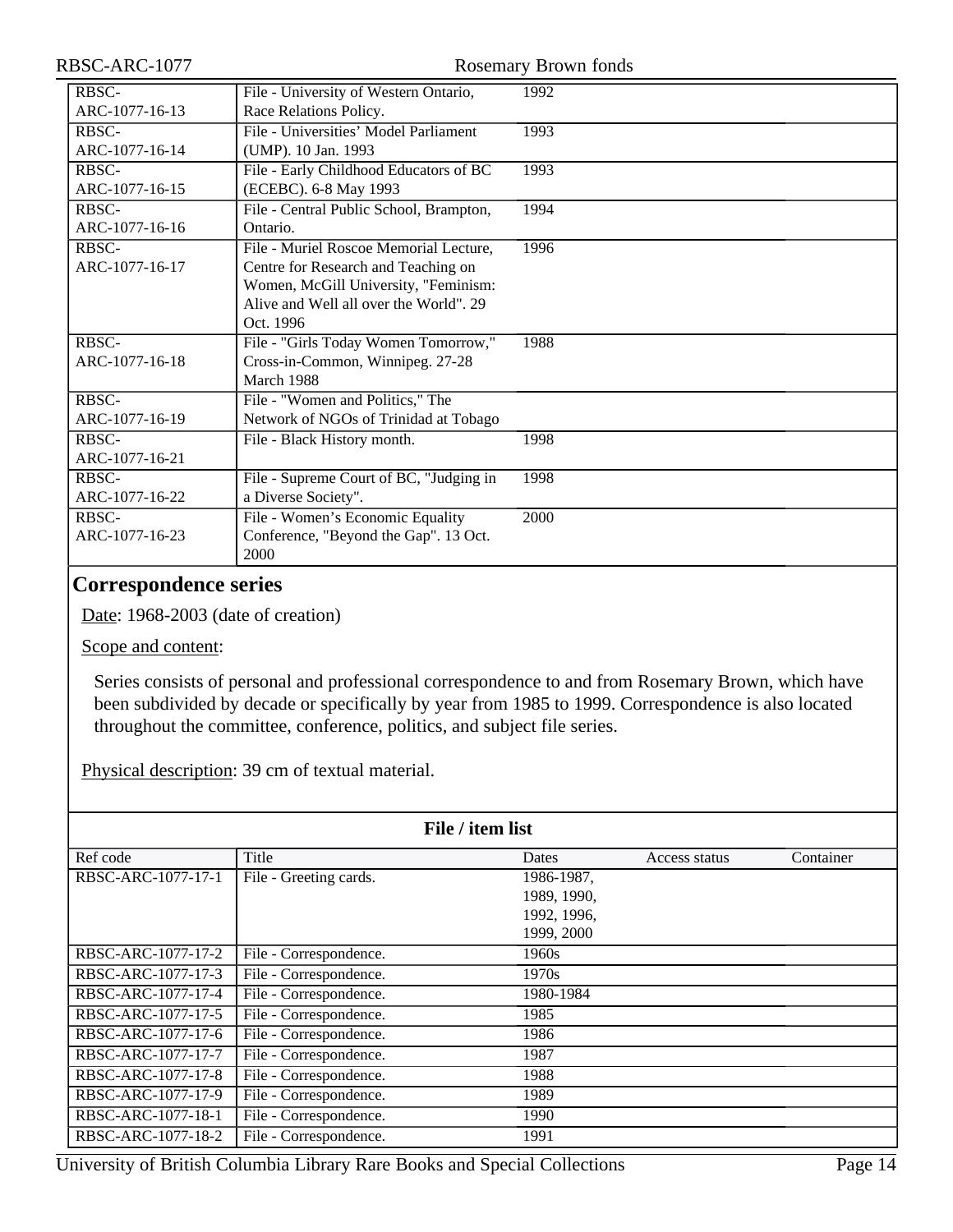| RBSC-ARC-1077                  |                                                                        | <b>Rosemary Brown fonds</b> |
|--------------------------------|------------------------------------------------------------------------|-----------------------------|
| RBSC-<br>ARC-1077-18-3/5       | File - Correspondence.                                                 | 1992                        |
| RBSC-ARC-1077-18-6             | File - Correspondence.                                                 | 1993                        |
| RBSC-ARC-1077-18-7             | File - Correspondence.                                                 | 1994                        |
| RBSC-ARC-1077-19-1             | File - Correspondence.                                                 | 1995                        |
| RBSC-ARC-1077-19-2             | File - Correspondence.                                                 | 1996                        |
| RBSC-ARC-1077-19-3             | File - Correspondence.                                                 | 1997                        |
| RBSC-ARC-1077-19-4             | File - Correspondence.                                                 | 1998                        |
| RBSC-ARC-1077-19-5             | File - Correspondence.                                                 | 1999                        |
| RBSC-ARC-1077-19-6             | File - Correspondence.                                                 | 2000s                       |
| RBSC-ARC-1077-19-7             | File - Correspondence.                                                 | [n.d.]                      |
| RBSC-ARC-1077-19-8             | File - Women and employment,<br>correspondence.                        | 1974                        |
| RBSC-ARC-1077-19-9             | File - Education.                                                      | 1987                        |
| RBSC-<br>ARC-1077-19-10        | File - Colbert Agencies.                                               | 1987-1988                   |
| RBSC-<br>ARC-1077-19-11        | File - Job applications.                                               | 1988                        |
| <b>RBSC-</b><br>ARC-1077-19-12 | File - Program Officer Canadian<br>Commission for UNESCO.              | 1988                        |
| RBSC-<br>ARC-1077-19-13        | File - Cleta Brown (daughter).                                         | 1992                        |
| RBSC-<br>ARC-1077-19-14        | File - William Brown (former husband).                                 | 1992                        |
| RBSC-<br>ARC-1077-19-15        | File - Correspondence templates printed<br>off from 3 1/2 floppy disc. | 1992                        |

#### <span id="page-14-0"></span>**Lecture series.**

Date: 1977-1988 (date of creation)

Scope and content:

Series consist of correspondence, lecture notes, class outlines, course syllabi and assignments, as well as, class evaluations for when Rosemary held the following teaching positions: the Ruth Wynn Woodward Endowed Professor at Simon Fraser University in the Women's Studies program in 1987-1988; at the School of Social Work in the University of Victoria during 1986-1987; the School of Social Work at the University of British Columbia University in 1988; and at Dalhousie University in the late 1970s.

Physical description: 22 cm of textual material

| File / item list   |                                                                                     |       |               |           |
|--------------------|-------------------------------------------------------------------------------------|-------|---------------|-----------|
| Ref code           | Title                                                                               | Dates | Access status | Container |
| RBSC-ARC-1077-20-1 | File - Dalhousie University<br>correspondence.                                      | 1977  |               |           |
| RBSC-ARC-1077-20-2 | File - University of Victoria<br>correspondence.                                    | 1986  |               |           |
| RBSC-ARC-1077-20-3 | File - University of Victoria, School of<br>Social Work, lectures and outlines.     | 1986  |               |           |
| RBSC-ARC-1077-20-4 | File - University of Victoria, School of<br>Social Work, course 460 questionnaires. | 1986  |               |           |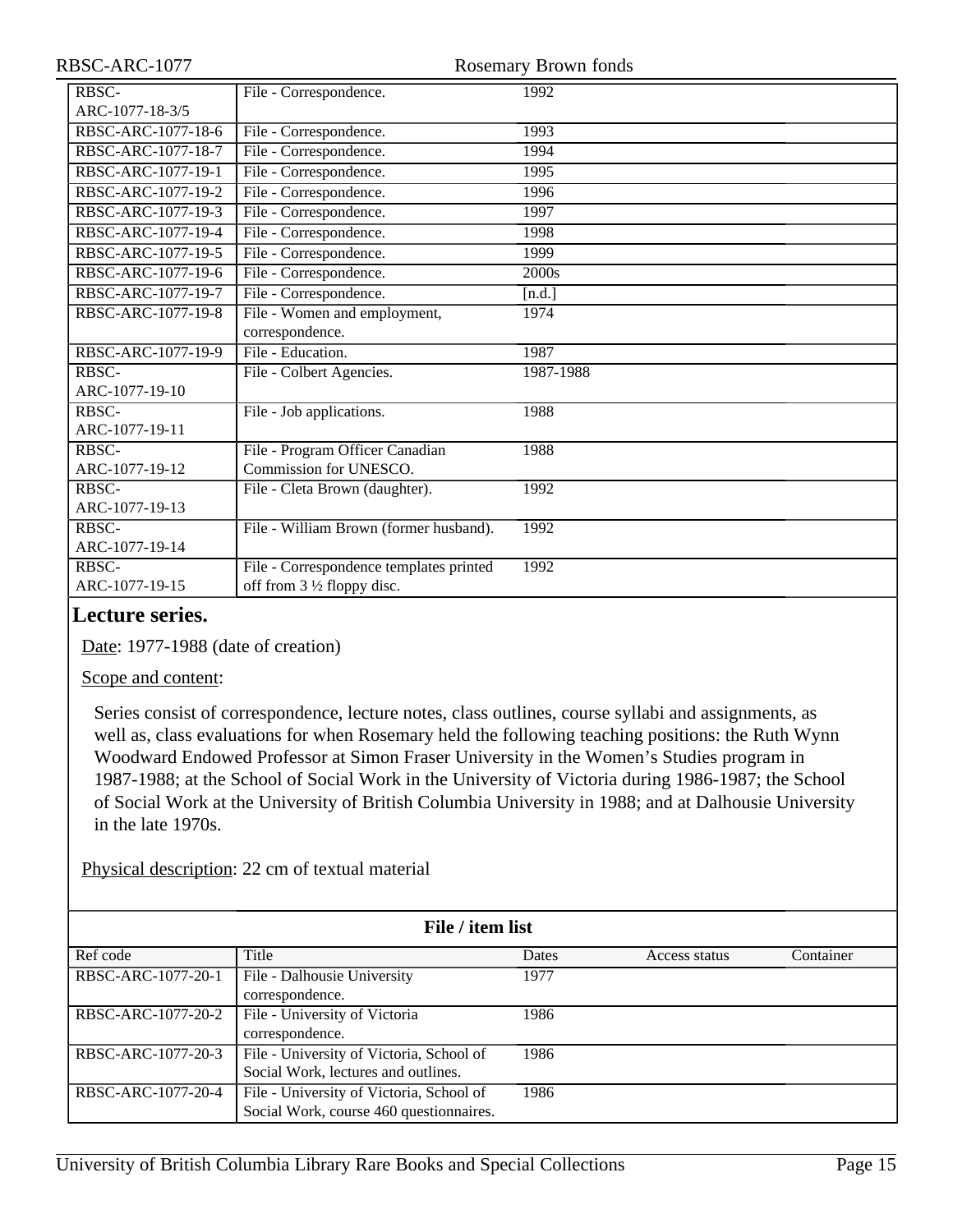#### RBSC-ARC-1077 Rosemary Brown fonds

| RBSC-ARC-1077-20-5 | File - University of Victoria, School<br>of Social Work, course 460 – course<br>research.                                   | 1987       |
|--------------------|-----------------------------------------------------------------------------------------------------------------------------|------------|
| RBSC-ARC-1077-20-6 | File - Ruth Wynn Woodward Endowed<br>Professor, Simon Fraser University<br>(SFU), Women's Studies Chair<br>correspondence.  | 1987       |
| RBSC-ARC-1077-20-7 | File - SFU, Women's Studies program,<br>outlines and lectures.                                                              | 1984, 1987 |
| RBSC-ARC-1077-20-8 | File - University of British Columbia<br>(UBC), School of Social Work, outlines,<br>lecture material, and student feedback. | 1988       |
| RBSC-ARC-1077-20-9 | File - Miscellaneous lecture material.                                                                                      | [n.d.]     |

#### **RBSC-ARC-1077-20-10: Film to be used in course.**

Date: 1987 (date of creation)

Scope and content:

Course lecture for the Ruth Wynn Woodward Endowed Professor at Simon Fraser University in the Women's Studies program.

| File / item list   |                                           |           |  |
|--------------------|-------------------------------------------|-----------|--|
| RBSC-              | File - Books for review.                  | 1987      |  |
| ARC-1077-20-11     |                                           |           |  |
| RBSC-              | File - Course material for WS 202.        | 1987      |  |
| ARC-1077-20-12     |                                           |           |  |
| RBSC-              | File - Course outline. 8 Sept. 1987       | 1987      |  |
| ARC-1077-20-13     |                                           |           |  |
| RBSC-              | File - Overview of Women in Canada        | 1987      |  |
| ARC-1077-20-14     | 1920-60. 14 Sept. 1987                    |           |  |
| RBSC-              | File - Early Women Groups and Political   | 1987      |  |
| ARC-1077-20-16     | Act. 21 Sept. 1987                        |           |  |
| RBSC-              | File - Charlotte Whitton's feminist       | 1987      |  |
| ARC-1077-20-17     | thought, Nellie McClung. 21 Sept. 1987    |           |  |
| RBSC-              | File - Feminism, Nationalism and the      | 1987      |  |
| ARC-1077-20-18     | Clerical Defensive. 28 Sept. 1987         |           |  |
| <b>RBSC-</b>       | File - Women and work. 28 Sept. 1987      | 1987      |  |
| ARC-1077-20-19     |                                           |           |  |
| RBSC-ARC-1077-21-1 | File - Provincial Legislature. 19 Oct.    | 1987      |  |
|                    | 1987                                      |           |  |
| RBSC-ARC-1077-21-2 | File - Overview 80s. Priorizing Issues,   | 1987      |  |
|                    | end of UN decade Consolidation/           |           |  |
|                    | Backlash. 16 Nov. 1987                    |           |  |
| RBSC-ARC-1077-21-3 | File - Hansard report, Federal wife       | 1987      |  |
|                    | assault, Nairobi report, right wing       |           |  |
|                    | women. 16 Nov. 1987                       |           |  |
| RBSC-ARC-1077-21-4 | File - Film, Independence vs. Partnership | 1987      |  |
|                    | Charter, "Nobody's Baby". 23 Nov. 1987    |           |  |
| RBSC-ARC-1077-21-5 | File - Foetus as patient, Baby M.,        | 1987      |  |
|                    | Insurance payment for fetus. 30 Nov.      |           |  |
|                    | 1987                                      |           |  |
| RBSC-ARC-1077-21-6 | File - Course outline for SW513.          | 1987-1988 |  |

University of British Columbia Library Rare Books and Special Collections Page 16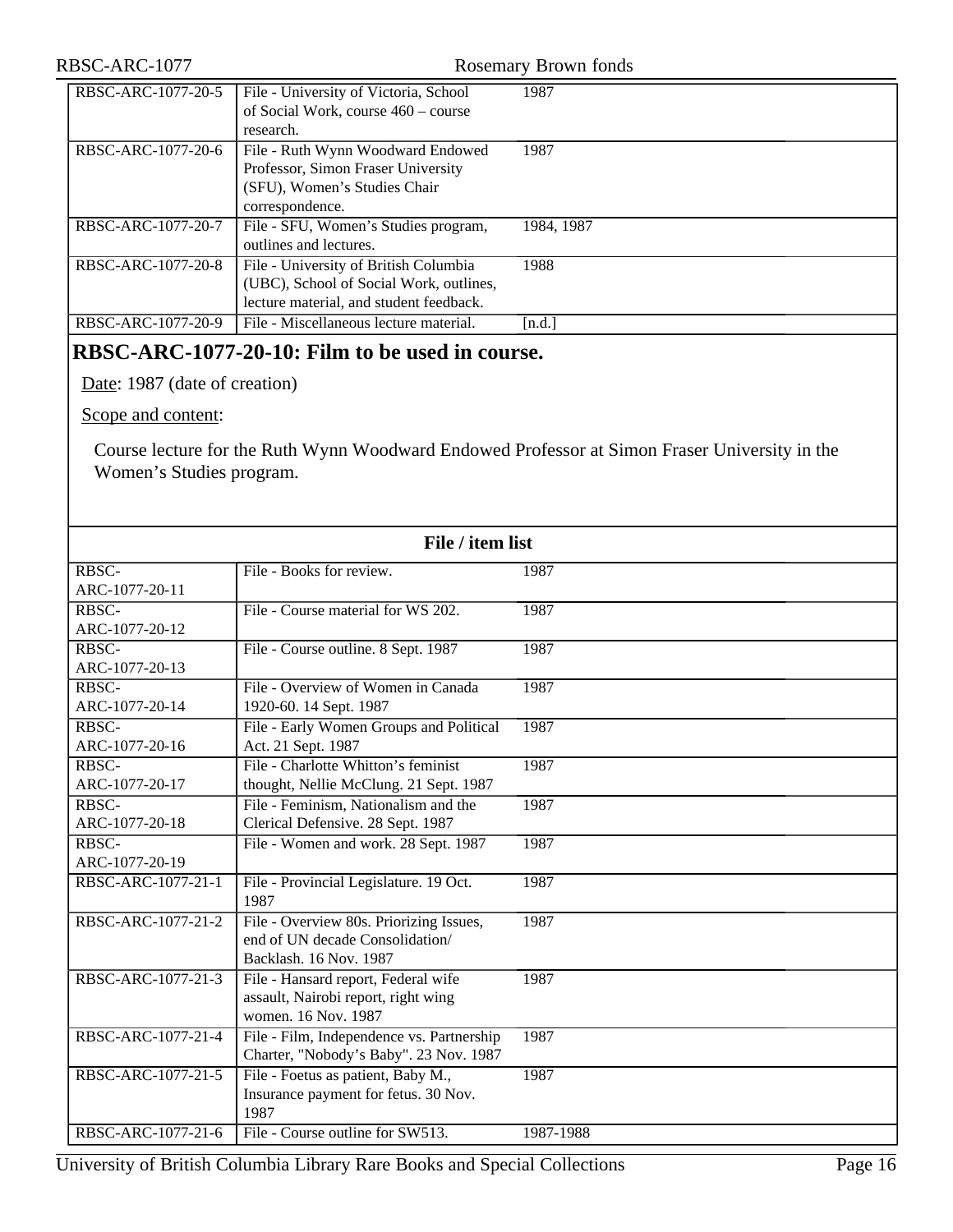| RBSC-ARC-1077      | <b>Rosemary Brown fonds</b>               |      |
|--------------------|-------------------------------------------|------|
| RBSC-ARC-1077-21-7 | File - Listing and analysis of issues     | 1987 |
|                    | (Bonepart/Cohen).                         |      |
| RBSC-ARC-1077-21-8 | File - Listing and analysis of issues     | 1987 |
|                    | (Bonepart/Cohen).                         |      |
| RBSC-ARC-1077-21-9 | File - Canadian Council on Social         | 1987 |
|                    | Development. 12 Nov. 1987                 |      |
| RBSC-              | File - Unemployment. 14 Jan. 1988         | 1988 |
| ARC-1077-21-10     |                                           |      |
| RBSC-              | File - Homelessness presentation. 21 Jan. | 1988 |
| ARC-1077-21-11     | 1988                                      |      |
| RBSC-              | File - Sexism and feminism ideological    | 1988 |
| ARC-1077-21-12     | comparison. 25 Feb. 1988                  |      |

#### <span id="page-16-0"></span>**Politics series**

Date: 1972-1999 (date of creation)

Scope and content:

Series consist of excerpts from debates and press releases from Rosemary's tenure as a MLA in the B.C. Legislature; campaign material and related information accrued while running for the NDP Federal Leadership in 1975 and Provincial elections in 1978-1979 and in 1982 for the Burrand-Edmonds riding; various policies and legislation that Rosemary had an interest in; NDP briefs, discussion papers; and related correspondence.

Physical description: 46 cm of textual material

| File / item list               |                                                                                 |                  |               |           |
|--------------------------------|---------------------------------------------------------------------------------|------------------|---------------|-----------|
| Ref code                       | Title                                                                           | <b>Dates</b>     | Access status | Container |
| RBSC-ARC-1077-22-1             | File - Federal leadership Steering<br>Committee minutes.                        | 1974-1975        |               |           |
| RBSC-ARC-1077-22-3             | File - Federal Leadership campaign.                                             | 1975             |               |           |
| RBSC-ARC-1077-22-4             | File - Federal Leadership other<br>candidates' platforms.                       | 1975             |               |           |
| RBSC-ARC-1077-22-5             | File - Union support correspondence<br>(Federal Leadership campaign, Bill 146). | 1975             |               |           |
| RBSC-ARC-1077-22-6             | File - Barbara Beardsley NDP campaign<br>in St. Andrew-St. Patrick.             | 1975             |               |           |
| RBSC-ARC-1077-22-7             | File - Provincial campaign mailings.                                            | 1978-1979        |               |           |
| RBSC-ARC-1077-22-8             | File - Provincial election announcement.                                        | 1979             |               |           |
| RBSC-ARC-1077-22-9             | File - Fundraising "Rosemary Brown<br>Campaign".                                | 1979             |               |           |
| <b>RBSC-</b><br>ARC-1077-22-10 | File - Provincial elections analysis,<br>newspaper clippings.                   | 1979             |               |           |
| RBSC-<br>ARC-1077-22-11        | File - 1983 Campaign material.                                                  | 1983             |               |           |
| RBSC-<br>ARC-1077-22-12        | File - 1983 Election, personal congrats.                                        | 1983             |               |           |
| <b>RBSC-</b><br>ARC-1077-22-13 | File - Miscellaneous campaign material.                                         | $[197-?]$ , 1982 |               |           |
| RBSC-<br>ARC-1077-22-14        | File - Kamloops MLA and Candidates<br>meeting.                                  | $[198-?]$        |               |           |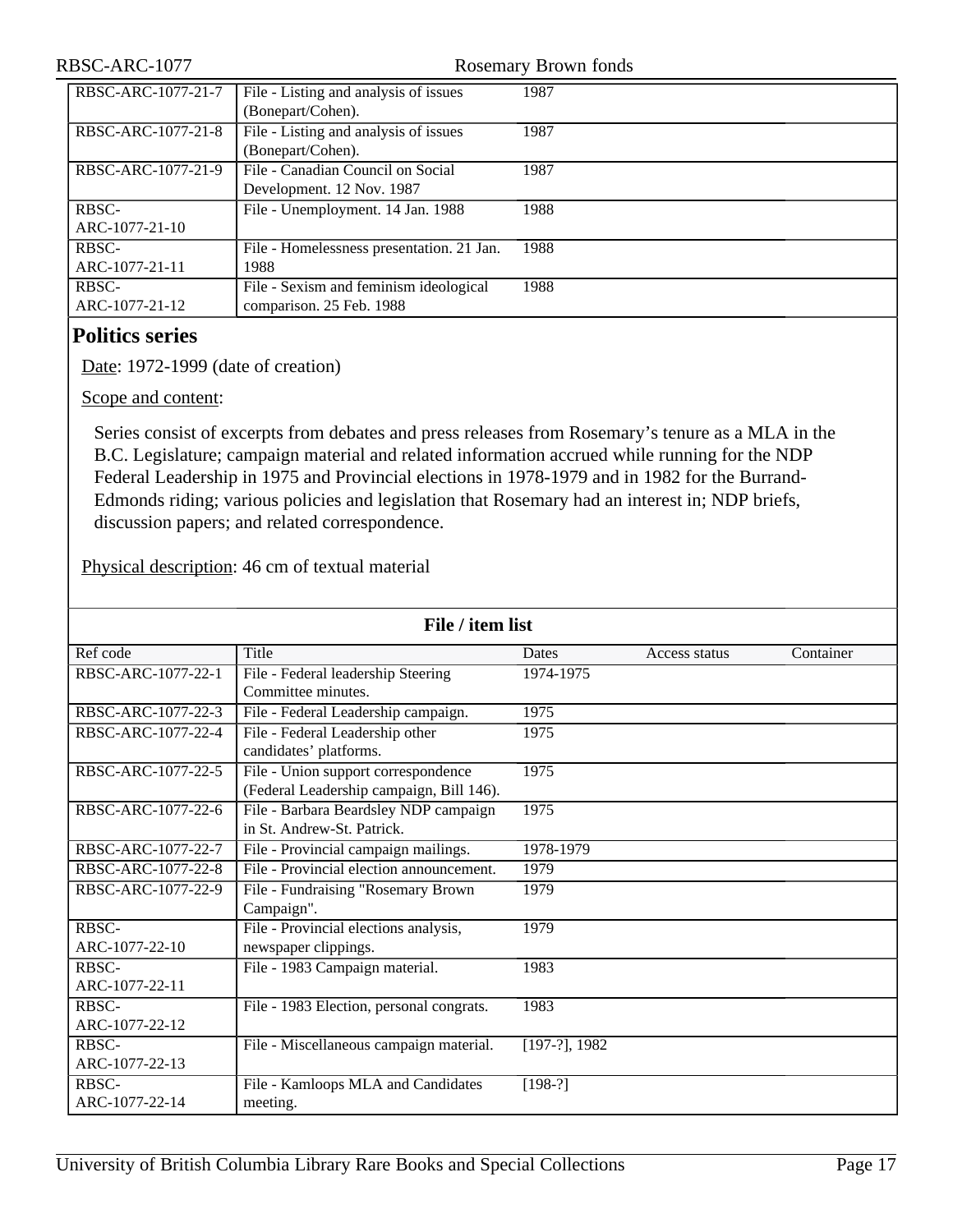| RBSC-ARC-1077                                 |                                               | <b>Rosemary Brown fonds</b> |
|-----------------------------------------------|-----------------------------------------------|-----------------------------|
| RBSC-                                         | File - Press releases.                        | 1973, 1976,                 |
| ARC-1077-22-15                                |                                               | 1979, 1980                  |
| $R\overline{B}$ <sub>S</sub> $\overline{C}$ - | File - Press releases.                        | 1975                        |
| ARC-1077-22-16                                |                                               |                             |
| RBSC-                                         | File - Press releases.                        | 1983                        |
| ARC-1077-22-17                                |                                               |                             |
| RBSC-                                         | File - Press releases.                        | 1984                        |
| ARC-1077-22-18                                |                                               |                             |
| RBSC-                                         | File - Press releases.                        | 1985                        |
| ARC-1077-22-19                                |                                               |                             |
| RBSC-                                         | File - Press releases.                        | 1986                        |
| ARC-1077-22-20                                |                                               |                             |
| RBSC-                                         | File - Press releases.                        | 1990,                       |
| ARC-1077-22-21                                |                                               | 1992-1993                   |
| RBSC-ARC-1077-23-1                            | File - Hansard excerpts, Debates in           | 1975                        |
|                                               | House.                                        |                             |
| RBSC-ARC-1077-23-2                            | File - Hansard excerpts, Debates in           | 1976                        |
|                                               | House.                                        |                             |
| RBSC-ARC-1077-23-3                            | File - Hansard excerpts, Debates in           | 1977                        |
|                                               | House.                                        |                             |
| RBSC-ARC-1077-23-4                            | File - B.C. Resources Investment              | 1979                        |
|                                               | Corporation (BCRK) Debates in House.          |                             |
| RBSC-ARC-1077-23-5                            | File - B.C. Resources Investment              | 1979                        |
|                                               | Corporation (BCRK) news clippings.            |                             |
| RBSC-ARC-1077-23-6                            | File - Hansard excerpts, Debates in<br>House. | 1981                        |
| RBSC-ARC-1077-23-7                            | File - Hansard Index of Brown Debates         | 1982-1983                   |
|                                               | in House.                                     |                             |
| RBSC-ARC-1077-23-8                            | File - Hansard excerpts, Debates in           | 1982                        |
|                                               | House.                                        |                             |
| RBSC-ARC-1077-23-9                            | File - Hansard excerpts, Debates in           | 1983                        |
|                                               | House.                                        |                             |
| RBSC-                                         | File - Hansard excerpts, Debates in           | 1984                        |
| ARC-1077-23-10                                | House.                                        |                             |
| RBSC-                                         | File - Hansard excerpts, Debates in           | 1985                        |
| ARC-1077-23-11                                | House.                                        |                             |
| RBSC-                                         | File - Hansard excerpts, Debates in           | 1986                        |
| ARC-1077-23-12                                | House.                                        |                             |
| RBSC-                                         | File - Hansard excerpts, Debates in           | 1993                        |
| ARC-1077-23-13                                | House.                                        |                             |
| RBSC-                                         | File - Debates in House Estimates.            | 1980,                       |
| ARC-1077-23-14                                |                                               | 1983-1985                   |
| RBSC-                                         | File - Debates in House Acts.                 | 1984-1985                   |
| ARC-1077-23-15                                |                                               |                             |
| RBSC-                                         | File - Debates in House Speeches.             | 1980,                       |
| ARC-1077-23-16<br>RBSC-                       | File - Debates in House Question Period.      | 1983-1984<br>1983-1985      |
| ARC-1077-23-17                                |                                               |                             |
| RBSC-                                         | File - Absences from Legislative House.       | 1983-1985                   |
| ARC-1077-23-18                                |                                               |                             |
| RBSC-ARC-1077-24-1                            | File - Letters to Parliament.                 | 1972                        |
| RBSC-ARC-1077-24-2                            | File - Correspondence.                        | 1973-1985                   |
| RBSC-ARC-1077-24-3                            | File - Federal Government reports on          | 1973-1975                   |
|                                               | Multiculturalism.                             |                             |
|                                               |                                               |                             |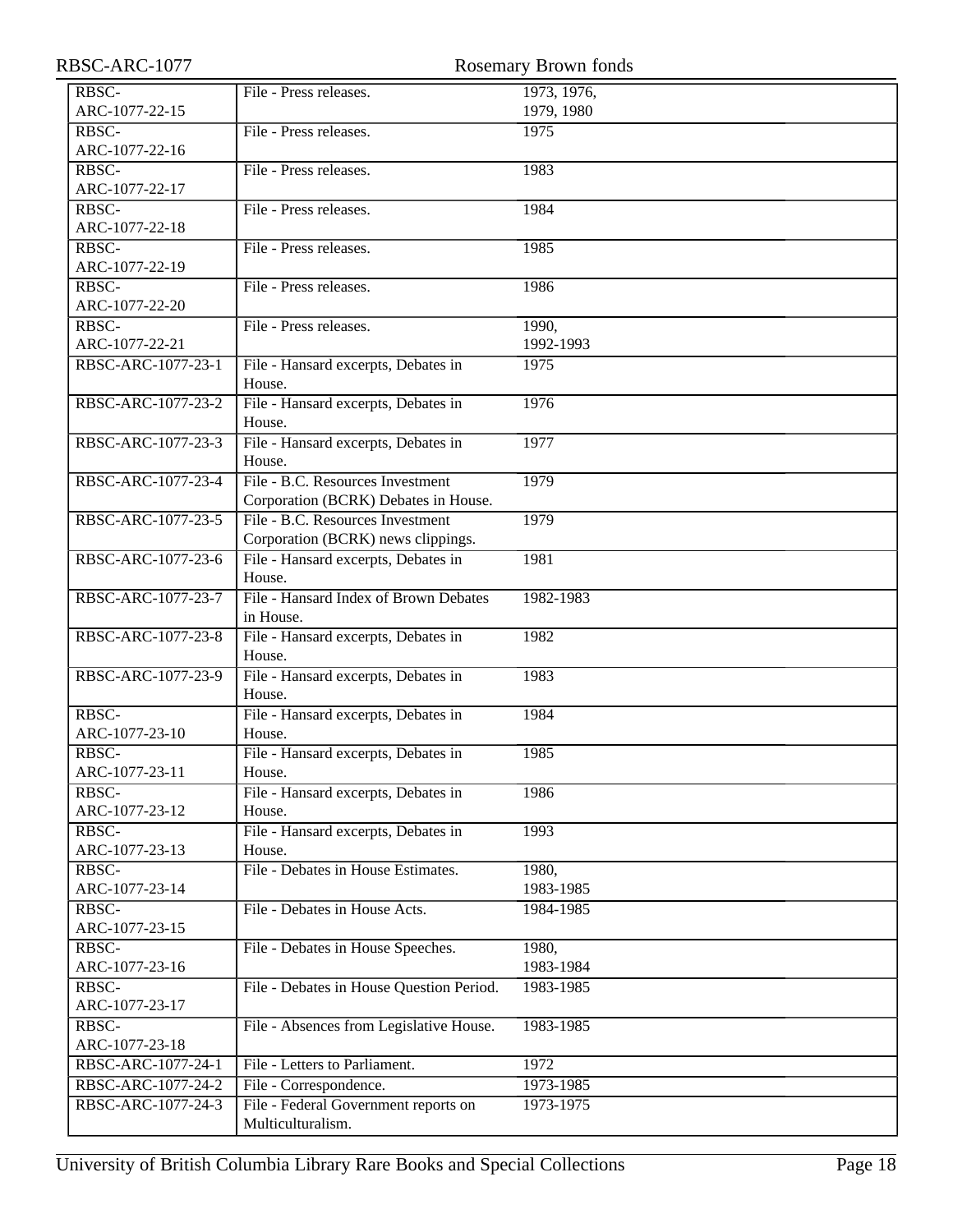<span id="page-18-0"></span>

| RBSC-ARC-1077                      |                                                                        | <b>Rosemary Brown fonds</b> |
|------------------------------------|------------------------------------------------------------------------|-----------------------------|
| RBSC-ARC-1077-24-4                 | File - Provincial Women's Ministry                                     | 1973, 1976                  |
|                                    | correspondence.                                                        |                             |
| RBSC-ARC-1077-24-5                 | File - Women employment boutique                                       | 1974                        |
|                                    | proposal.                                                              |                             |
| RBSC-ARC-1077-24-6                 | File - Women and government                                            | 1974-1975                   |
|                                    | correspondence.                                                        |                             |
| RBSC-ARC-1077-24-7                 | File - Ministry of Human Resources                                     | 1977-1978                   |
|                                    | estimates.                                                             |                             |
| RBSC-ARC-1077-24-8                 | File - Response to services and budget                                 | 1978                        |
|                                    | cutbacks.                                                              |                             |
| RBSC-ARC-1077-24-9                 | File - Ministry of Human Resources,                                    | 1979                        |
|                                    | miscellaneous information.                                             |                             |
| RBSC-                              | File - Schools in Burnaby                                              | 1979-1980                   |
| ARC-1077-24-10                     | (correspondence).                                                      |                             |
| RBSC-                              | File - Task Force on Older Women                                       | 1980                        |
| ARC-1077-24-11                     | public hearings.                                                       |                             |
| $R\overline{\text{BSC}}$           | File - NDP Achievements for Women                                      | 1982                        |
| ARC-1077-24-12                     | correspondence.                                                        |                             |
| RBSC-                              | File - Hearing of Petition between                                     | 1983                        |
| ARC-1077-24-13                     | Leopold Meindl and Rosemary Brown.                                     |                             |
| RBSC-                              | File - Listing of Brown's MLA activities.                              | 1984-1985                   |
| ARC-1077-24-14                     |                                                                        |                             |
| RBSC-                              | File - Guest album, NDP Burnaby-                                       | 4 April 1987                |
| ARC-1077-24-15                     | Edmonds Thank-you dinner.                                              |                             |
| RBSC-                              | File - Newsclippings, various political                                | 1975-1989                   |
| ARC-1077-24-16                     | issues.                                                                |                             |
| RBSC-                              | File - Program for the Fair Recovery                                   | [n.d]                       |
| ARC-1077-24-17                     | Economic Equality for Women report.                                    |                             |
| RBSC-ARC-1077-25-1                 | File - NDP briefing papers.                                            | 1972-1986                   |
| RBSC-ARC-1077-25-2                 | File - NDP Discussion papers.                                          | 1999-1981                   |
| RBSC-ARC-1077-25-3                 | File - NDP Executive Meetings briefs.                                  | 1981-1983                   |
| RBSC-ARC-1077-25-4                 | File - Childcare brief, The Parliamentary<br>Task Force on Child Care. | 1986                        |
| RBSC-ARC-1077-25-5                 | File - "Making Parliament Work,"<br>discussion paper.                  | 1991                        |
| RBSC-ARC-1077-25-6                 | File - Bill One, "Married Persons                                      | 1972-1973                   |
|                                    | Equality Act".                                                         |                             |
| RBSC-ARC-1077-25-7                 | File - Federal and Provincial Legislation,                             | 1973-1974                   |
|                                    | Re: Women.                                                             |                             |
| RBSC-ARC-1077-25-8                 | File - Policies on Women notes.                                        | 1974                        |
| RBSC-ARC-1077-25-9                 | File - Copies of various acts.                                         | 1975-1976,                  |
|                                    |                                                                        | 1986                        |
| RBSC-                              | File - Forestry Policy.                                                | 1982                        |
| ARC-1077-25-10                     |                                                                        |                             |
| RBSC-                              | File - Community of Property Act.                                      | 1976                        |
| ARC-1077-25-11                     |                                                                        |                             |
| RBSC-                              | File - Family and Child Services Act.                                  | 1978                        |
| ARC-1077-25-12                     |                                                                        |                             |
| RBSC-                              | File - The Prevention of Sexual                                        | [n.d.]                      |
| ARC-1077-25-13                     | Harassment Act.                                                        |                             |
| <b>Printed Material series</b>     |                                                                        |                             |
| Date: 1973-2000 (date of creation) |                                                                        |                             |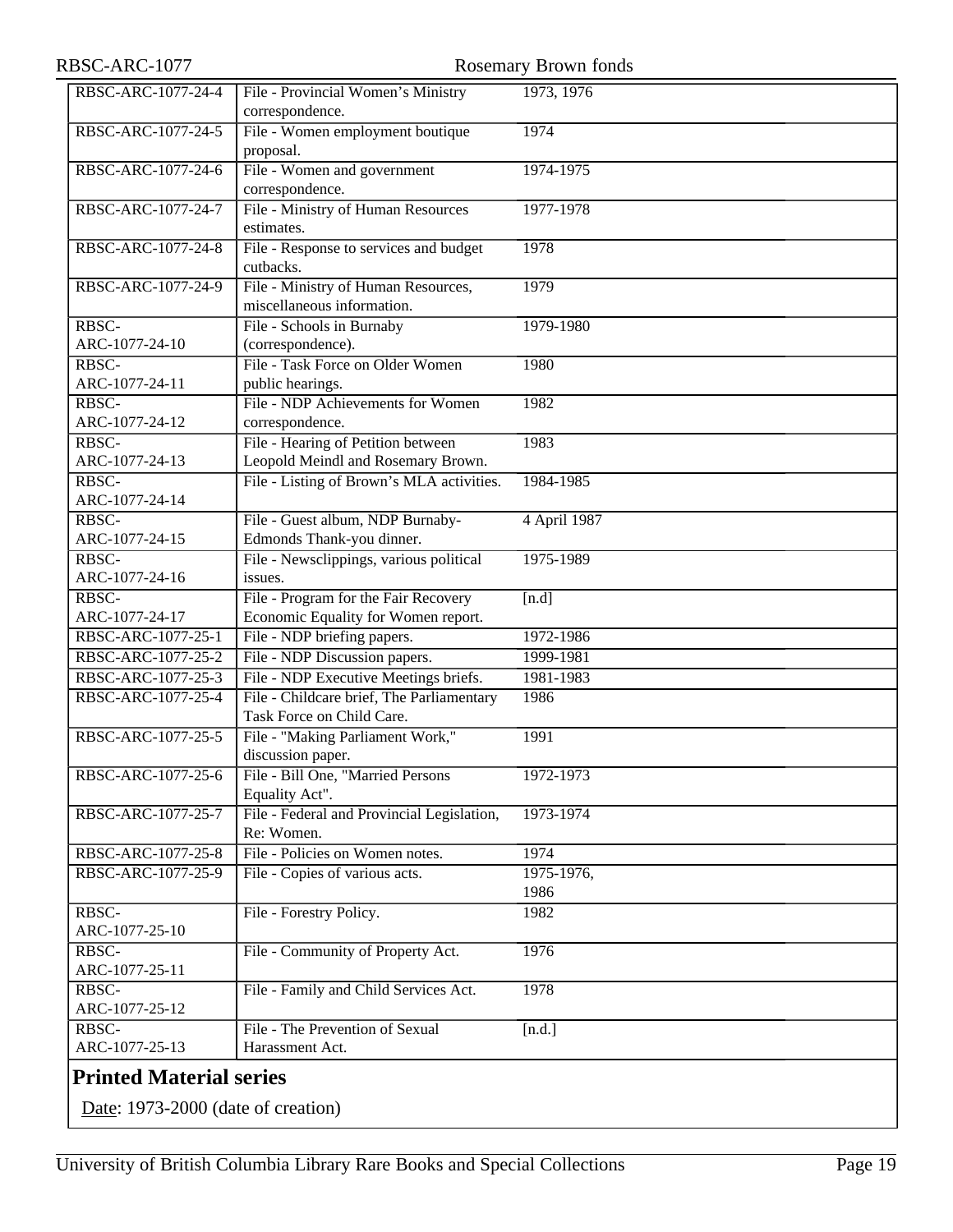#### Scope and content:

Series consist of articles written about Rosemary Brown and articles that Rosemary had published in the Vancouver Sun, the Globe and Mail, numerous other publications including radio spots on CKWX; as well as, publisher correspondence and agreements. The series also consists of correspondence, publicity and other material pertaining to the National Film Board documentary, "No Way! Not Me" that featured Rosemary; and in addition the script and shooting schedule for the film documentary, "Women in Politics". This series contains two sub-series: Being Brown: Autobiography and African Canadians.

Physical description: 30 cm of textual material

**File / item list**

#### <span id="page-19-0"></span>**Being Brown: Autobiography**

Date: 1989-1990 (date of creation)

Scope and content:

Sub-series consist of the proposal and outline, research, chapter drafts, the final proof, publicity and correspondence with Random House Publishing all pertaining to Brown's autobiography.

Physical description: 36 cm of textual material.

| File / item list   |                                                         |               |               |           |
|--------------------|---------------------------------------------------------|---------------|---------------|-----------|
| Ref code           | Title                                                   | Dates         | Access status | Container |
| RBSC-ARC-1077-29-1 | File - Book Outline.                                    | 1988          |               |           |
| RBSC-ARC-1077-29-2 | File - The Early Years, Part I.                         | $[1988-1989]$ |               |           |
| RBSC-ARC-1077-29-3 | File - First Contact with Canada, Part II.              | $[1988-1989]$ |               |           |
| RBSC-ARC-1077-29-4 | File - The Move to BC, Part 3.                          | $[1988-1989]$ |               |           |
| RBSC-ARC-1077-29-5 | File - Trapped, Part 4.                                 | $[1988-1989]$ |               |           |
| RBSC-ARC-1077-29-6 | File - Electoral Politics, Part 5.                      | $[1988-1989]$ |               |           |
| RBSC-ARC-1077-29-7 | File - Vancouver Status of Women<br>Council, Section 6. | [1988-1989]   |               |           |
| RBSC-ARC-1077-29-8 | File - 1972-75, Section 7.                              | $[1988-1989]$ |               |           |
| RBSC-ARC-1077-29-9 | File - Leadership #1, Section 7.                        | $[1988-1989]$ |               |           |
| RBSC-              | File - Leadership #2, Section 8.                        | $[1988-1989]$ |               |           |
| ARC-1077-29-10     |                                                         |               |               |           |
| RBSC-              | File - The Convention, Section 9.                       | [1988-1989]   |               |           |
| ARC-1077-29-11     |                                                         |               |               |           |
| RBSC-              | File - Retiring, Section 10.                            | $[1988-1989]$ |               |           |
| ARC-1077-29-12     |                                                         |               |               |           |
| RBSC-              | File - Miscellaneous notes.                             | $[198-?]$     |               |           |
| ARC-1077-30-1/2    |                                                         |               |               |           |
| RBSC-ARC-1077-30-3 | File - Draft Sections 4 to 7.                           | 1990          |               |           |
| RBSC-ARC-1077-30-4 | File - Draft Sections 6 to 13.                          | [1990]        |               |           |
| RBSC-              | File - Manuscript draft.                                |               |               |           |
| ARC-1077-30-5/7    |                                                         |               |               |           |
| RBSC-ARC-1077-30-8 | File - Book edits.                                      | 1989          |               |           |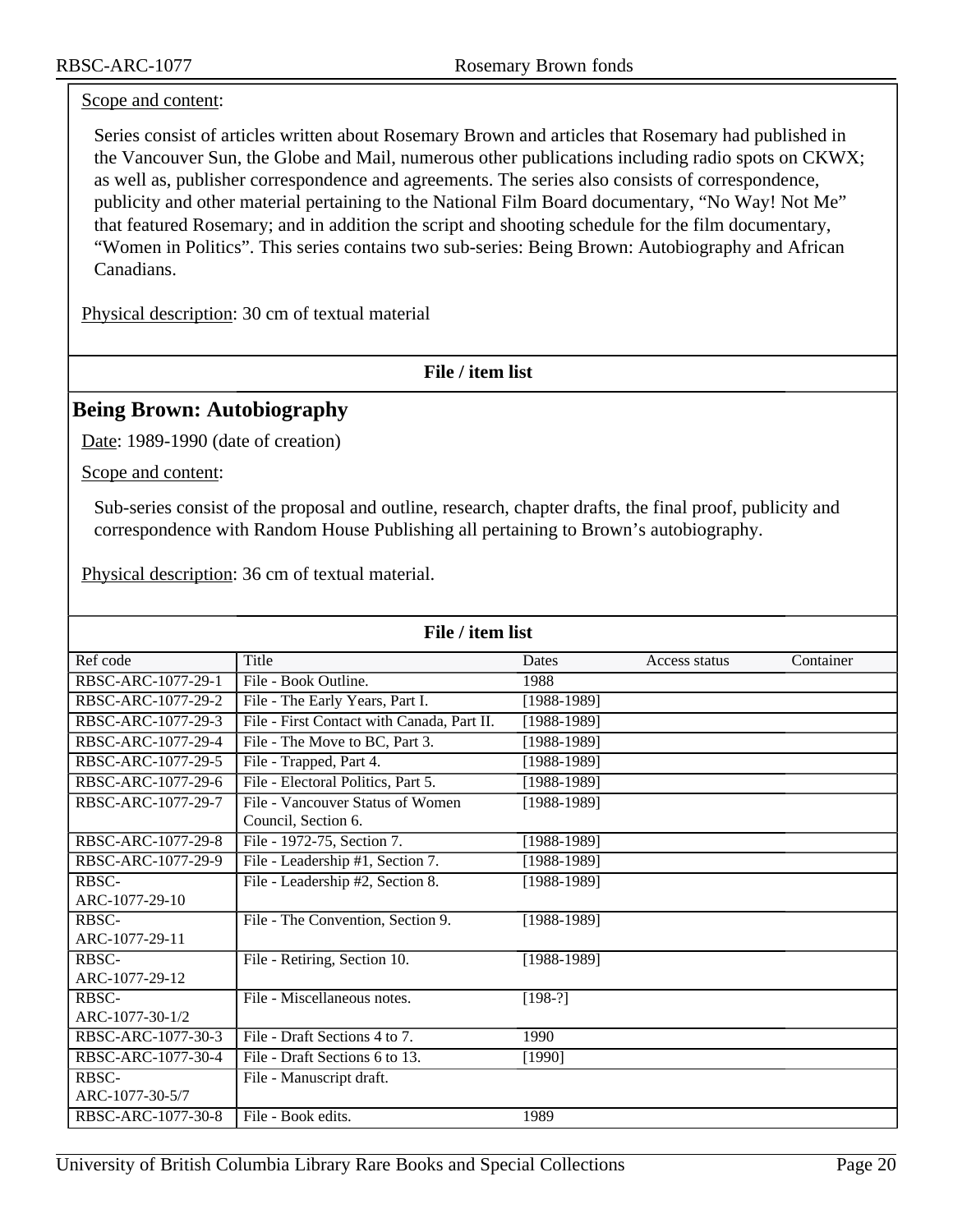| RBSC-ARC-1077      |                                                      | Rosemary Brown fonds |
|--------------------|------------------------------------------------------|----------------------|
| RBSC-ARC-1077-30-9 | File - Cover mock-up and photo inserts.              | 1989                 |
| RBSC-              | File - Proof.                                        | 1989                 |
| ARC-1077-30-1/2    |                                                      |                      |
|                    | RBSC-ARC-1077-31-3   File - Random House publishing. | 1989                 |

RBSC-ARC-1077-31-4 File - Being Brown reviews. 1989-1990

#### <span id="page-20-0"></span>**African Canadians**

Date: 1994-1995 (date of creation)

Scope and content:

Sub-series consists of proposals and outlines, research, character profiles and biographies, editorial correspondences, chapter drafts, and the final proof, all pertaining to the book, which highlights the achievements of African Canadians in each sector of Canada's National community.

Physical description: 39 of textual material.

| File / item list        |                                                |               |               |           |
|-------------------------|------------------------------------------------|---------------|---------------|-----------|
| Ref code                | Title                                          | Dates         | Access status | Container |
| RBSC-ARC-1077-32-1      | File - Role Models CV's and profiles, A-<br>F. | 1994-1995     |               |           |
| RBSC-ARC-1077-32-2      | File - Role Models CV's and profiles, H-<br>Р. | 1994-1995     |               |           |
| RBSC-ARC-1077-32-3      | File - Role Models CV's and profiles, S-<br>Y. | 1994-1995     |               |           |
| RBSC-ARC-1077-32-4      | File - Research on black history.              | 1990, 1994.   |               |           |
| RBSC-ARC-1077-32-5      | File - Workplans.                              | $\sqrt{1994}$ |               |           |
| RBSC-ARC-1077-32-6      | File - Publisher agreement.                    | 1994          |               |           |
| RBSC-ARC-1077-32-7      | File - Chapter edits correspondence.           | 1994-1995     |               |           |
| RBSC-ARC-1077-32-8      | File - Black role models correspondence.       | [1994]        |               |           |
| RBSC-ARC-1077-32-9      | File - Book proposals and chapter<br>outlines. | $[1994-1995]$ |               |           |
| RBSC-<br>ARC-1077-32-10 | File - General correspondence.                 | 1994-1995     |               |           |
| RBSC-<br>ARC-1077-32-11 | File - Press Releases.                         | 1994          |               |           |
| RBSC-<br>ARC-1077-32-12 | File - Suggested Athletes biographies.         | 1994          |               |           |
| RBSC-<br>ARC-1077-32-13 | File - Athletes research.                      | [1994]        |               |           |
| RBSC-<br>ARC-1077-32-14 | File - Book proofs.                            | 1994          |               |           |
| RBSC-<br>ARC-1077-32-15 | File - Chapter submissions.                    | 1995          |               |           |
| RBSC-<br>ARC-1077-32-16 | File - Written miscellaneous notes.            | 1994-1995     |               |           |
| RBSC-ARC-1077-33-1      | File - Introduction draft.                     | 1995          |               |           |
| RBSC-ARC-1077-33-2      | File - Social Justice, chapter 4 (draft).      | 1995          |               |           |
| RBSC-ARC-1077-33-3      | File - The Arts, chapter 7 (draft).            | 1995          |               |           |
| RBSC-ARC-1077-33-4      | File - Sports, chapter 8 (draft).              | [1995]        |               |           |
| RBSC-ARC-1077-33-5      | File - Entrepreneurs, chapter 9 (draft).       | 1995          |               |           |
| RBSC-ARC-1077-33-6      | File - Organization, chapter 10 (draft).       | 1995          |               |           |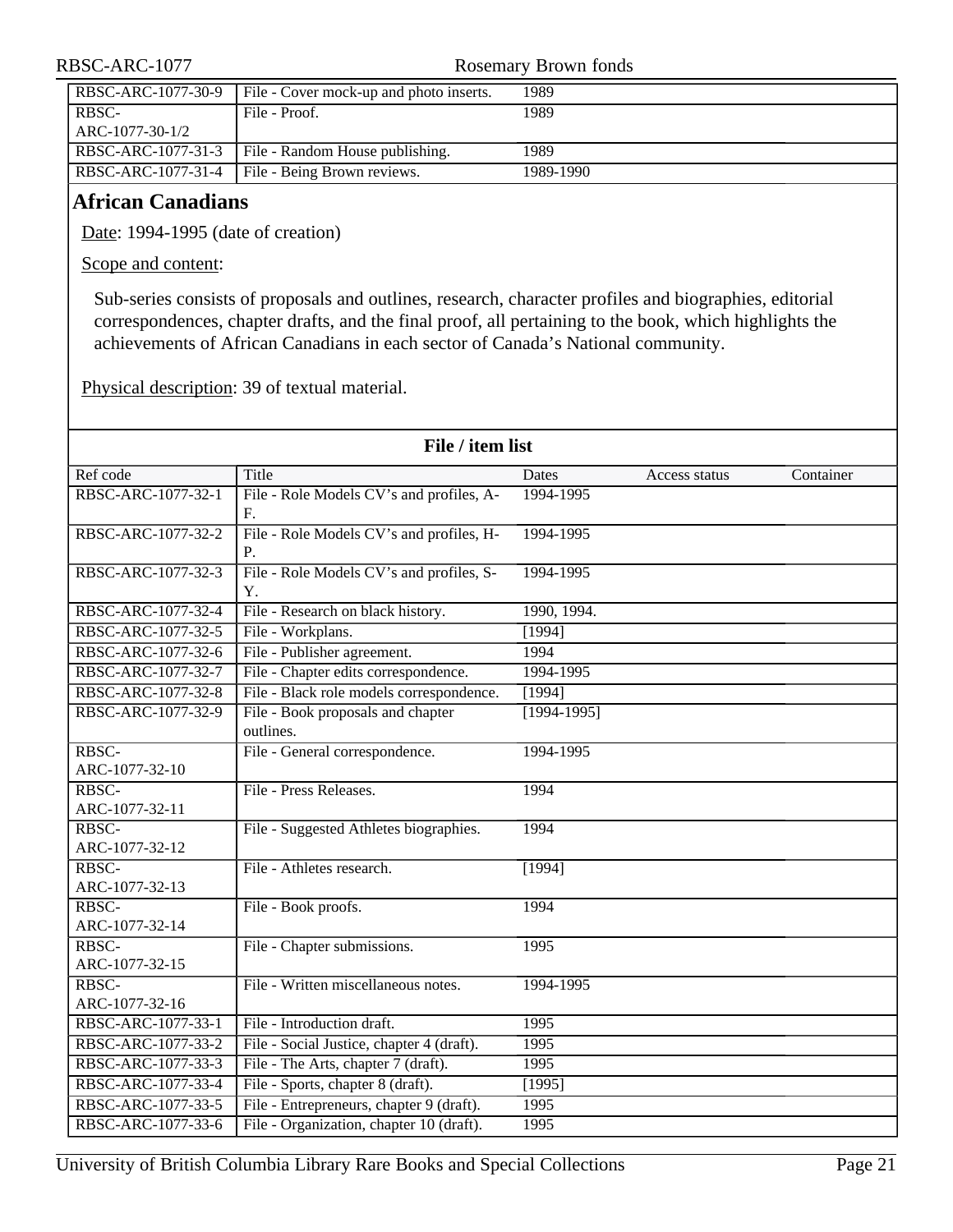| RBSC-ARC-1077      |                                                                                         | <b>Rosemary Brown fonds</b> |
|--------------------|-----------------------------------------------------------------------------------------|-----------------------------|
| RBSC-ARC-1077-33-7 | File - Church and community services<br>(draft).                                        | 1995                        |
| RBSC-ARC-1077-33-8 | File - Educators and scientists (draft).                                                | 1995                        |
| RBSC-ARC-1077-33-9 | File - Health (draft).                                                                  | 1995                        |
| RBSC-              | File - Politics (draft).                                                                | 1995                        |
| ARC-1077-33-10     |                                                                                         |                             |
| RBSC-ARC-1077-34-1 | File - Working draft.                                                                   | 1995                        |
| RBSC-ARC-1077-34-2 | File - Editorial draft.                                                                 | 1995                        |
| RBSC-ARC-1077-34-3 | File - Editorial draft.                                                                 | 1995                        |
| RBSC-ARC-1077-34-4 | File - Chapter drafts.                                                                  | 1995                        |
| RBSC-ARC-1077-34-5 | File - Chapter drafts.                                                                  | 1995                        |
| RBSC-ARC-1077-34-6 | File - Draft outline of book.                                                           | [1995]                      |
| RBSC-ARC-1077-34-7 | File - Book draft.                                                                      | [1995]                      |
| RBSC-ARC-1077-34-8 | File - Book draft.                                                                      | [1995]                      |
| RBSC-ARC-1077-34-9 | File - Drafts on four, 3 1/2 floppy discs.                                              | 1994                        |
| RBSC-ARC-1077-26-1 | File - Newspaper clippings, publicity.                                                  | 1970-1975                   |
| RBSC-ARC-1077-26-2 | File - Newspaper clippings, publicity.                                                  | 1976-1979                   |
| RBSC-ARC-1077-26-3 | File - Newspaper clippings, publicity.                                                  | 1980s                       |
| RBSC-ARC-1077-26-4 | File - Newspaper clippings, publicity.                                                  | 1990s                       |
| RBSC-              | File - Publications about Brown.                                                        | 1972-1976,                  |
| ARC-1077-26-5/6    |                                                                                         | 1980-1983,                  |
|                    |                                                                                         | 1987-1988,                  |
|                    |                                                                                         | 1993-1994                   |
| RBSC-ARC-1077-27-1 | File - Published miscellaneous articles.                                                | 1973,                       |
|                    |                                                                                         | 1977-1979,                  |
|                    |                                                                                         | 1982, 1986,                 |
|                    |                                                                                         | 1991                        |
| RBSC-ARC-1077-27-2 | File - Published miscellaneous chapters.                                                | 1976, 1986                  |
| RBSC-ARC-1077-27-3 | File - "Feminism and Socialism," in<br>Herstory & Policy NDP Women's<br>Committee, B.C. | 1977.                       |
| RBSC-ARC-1077-27-4 | File - "The Possibilities for Social                                                    | 1977                        |
|                    | Change in Canada: A Feminist                                                            |                             |
|                    | Perspective," reprint from Queen's                                                      |                             |
|                    | Quarterly, Volume 84, Number 2.                                                         |                             |
|                    | Summer 1977                                                                             |                             |
| RBSC-ARC-1077-27-5 | File - Counselling Women draft article.                                                 | 1980                        |
| RBSC-ARC-1077-27-6 | File - Priorities NDP magazine articles.                                                | [1980]                      |
| RBSC-ARC-1077-27-7 | File - Herizons articles.                                                               | 1987, 1992,                 |
|                    |                                                                                         | 1997                        |
| RBSC-ARC-1077-27-8 | File - "Living the Changes" article.                                                    | 1988                        |
| RBSC-ARC-1077-27-9 | File - Sue Finley's article.                                                            | 1988                        |
| RBSC-              | File - Globe and Mail articles.                                                         | 1989                        |
| ARC-1077-27-10     |                                                                                         |                             |
| RBSC-              | File - "Through the Fog: Looking at                                                     | 1990                        |
| ARC-1077-27-11     | Academia" edited version.                                                               |                             |
| RBSC-              | File - "The Challenge of Family                                                         | 1990                        |
| ARC-1077-27-12     | Violence: An International Review,"                                                     |                             |
|                    | in Family Violence: Perspective on                                                      |                             |
| RBSC-              | Treatment, Research, and Policy.                                                        |                             |
| ARC-1077-27-13     | File - "Leadership in Canada, a Look<br>at the Women's Movement" The                    | 1991                        |
|                    | Womanist, Ottawa, Sept. 1991.                                                           |                             |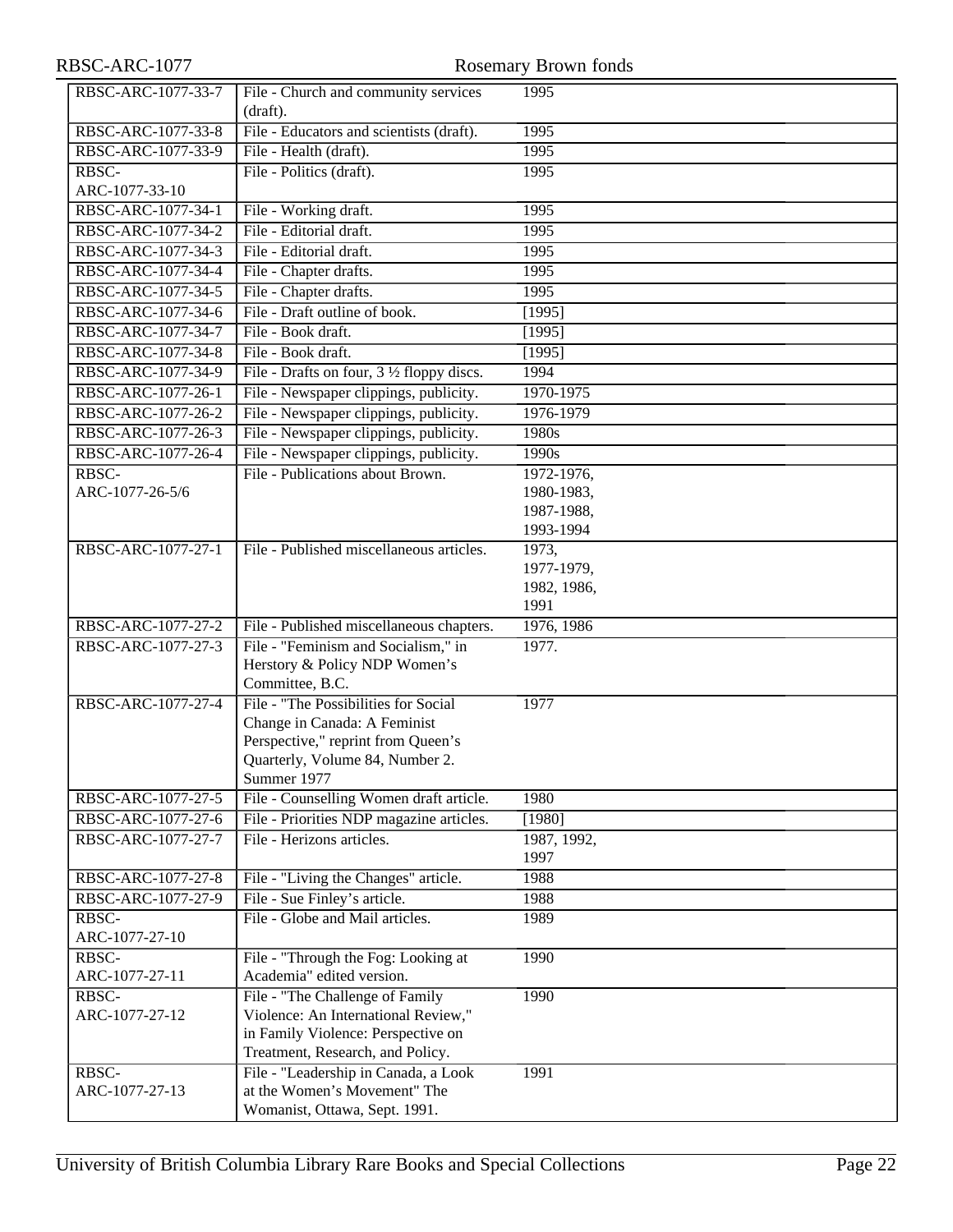| RBSC-ARC-1077      |                                          | <b>Rosemary Brown fonds</b> |
|--------------------|------------------------------------------|-----------------------------|
| RBSC-              | File - Vancouver Sun weekly column.      | 1991-1993                   |
| ARC-1077-27-14     |                                          |                             |
| RBSC-              | File - Draft articles.                   | 1991, 1997,                 |
| ARC-1077-27-15     |                                          | [n.d.]                      |
| RBSC-              | File - By Invitation articles.           | 1992                        |
| ARC-1077-27-16     |                                          |                             |
| RBSC-              | File - Equity 'Where Are They Now'       | 1993                        |
| ARC-1077-27-17     | article.                                 |                             |
| RBSC-              | File - Forward to Reflections on Racism. | 1994                        |
| ARC-1077-27-18     |                                          |                             |
| RBSC-              | File - North Star to Freedom             | 2000                        |
| ARC-1077-27-19     | Introduction.                            |                             |
| RBSC-              | File - Mary Ashworth Introduction.       | [n.d.]                      |
| ARC-1077-27-20     |                                          |                             |
| RBSC-              | File - "Perspectives: But what if        | [n.d.]                      |
| ARC-1077-27-22     | Distortion is a Better Way of seeing?"   |                             |
|                    | article                                  |                             |
| RBSC-              | File - NFB 'No Way! Not Me'              | 1986-1987                   |
| ARC-1077-27-23     | Correspondence.                          |                             |
| RBSC-              | File - NFB 'No Way! Not Me' Speech       | [1988]                      |
| ARC-1077-27-24     | drafts.                                  |                             |
| RBSC-              | File - NFB 'No Way! Not Me' Script.      | [1988]                      |
| ARC-1077-27-25     |                                          |                             |
| RBSC-              | File - NFB 'No Way! Not Me' Publicity.   | 1988                        |
| ARC-1077-27-26     |                                          |                             |
| RBSC-              | File - "Women in Politics" shooting      | 1987                        |
| ARC-1077-27-27     | schedule and script.                     |                             |
| RBSC-ARC-1077-28-1 | File - Editorial correspondence.         | 1977-1986                   |
| RBSC-ARC-1077-28-2 | File - Herizons correspondence.          | 1986-1987,                  |
|                    |                                          | 1992                        |
| RBSC-ARC-1077-28-3 | File - Lorimer Book proposal.            | 1987-1988                   |
| RBSC-ARC-1077-28-4 | File - Lester & Orpen Dennys Publisher   | 1990                        |
|                    | Agreement.                               |                             |
| RBSC-ARC-1077-28-5 | File - Women and Power Book Project.     | 1990-1991                   |
| RBSC-ARC-1077-28-6 | File - HarperCollins Publishers Ltd.     | 1991                        |
|                    | Agreement.                               |                             |
| RBSC-ARC-1077-28-7 | File - Reprint Permissions.              | 1993-1994                   |
| RBSC-ARC-1077-28-8 | File - CTV-W5 Interview. 6 April 1994    | 1994                        |
| RBSC-ARC-1077-28-9 | File - "Inclusive Directory of Experts," | 1994                        |
|                    | name entry.                              |                             |
| RBSC-              | File - June Callwood's National          | 1994                        |
| ARC-1077-28-10     | Treasures proof.                         |                             |
| RBSC-              | File - CKWX Radio editorial spots.       | [n.d.]                      |
| ARC-1077-28-11     |                                          |                             |
|                    |                                          |                             |

#### <span id="page-22-0"></span>**Speeches series**

Date: 1973-2001 (date of creation)

Scope and content:

Series consist of speeches, drafts and notes that Rosemary gave throughout her public career. Many of the speeches were originally organized in a numeric chronological sequence, which has been maintained. Within this sequence, some numbers have multiple speeches and some speeches have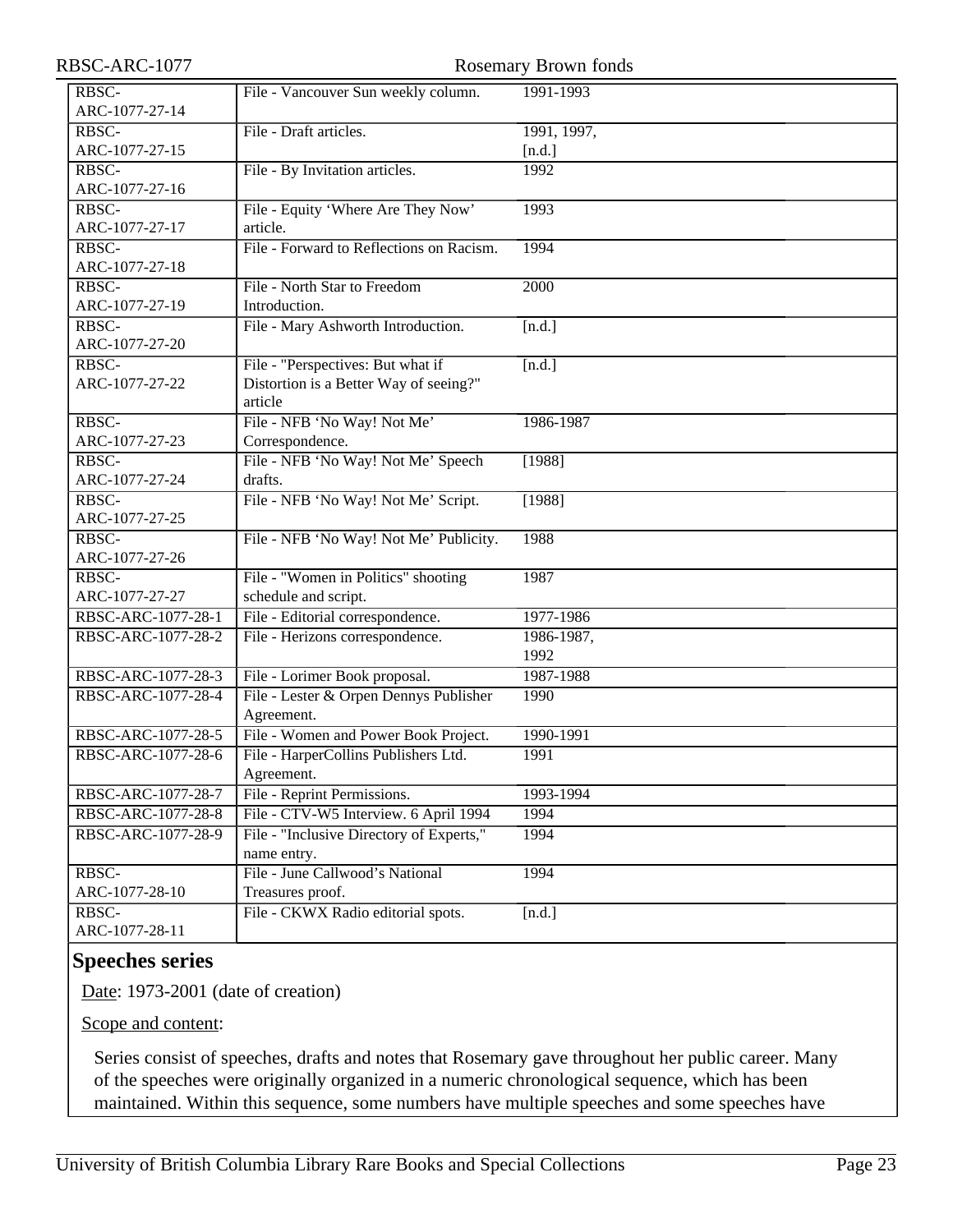multiple numbers. Speeches that had no number associated with it have been arranged chronologically and grouped by year.

Physical description: 1.37 cm of textual material.

| File / item list        |                                                                  |              |               |           |
|-------------------------|------------------------------------------------------------------|--------------|---------------|-----------|
| Ref code                | Title                                                            | <b>Dates</b> | Access status | Container |
| RBSC-ARC-1077-35-1      | File - Listing of speeches inside and                            | 1973-1980    |               |           |
|                         | outside of Legislature.                                          |              |               |           |
| RBSC-ARC-1077-35-2      | File - Speech Lists.                                             | 1987-1988    |               |           |
| RBSC-ARC-1077-35-3      | File - Speech Invitations.                                       | 1988-1990    |               |           |
| RBSC-ARC-1077-35-4      | File - Speech Invitations.                                       | 1991-1992    |               |           |
| RBSC-ARC-1077-35-5      | File - (1) "Women for Political Action".                         | 1973.        |               |           |
|                         | Summer 1973.                                                     |              |               |           |
| RBSC-ARC-1077-35-6      | File - (1) "Disillusionment," Alberta                            | 1976.        |               |           |
|                         | NDP. 7 May 1976.                                                 |              |               |           |
| RBSC-ARC-1077-35-7      | File - (2) "Motivation of Young People,"                         | 1982         |               |           |
|                         | Association of Black Business Persons.                           |              |               |           |
|                         | Sept. 1982.                                                      |              |               |           |
| RBSC-ARC-1077-35-8      | File - (3) "Immigration (Green Paper),"                          | 1975.        |               |           |
|                         | Black Awards. 31 May 1975.                                       |              |               |           |
| RBSC-ARC-1077-35-9      | File - (4) Speech to Black Festival,                             | 1976.        |               |           |
|                         | Halifax. Oct. 1976.                                              |              |               |           |
| RBSC-                   | File - (5) "Social Work, Social Policy                           | 1976.        |               |           |
| ARC-1077-35-10          | and Action," B.C. Association of Social                          |              |               |           |
|                         | Workers. 19 Nov. 1976.                                           |              |               |           |
| RBSC-                   | File - (6) "Record of the Women's                                | 1976.        |               |           |
| ARC-1077-35-11          | Movement," NDP Women's Conference.                               |              |               |           |
|                         | Summer 1976.                                                     |              |               |           |
| RBSC-                   | File - (7) "Platform," Burnaby-Edmonds                           | [n.d.]       |               |           |
| ARC-1077-35-12<br>RBSC- | Nomination Speech.                                               | 1978         |               |           |
| ARC-1077-35-13          | File - (8) or (66) Burns Lake, "Changing<br>Society". March 1978 |              |               |           |
| RBSC-                   | File - (9) "Women and Politics,"                                 | 1974         |               |           |
| ARC-1077-35-14          | Workshop at Capilano College. 23 Nov.                            |              |               |           |
|                         | 1974                                                             |              |               |           |
| RBSC-                   | File - (10) "Women and Politics," Simon                          | 1975         |               |           |
| ARC-1077-35-15          | Fraser University. Feb. 1975                                     |              |               |           |
| RBSC-                   | File - (10) "Social Welfare and Women                            | 1981         |               |           |
| ARC-1077-35-16          | in the 80's" Canadian Association of                             |              |               |           |
|                         | Social Workers, Halifax. 4 June 1981                             |              |               |           |
| RBSC-                   | File - (11) "Dissolution of VRB," CBC                            | 1978.        |               |           |
| ARC-1077-35-17          | Public Affairs. 16 Feb. 1978.                                    |              |               |           |
| RBSC-                   | File - (12) "Racism," Canadian                                   | 1979.        |               |           |
| ARC-1077-35-18          | Conference on Children. 1979.                                    |              |               |           |
| RBSC-                   | File - (12) Congress of Black Women                              | 1984         |               |           |
| ARC-1077-35-19          | Banquet, Edmonton. 24 Nov. 1984                                  |              |               |           |
| RBSC-                   | File - "Need for Government Funded                               | 1981.        |               |           |
| ARC-1077-35-20          | Child Care," Canadian Conference on                              |              |               |           |
|                         | Children. 11 Mar. 1981.                                          |              |               |           |
| RBSC-                   | File - (14) Speech to Canadian Congress                          | 1976.        |               |           |
| ARC-1077-35-21          | of Women. 7 March 1976.                                          |              |               |           |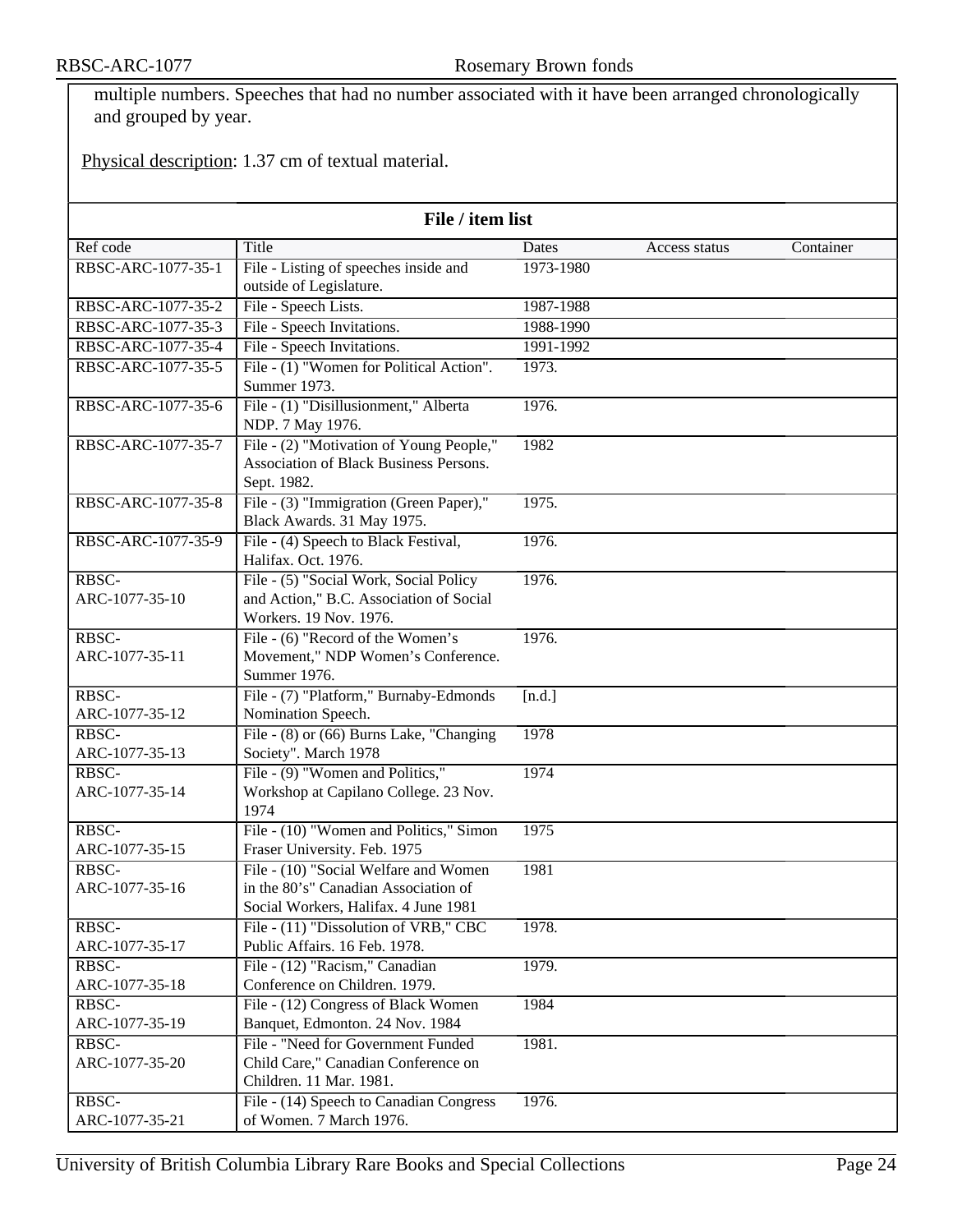| RBSC-ARC-1077           |                                                                            | Rosemary Brown fonds |
|-------------------------|----------------------------------------------------------------------------|----------------------|
| RBSC-                   | File - (15) "Human Potential," Canadian                                    | 1981.                |
| ARC-1077-35-22          | Guidance Counselling Conference.                                           |                      |
|                         | March 1981.                                                                |                      |
| RBSC-                   | File - (17) "Labour Market," Canadian                                      | 1978.                |
| ARC-1077-35-23          | Social Worker. Jan. 1978.                                                  |                      |
| RBSC-                   | File - (18) or (87) Untitled speech. 2 May                                 | 1975.                |
| ARC-1077-35-24          | 1975.                                                                      |                      |
| RBSC-                   | File - (16) or (39) Autobiography.                                         | [n.d.]               |
| ARC-1077-35-25          |                                                                            |                      |
| RBSC-                   | File - (19) Statement. 2 May 1975.                                         | 1975.                |
| ARC-1077-35-26          |                                                                            |                      |
| RBSC-                   | File - (20) "Duel Exploitation, Dual                                       | [n.d.]               |
| ARC-1077-35-27          | Oppression," Carleton University                                           |                      |
|                         | Women in Social Work.                                                      |                      |
| RBSC-                   | File - (20) Black Awards, 31 May 1975.                                     | 1975.                |
| ARC-1077-35-28          |                                                                            |                      |
| RBSC-                   | File - (21) Canadian Guidance                                              | 1975.                |
| ARC-1077-35-29          | Counselling Conference. 5 June 1975.                                       |                      |
| RBSC-                   | File - (21) "Responsibility of Women                                       | 1980.                |
| ARC-1077-35-30          | with Power," Clara Brett Martin Dinner.                                    |                      |
|                         | 28 Mar. 1980.                                                              |                      |
| RBSC-                   | File - (22) Community Participation                                        | 1981.                |
| ARC-1077-35-31          | and Social Policy, "Interview". 14 April                                   |                      |
|                         | 1981.                                                                      |                      |
| RBSC-                   | File - (22) "Feminism and Socialism,"                                      | 1975                 |
| ARC-1077-35-32<br>RBSC- | Edmonton. June 1975                                                        |                      |
| ARC-1077-35-33          | File - (23) "Normalcy and Madness,"<br>Conference on Feminist Counselling. | [n.d.]               |
| RBSC-                   | File $-(24)$ "Regression of the Status of                                  | 1982.                |
| ARC-1077-35-34          | Women in BC," Conference on Status of                                      |                      |
|                         | Women. 17 March 1982.                                                      |                      |
| RBSC-                   | File - (25) "Justice and the Poor,"                                        | 1972.                |
| ARC-1077-35-35          | Council of Social Welfare and                                              |                      |
|                         | Development. 1972.                                                         |                      |
| RBSC-                   | File - (26) "Women and the Media,"                                         | 1981.                |
| ARC-1077-35-36          | Dallas Speech. 30 May 1981.                                                |                      |
| RBSC-                   | File - (27) "Women, Work and the                                           | 1982                 |
| ARC-1077-35-37          | Family," Economic Survival of the                                          |                      |
|                         | Family. 1982                                                               |                      |
| RBSC-                   | File - (28) "Women of Colour-Double                                        | 1980.                |
| ARC-1077-35-38          | Oppression," Gitskan-Carrier Tribal                                        |                      |
|                         | Council. Nov. 1980.                                                        |                      |
| RBSC-                   | File - (29) Graduation of Psychiatric                                      | $[197-?]$            |
| ARC-1077-35-39          | Nurses. 9 Aug. [197-?]                                                     |                      |
| RBSC-                   | File - (30) "Women: the Neglected                                          | 1976.                |
| ARC-1077-35-40          | Resource," Habitat Forum. 3 June 1976.                                     |                      |
| RBSC-                   | File - (31) "Shared Struggles," Indian                                     | 1975.                |
| ARC-1077-35-41          | Homemakers Dinner. 18 June 1975.                                           |                      |
| RBSC-                   | File - (32) "Affirmative Action,"                                          | [n.d.]               |
| ARC-1077-35-42          | <b>Industrial Relations Officers and</b>                                   |                      |
|                         | Personnel Managers. [n.d.]                                                 |                      |
| RBSC-                   | File - (33) "Cultural Aspects of                                           | 1978.                |
| ARC-1077-35-43          | Violence," International Council of<br>Social Democratic Women. Nov. 1978. |                      |
|                         |                                                                            |                      |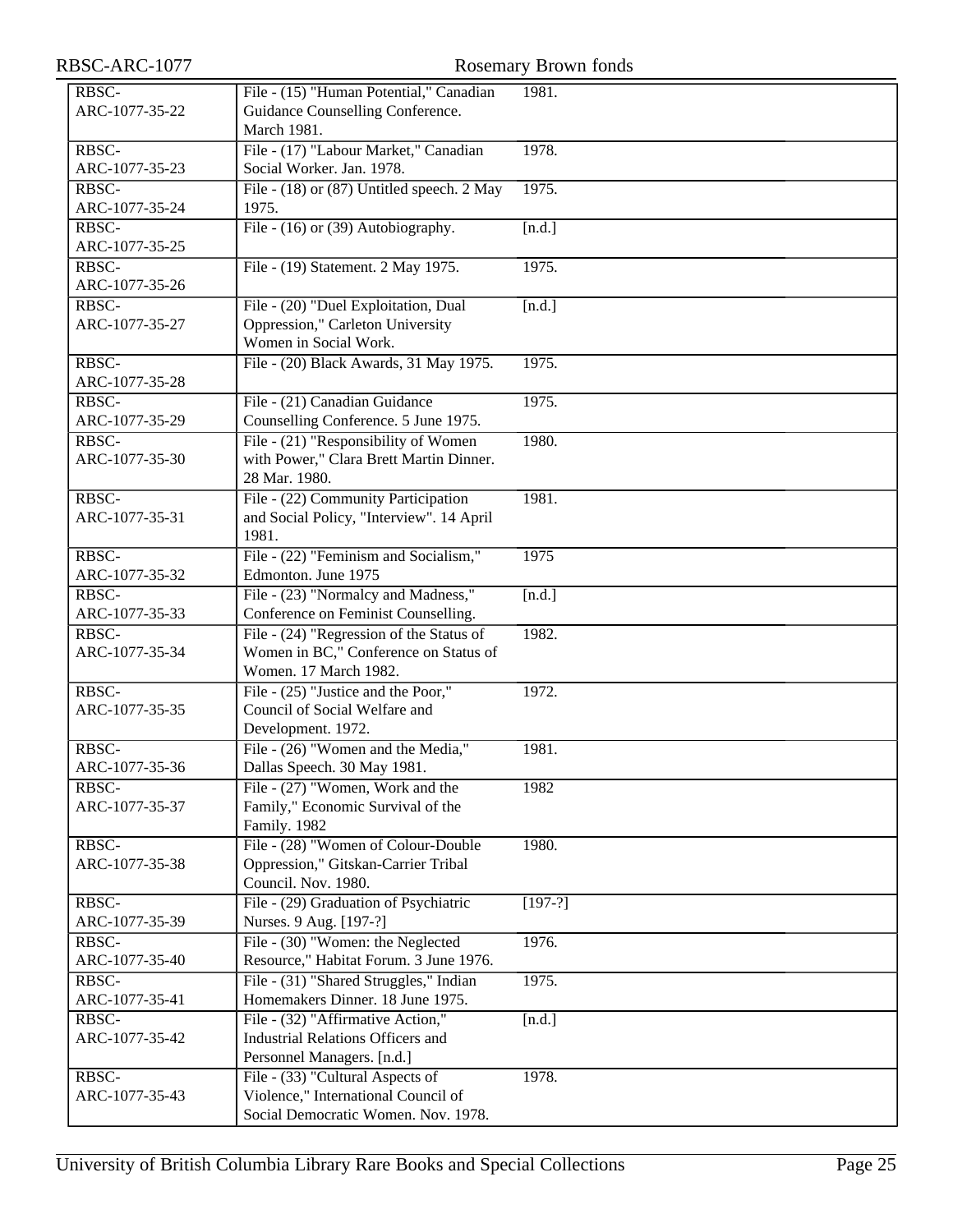| RBSC-              | File - (34) "Feminist - Politics," Lady                   | [n.d.]                            |
|--------------------|-----------------------------------------------------------|-----------------------------------|
| ARC-1077-35-44     | Eaton College, Vancouver and Terrace                      |                                   |
|                    | Women's Conference, Terrace. [n.d.]                       |                                   |
| RBSC-ARC-1077-36-1 | File - (35) "Services to Women,"                          | [n.d.]                            |
|                    | Ladysmith Speech.                                         |                                   |
| RBSC-ARC-1077-36-2 | File - (36) "People Should Own                            | 1975                              |
|                    | and Control Economy," Leadership                          |                                   |
|                    | Campaign. 21 March 1975.                                  |                                   |
| RBSC-ARC-1077-36-3 | File - (37) "Economy, Quebec and                          | 1975.                             |
|                    | Women," Leadership Campaign. 19 April                     |                                   |
| 1975.              |                                                           |                                   |
| RBSC-ARC-1077-36-4 | File - (38) "Platform on the Economy,"                    | 1975.                             |
|                    | Leadership Campaign. 6 July 1975.                         |                                   |
| RBSC-ARC-1077-36-5 | File - (40) "Welfare State," Manitoba                     | 1975.                             |
|                    | NDP Provincial Convention. 14 Feb.                        |                                   |
| 1975.              |                                                           |                                   |
| RBSC-ARC-1077-36-6 | File - (42) "NDP's People, Policies and                   | [n.d.]                            |
|                    | Structure," Maple Ridge Speech.                           |                                   |
| RBSC-ARC-1077-36-7 | File - (43) Mt. St. Vincent College                       | [n.d.]                            |
|                    | Graduation, "Honorary Doctorate".                         |                                   |
| RBSC-ARC-1077-36-8 | File - (44) National Action Committee,                    | 1980                              |
|                    | "Women in the '80's". 14 March 1980                       |                                   |
| RBSC-ARC-1077-36-9 | File - (45) "Rose Fortune, Joe                            | 1975.                             |
|                    | Drummond, Immigrants," National Black                     |                                   |
|                    | Coalition. 31 March 1975.                                 |                                   |
| RBSC-              | File - (46) National Congress for Black                   | 1973                              |
| ARC-1077-36-10     | Women in Canada, "Black Women's                           |                                   |
|                    | Liberation". April 1973                                   |                                   |
| RBSC-              | File - (47) National Farmers Union,                       | 1980                              |
| ARC-1077-36-11     | "Economic and Political Change in<br>'80's". 2 Dec. 1980. |                                   |
| RBSC-              | File - (49) NDP Regional Conference,                      | 1974                              |
| ARC-1077-36-12     | Penticton, "Affirmative Action". 1 June                   |                                   |
| 1974               |                                                           |                                   |
| RBSC-              | File - (50) NDP Women's Conference,                       | 1974                              |
| ARC-1077-36-13     | "Women in the NDP". July 1974                             |                                   |
| RBSC-              | File - (51) Nova Scotia NDP Convention,                   | $\overline{\lbrack n.d. \rbrack}$ |
| ARC-1077-36-14     | "NDP History and Relevance to Today's                     |                                   |
|                    | Problems".                                                |                                   |
| RBSC-              | File - (52) Speech to Manitoba NDP                        | 1976.                             |
| ARC-1077-36-15     | Women's Conference. Oct. 1976.                            |                                   |
| RBSC-              | File - (53) Ottawa-West, On NDP                           | [n.d.]                            |
| ARC-1077-36-16     | Nomination, "Sue Findlay".                                |                                   |
| RBSC-              | File - (54) Saskatoon Women's Festival,                   | 1975                              |
| ARC-1077-36-17     | "Creativity of Women". Oct. 1975                          |                                   |
| RBSC-              | File - (55) "Sexism in the Classroom",                    | 1976                              |
| ARC-1077-36-18     | Sechelt Teacher's Inservice Day. 10 May                   |                                   |
| 1976               |                                                           |                                   |
| RBSC-              | File - (56) "Women in Politics," Simon                    | 1975.                             |
| ARC-1077-36-19     | Fraser University. Feb. 1975.                             |                                   |
| RBSC-              | File - (57) "Income Shelter and Child                     | 1982.                             |
| ARC-1077-36-20     | Care," Single Parents Conference,                         |                                   |
|                    | Surrey. 27 March 1982.                                    |                                   |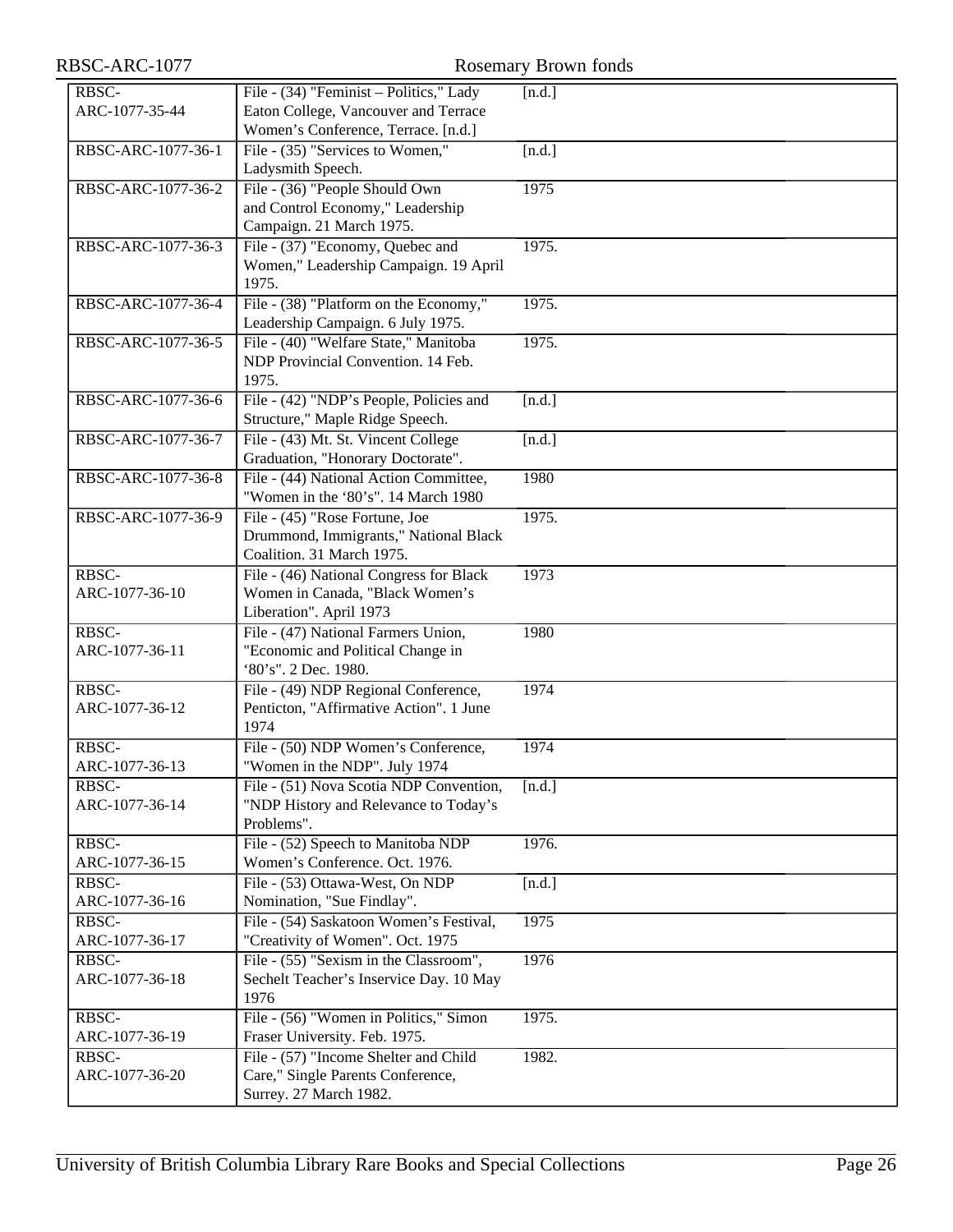| RBSC-ARC-1077           | Rosemary Brown fonds                                                                                                             |        |  |
|-------------------------|----------------------------------------------------------------------------------------------------------------------------------|--------|--|
| RBSC-<br>ARC-1077-36-21 | File - (58) Socialist Film Series,<br>"Thoughts on Socialist Film Series".<br>Nov. 1975                                          | 1975   |  |
| RBSC-<br>ARC-1077-36-22 | File - (59) Demonstration, South African<br>Action Coalition. 19 June 1976                                                       | 1976   |  |
| RBSC-<br>ARC-1077-36-23 | File - (60) "Rosie Douglas and 1500<br>Haitian Immigrants," Statement. 2 May<br>1979.                                            | 1979.  |  |
| RBSC-<br>ARC-1077-36-24 | File - (61) "Campaign Speech to<br>Steelworkers". Nov. 1975.                                                                     | 1975.  |  |
| RBSC-<br>ARC-1077-36-25 | File - (62) "Labour Attacked by<br>Socreds," Steelworkers speech. Nov.<br>1976                                                   | 1976   |  |
| RBSC-<br>ARC-1077-36-26 | File - (63) "The Throne Speech," Stride<br>Avenue Community School.                                                              | [n.d.] |  |
| RBSC-<br>ARC-1077-36-27 | File - (64) "Why a Ministry of Women's<br>Rights?" Surrey Teachers' Conference.<br>Feb. 1976                                     | 1976   |  |
| RBSC-<br>ARC-1077-36-28 | File - (64) "Women-Mental Health. A<br>World Perspective". 22 Aug. 1977.                                                         | 1977.  |  |
| RBSC-<br>ARC-1077-36-29 | File - (65) "Status of Women in<br>Schools." Teacher Contact for Women.<br>1975                                                  | 1975   |  |
| RBSC-<br>ARC-1077-36-30 | File - (66) "Hope," UNESCO Conference<br>(Jamaica).                                                                              | [n.d.] |  |
| RBSC-<br>ARC-1077-36-31 | File - (67) "Role of Black Women,"<br>United Black Conference. Summer 1974.                                                      | 1974.  |  |
| RBSC-<br>ARC-1077-36-32 | File - (68) National Rape Conference,<br>Victoria. 28 April 1978.                                                                | 1978.  |  |
| RBSC-<br>ARC-1077-36-33 | File - (68) "Need for a National Black<br>Organization," United Black Conference.<br>17 June 1978.                               | 1978   |  |
| RBSC-<br>ARC-1077-36-34 | File - (69) "Legal Profession: Status<br>Quo". UBC. 1976                                                                         | 1976   |  |
| RBSC-<br>ARC-1077-36-35 | File - (69) or (99) "The Legal Profession:<br>Status Quo or Instrument of Change?"<br>Dalhousie University and UBC. Oct.<br>1975 | 1975   |  |
| RBSC-<br>ARC-1077-36-36 | File - (70) UBC Law School, "Roles in<br>Development and Delivery of Justice".<br>Oct. 1976                                      | 1976   |  |
| RBSC-<br>ARC-1077-36-37 | File - (71) UBC Social Work. March<br>1976.                                                                                      | 1976.  |  |
| RBSC-<br>ARC-1077-36-38 | File - (72) "Programs and Legislation<br>re: Social Work," UBC School of Social<br>Work. 13 Feb. 1981.                           | 1981.  |  |
| RBSC-<br>ARC-1077-36-39 | File - (73) "Racism," Fourth Canadian<br>Conference on Children. 11 June 1979.                                                   | 1979.  |  |
| RBSC-<br>ARC-1077-36-40 | File - (73) UBC Students "Feminism and<br>Socialism".                                                                            | [n.d.] |  |
| RBSC-<br>ARC-1077-36-41 | File - (74) University of Western Ontario,<br>"Mental Health".                                                                   | [n.d.] |  |
| RBSC-<br>ARC-1077-36-42 | File - (75) University Women's Club,<br>Nigerian Festival, "Nigeria". May 25,<br>1977                                            | 1977   |  |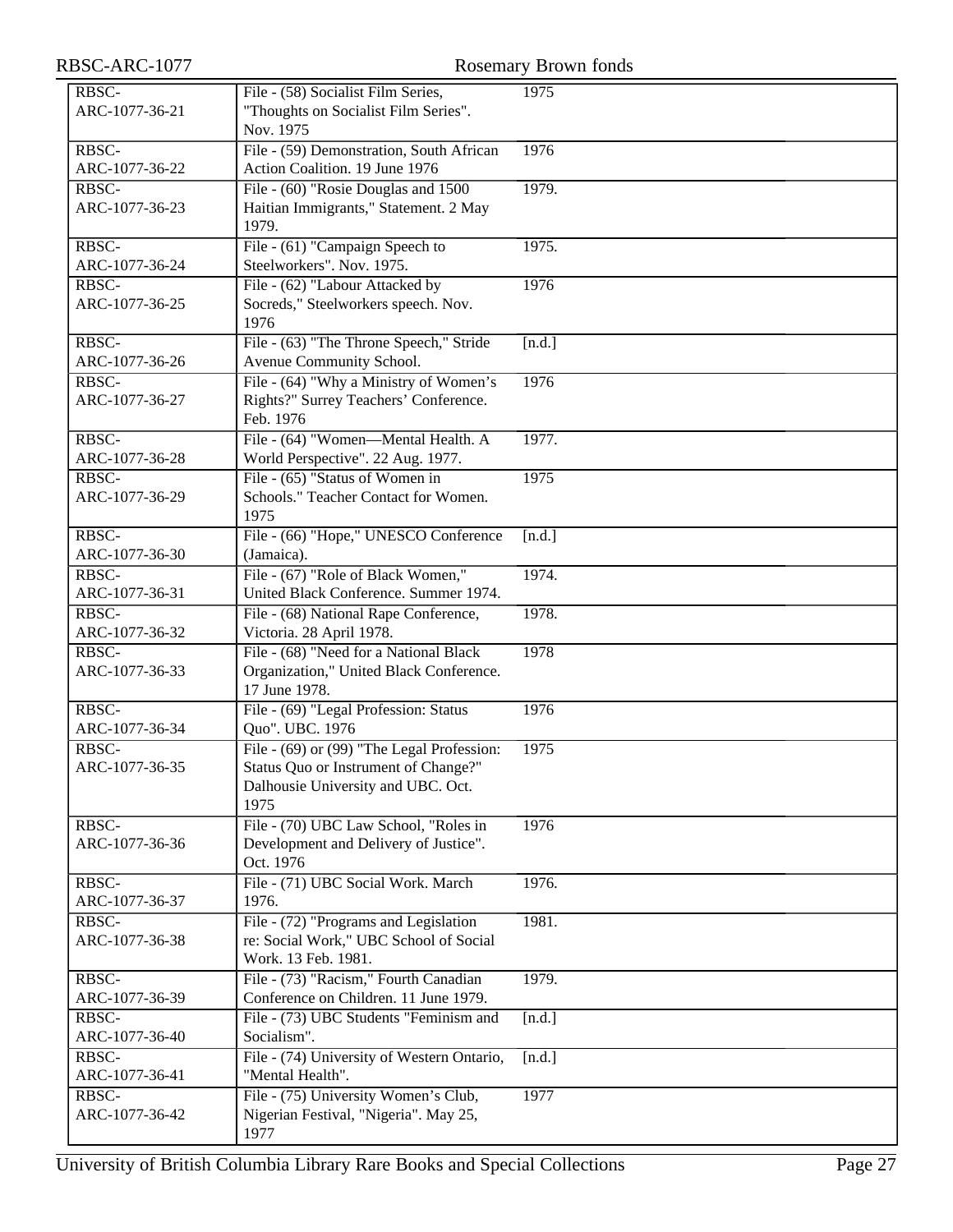| RBSC-ARC-1077      |                                           | <b>Rosemary Brown fonds</b> |
|--------------------|-------------------------------------------|-----------------------------|
| RBSC-              | File - (76) Constituents of Vancouver-    | 1975                        |
| ARC-1077-36-43     | Burrard, "Campaign Speech". Dec. 1975     |                             |
| RBSC-              | File - (77) Vernon NDP Harvest            | 1976                        |
| ARC-1077-36-44     | Ceremony, "Farming". 1976                 |                             |
| RBSC-              | File - (78) "Women and Poverty", AGM      | 1980.                       |
| ARC-1077-36-45     | Victoria Council of Women. 31 March       |                             |
|                    | 1980.                                     |                             |
| RBSC-ARC-1077-37-1 | File - (80) Women's Building Society      | 1982                        |
|                    | of Victoria, "Support for Women's         |                             |
|                    | Building". 1 April 1982                   |                             |
| RBSC-ARC-1077-37-2 | File - (81) "Women for Political Action". | 1973                        |
|                    | Summer 1973                               |                             |
| RBSC-ARC-1077-37-3 | File - (82) Women in Counselling,         | [n.d.]                      |
|                    | London, ON "Women and Madness".           |                             |
| RBSC-ARC-1077-37-4 | File - (84) "Poetry, Politics, and People | 1975                        |
|                    | -The Doubly Disadvantaged". 12 April      |                             |
|                    | 1975.                                     |                             |
| RBSC-ARC-1077-37-5 | File - (85) "Women and Mental Health".    | 22 Aug. 1977.               |
|                    | 22 Aug. 1977.                             |                             |
| RBSC-ARC-1077-37-6 | File - (86) "Feminism and socialism". 7   | 1975                        |
|                    | June 1975                                 |                             |
| RBSC-ARC-1077-37-7 | File - (88) Green Paper on                | [n.d.]                      |
|                    | "Immigration".                            |                             |
| RBSC-ARC-1077-37-8 | File - (89) "The Disabled".               | [n.d.]                      |
| RBSC-ARC-1077-37-9 | File - (90) Speech given at Conference    | 1987                        |
|                    | for the Status of Women, Victoria. 17     |                             |
|                    | Mar. 1987                                 |                             |
| RBSC-              | File - (90) "Native Women".               | [n.d.]                      |
| ARC-1077-37-10     |                                           |                             |
| RBSC-              | File - (91) "Perspectives on Canada and   | [n.d.]                      |
| ARC-1077-37-11     | Social Change: Is there Willingness to    |                             |
|                    | Face Change?"                             |                             |
| RBSC-              | File - (92) "The Role of the Opposition". | [n.d.]                      |
| ARC-1077-37-12     |                                           |                             |
| RBSC-              | File - (92) Address to the Women's        | 1982.                       |
| ARC-1077-37-13     | Building Society of Victoria. 1 April     |                             |
|                    | 1982.                                     |                             |
| RBSC-              | File - (93) "Multiculturalism". [n.d.]    | [n.d.]                      |
| ARC-1077-37-14     |                                           |                             |
| RBSC-              | File - (94) "Power to Create the Future"  | [n.d.]                      |
| ARC-1077-37-15     | Women, Media and Power.                   |                             |
| RBSC-              | File - (95) "Immigrant and Multicultural  | [n.d.]                      |
| ARC-1077-37-16     | Education".                               |                             |
| RBSC-              | File - (99) Status of Women Speech to     | 1983                        |
| ARC-1077-37-17     | Burnaby Teachers. 28 Jan. 1983            |                             |
| RBSC-              | File - (97) Speech on Pornography,        | 1983                        |
| ARC-1077-37-18     | University of Victoria. 9 Feb. 1983       |                             |
| RBSC-              | File - (98) Jaycettes-Emily Carr Award,   | 1983.                       |
| ARC-1077-37-19     | Crystal Gardens, Victoria. Feb. 1983.     |                             |
| RBSC-              | File - (100) Speech to Canadian Labour    | 1983                        |
| ARC-1077-37-20     | Congress. Mar. 1983                       |                             |
| RBSC-              | File - (100) "Voice of Women". 24 May     | 1974.                       |
| ARC-1077-37-21     | 1974.                                     |                             |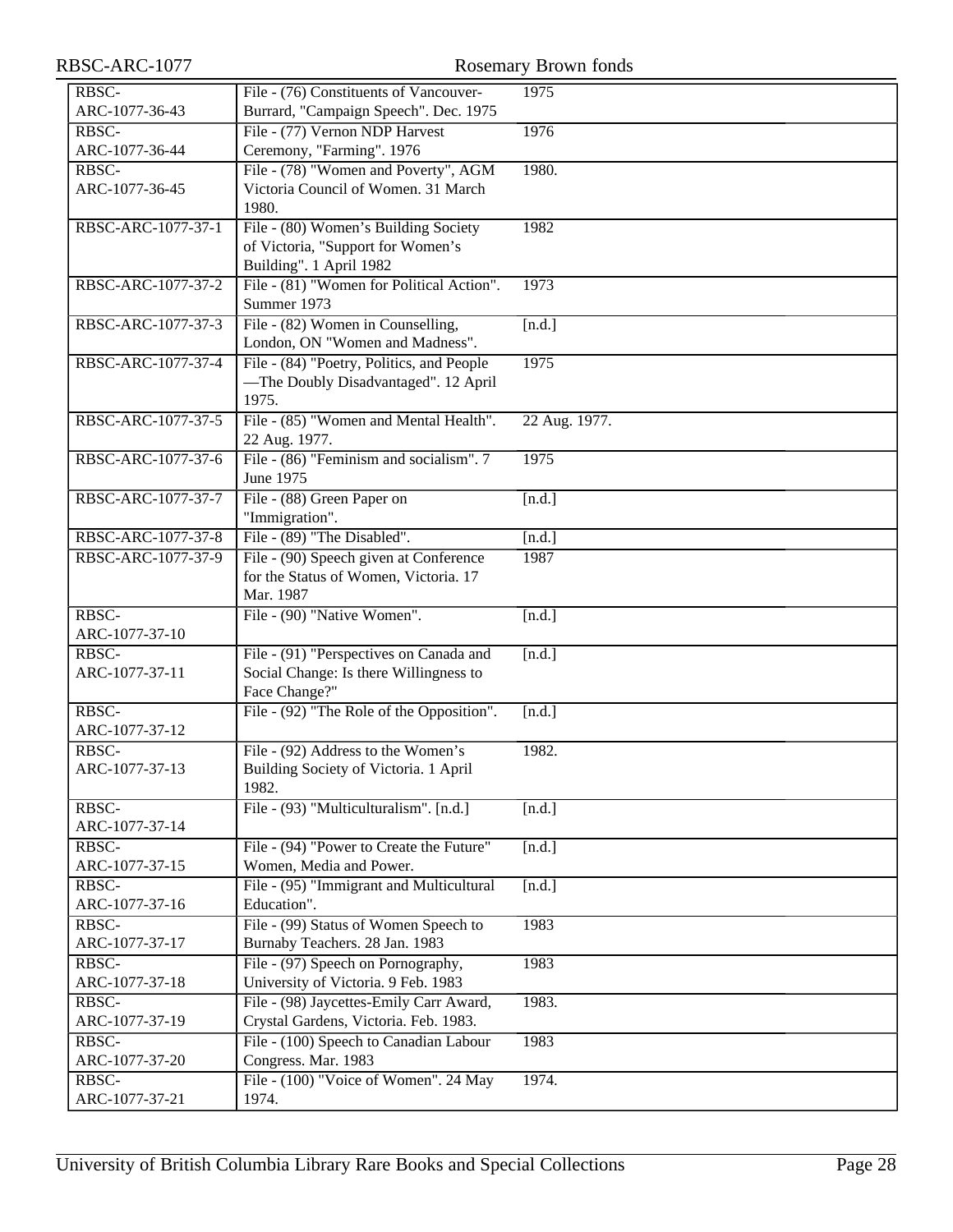| RBSC-ARC-1077           |                                                             | <b>Rosemary Brown fonds</b> |
|-------------------------|-------------------------------------------------------------|-----------------------------|
| RBSC-                   | File - (101) Alberta Association of Social                  | 1983.                       |
| ARC-1077-37-22          | Workers Annual Convention. 4 March                          |                             |
|                         | 1983.                                                       |                             |
| RBSC-                   | File - (102) "Social Policy, Social Work                    | 1983                        |
| ARC-1077-37-23          | -The Profession, and Questions,"                            |                             |
|                         | B.C. Association of Social Workers,                         |                             |
|                         | University of Victoria. 30 Mar. 1983                        |                             |
| RBSC-                   | File - (103) Women's Festival,                              | 1974.                       |
| ARC-1077-37-24          | University of Victoria. Fall 1974.                          |                             |
| RBSC-                   | File - (103) "Vision for the Future,"                       | [n.d.]                      |
| ARC-1077-37-25          | Child Welfare Services. [n.d.]                              |                             |
| RBSC-                   | File - (104) "Unemployment—Why                              | [n.d.]                      |
| ARC-1077-37-26          | Those Who Still have Jobs should be                         |                             |
|                         | Concerned".                                                 |                             |
| RBSC-                   | File - (105) Nomination Speech,                             | 1975.                       |
| ARC-1077-37-27          | Vancouver-Burrard. Oct. 1975.                               |                             |
| RBSC-                   | File - (105) "The Journey, A Search for                     | 1983.                       |
| ARC-1077-37-28          | Love," CBC Program. 1 Aug. 1983.                            |                             |
| RBSC-                   | File - (106) Speech to CUPE Conference,                     | 1983                        |
| ARC-1077-37-29          | Toronto. Oct. 1983                                          |                             |
| RBSC-                   | File - (109) "Violent Images—Impact on                      | 1984.                       |
| ARC-1077-37-30          | Women" Women in the Justice System,                         |                             |
|                         | Parksville. February 1984.                                  |                             |
| RBSC-                   | File - (110) Speech to National                             | 1984.                       |
| ARC-1077-37-31          | Association of Women in the Law,                            |                             |
|                         | University of Victoria. 15 Feb. 1984.                       |                             |
| RBSC-                   | File - (111) Speech to Canadian Centre                      | 1984                        |
| ARC-1077-37-32          | for Policy Alternatives Conference.                         |                             |
|                         | 22-25 Mar. 1984.                                            |                             |
| RBSC-                   | File - (113) "The Royal Commission on                       | 1984                        |
| ARC-1077-37-33          | Pornography and Prostitution," Victoria.                    |                             |
|                         | April 1984                                                  |                             |
| RBSC-                   | File - (114) NDP Leadership Nomination                      | 1984                        |
| ARC-1077-37-34          | speech. 20 May 1984                                         |                             |
| RBSC-                   | File - (116) Graduation speech, Mary                        | [n.d.]                      |
| ARC-1077-37-35<br>RBSC- | [Blige] School.<br>File - (120) "Can the Profit Motive pull | 1984.                       |
| ARC-1077-37-36          | Us Through?" Couchiching Institute on                       |                             |
|                         | Public Affairs Conference. 9-12 Aug.                        |                             |
|                         | 1984.                                                       |                             |
| RBSC-                   | File - (121) "Computer Use in Social                        | 1984                        |
| ARC-1077-37-37          | Services Network," International                            |                             |
|                         | Federation of Social Workers. August                        |                             |
|                         | 1984                                                        |                             |
| RBSC-                   | File - (122) "Canada's Future Canadian                      | 1984                        |
| ARC-1077-37-38          | Council for Multicultural and                               |                             |
|                         | Intercultural Education" Conference on                      |                             |
|                         | Multiculturalism, Toronto. 8 Nov. 1984                      |                             |
| RBSC-                   | File - (124) Speech to Workshop, Social                     | 1985.                       |
| ARC-1077-37-39          | Workers, UBC. 16 Feb. 1985.                                 |                             |
| RBSC-                   | File - (127) "Charter of Rights and                         | 1985.                       |
| ARC-1077-37-40          | Freedom," Alberta Federation of Labour.                     |                             |
|                         | 20 April 1985.                                              |                             |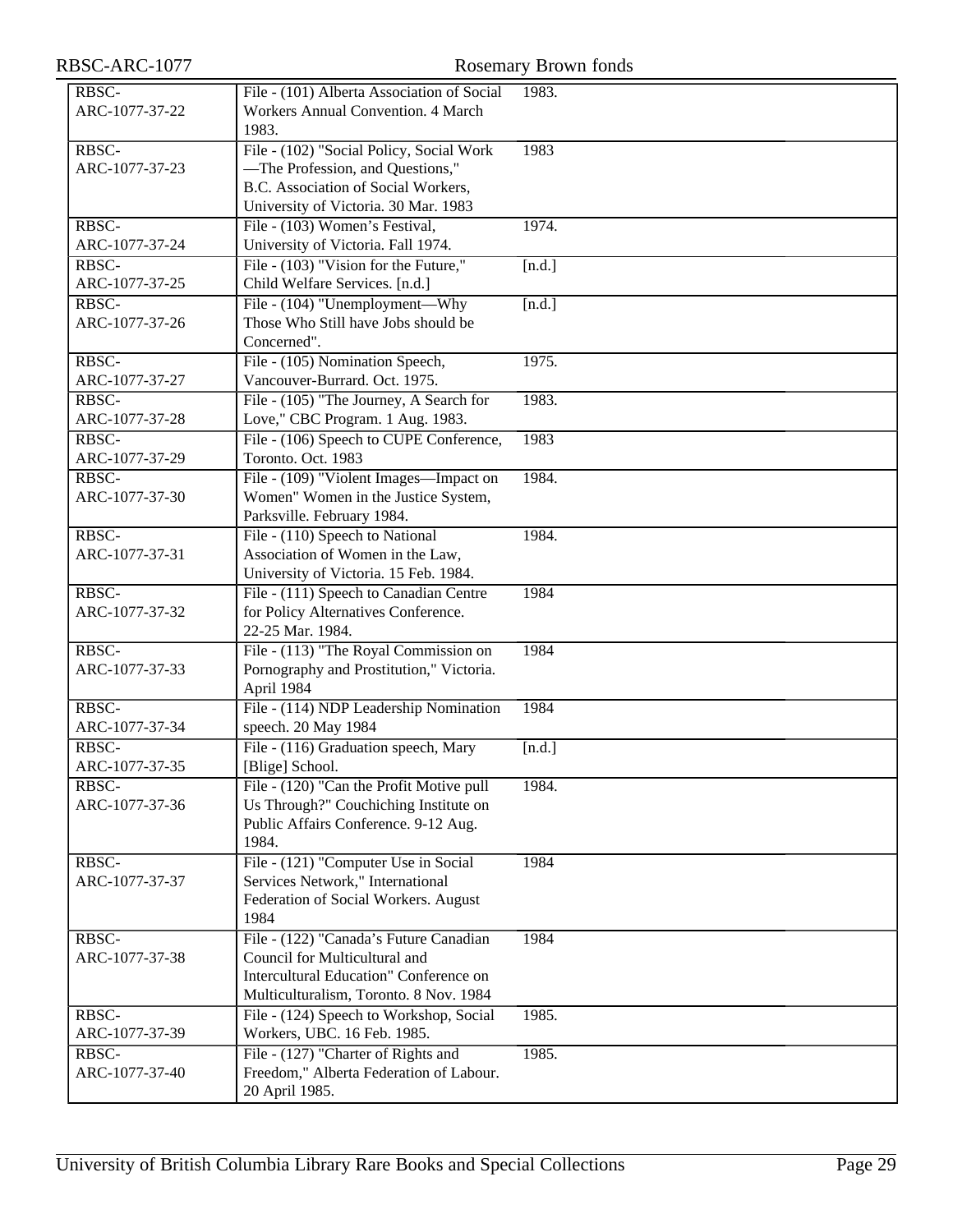| RBSC-ARC-1077      |                                                                            | Rosemary Brown fonds |
|--------------------|----------------------------------------------------------------------------|----------------------|
| RBSC-              | File - (128) Kamloops Women's                                              | 1985                 |
| ARC-1077-37-41     | Resource Centre, "Women and Politics".                                     |                      |
|                    | April 1985                                                                 |                      |
| RBSC-              | File - (129) Kamloops Walk for Peace.                                      | 1985                 |
| ARC-1077-37-42     | 27 April 1985                                                              |                      |
| RBSC-ARC-1077-38-1 | File - (131) "The Impact of Technology                                     | 1985                 |
|                    | on Social Services," SSR in Sweden and                                     |                      |
|                    | Denmark. May 1985                                                          |                      |
| RBSC-ARC-1077-38-2 | File - (131) "The Impact of Technology                                     |                      |
|                    | on Social Services," Overhead slides and                                   |                      |
|                    | back- up information.                                                      |                      |
| RBSC-ARC-1077-38-3 | File - (133) "Impact of Nuclear Threat                                     | 1985.                |
|                    | on Youth," Canadian Mental Health                                          |                      |
|                    | Conference, Red Deer, Alberta. 22 June                                     |                      |
|                    | 1985.                                                                      |                      |
| RBSC-ARC-1077-38-4 | File - (134) "Pornography," Prince                                         | 1985.                |
|                    | Edward Island. 9 June 1985.                                                |                      |
| RBSC-ARC-1077-38-5 | File - (135) Peace, Disarmament and                                        | 1985.                |
|                    | Development Conference. Oct. 1985.                                         |                      |
| RBSC-ARC-1077-38-6 | File - (137) "Women-Choices                                                | 1985.                |
|                    | (Responsibilities) for the Future,"                                        |                      |
|                    | Organization for Women in Leadership,                                      |                      |
|                    | Toronto. 22 Oct. 1985.                                                     |                      |
| RBSC-ARC-1077-38-7 | File - (140) "Peace, Disarmament and                                       | 1985.                |
|                    | Development," Focus on Women '85                                           |                      |
|                    | Conference, Duncan, B.C. 3 Nov. 1985.                                      |                      |
| RBSC-ARC-1077-38-8 | File - (141) "The Impact of Restraint on<br>Women," NUPGE/CUPE Conference: | 1986                 |
|                    | Sharing our Future, Ottawa. Feb. 1986                                      |                      |
| RBSC-ARC-1077-38-9 | File - (142) "Gradual Access to World                                      | 1986                 |
|                    | Leadership by Women Could be the                                           |                      |
|                    | Renaissance of Our Road to World                                           |                      |
|                    | Peace" Business and Professional                                           |                      |
|                    | Women's Association. 31 May 1986.                                          |                      |
| RBSC-              | File - (154) Voice of Women                                                | 1974                 |
| ARC-1077-38-10     | Conference. 24 May 1974.                                                   |                      |
| RBSC-              | File - (157) Speech to UBC Continuing                                      | 1987                 |
| ARC-1077-38-11     | Education. 1987                                                            |                      |
| RBSC-              | File - (160) Congress of Black Women.                                      | 1987                 |
| ARC-1077-38-12     | May 1987.                                                                  |                      |
| RBSC-              | File - (175) Speech to UBC students.                                       |                      |
| ARC-1077-38-13     | Feb. 6th.                                                                  |                      |
| RBSC-              | File - (175) MATCH 10th Anniversary                                        | 1987                 |
| ARC-1077-38-14     | speech. 18 Sept. 1987                                                      |                      |
| RBSC-              | File - (199) "Humanist Responsibilities                                    | 1988                 |
| ARC-1077-38-15     | in a Technological World," Fort                                            |                      |
|                    | McMurray. June 1988                                                        |                      |
| RBSC-              | File - $(214)$ "Crisis as an Opportunity for                               | 1988                 |
| ARC-1077-38-16     | Change," Sixth National Child and Youth                                    |                      |
|                    | Care Conference, Calgary. 19 Oct. 1988                                     |                      |
| RBSC-              | File - (215) Closing Address, Canadian                                     | 1988.                |
| ARC-1077-38-17     | Association of Teachers, 22 Oct. 1988.                                     |                      |
| RBSC-              | File - (216) "Women and Violence:                                          | 1988                 |
| ARC-1077-38-18     | Philosophical and Theoretical World                                        |                      |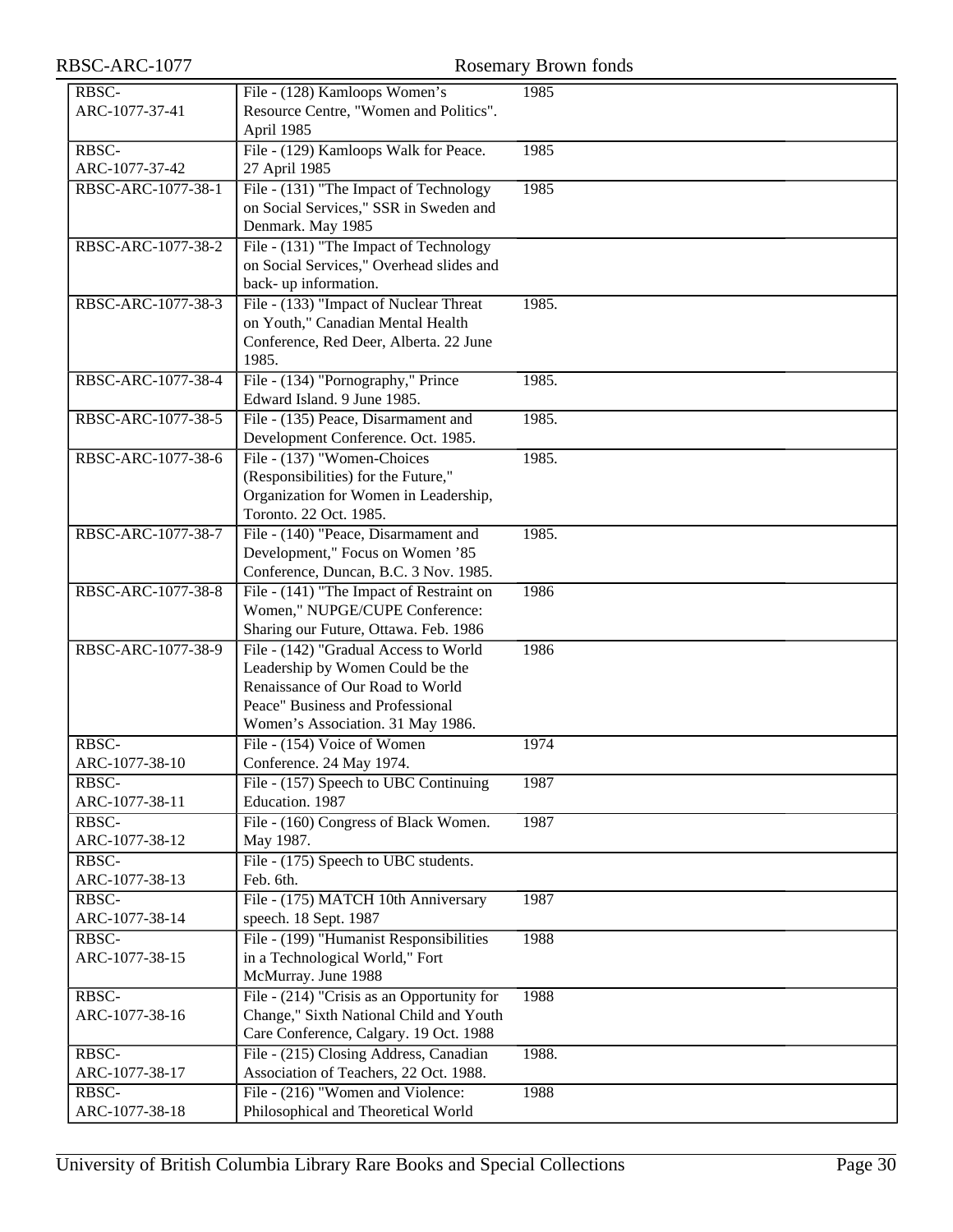|                    | Overview," Women's College Hospital,      |       |
|--------------------|-------------------------------------------|-------|
|                    | Toronto. 28 Oct. 1988                     |       |
| RBSC-              | File - (217) "Education-Smashing          | 1988. |
| ARC-1077-38-19     | the Poverty Cycle," Women Building        |       |
|                    | Tomorrow, Canadian Teachers               |       |
|                    | Federation, 10th National Conference on   |       |
|                    | the Status of Women and Education, 12     |       |
|                    | Nov. 1988.                                |       |
| RBSC-ARC-1077-39-1 | File - Untitled speech from the Throne.   | 1975  |
|                    | 25 Feb. 1975                              |       |
| RBSC-ARC-1077-39-2 | File - Speech to MOSAIC "A festival of    | 1978  |
|                    | cultures," volunteers. 16 June 1978       |       |
| RBSC-ARC-1077-39-3 | File - "Women and a Conserver Society".   | 1982  |
|                    | 4-6 Mar. 1982                             |       |
| RBSC-ARC-1077-39-3 | File - Speech given to young people       | 1982  |
|                    | at the Association of Black Business      |       |
|                    | Persons and Professionals, Montreal. 25   |       |
|                    | Sept. 1982.                               |       |
| RBSC-ARC-1077-39-4 | File - Speech to B.C. Association of      | 1983  |
|                    | Social Workers. 5 Nov. 1983               |       |
| RBSC-ARC-1077-39-5 | File - "Regina Native Women's             | 1985  |
|                    | Association," Saskatoon. 19 Aug. 1985.    |       |
| RBSC-ARC-1077-39-5 | File - "Public Education for Equality,"   |       |
|                    | Learnx Foundation, Toronto. 23 Oct.       |       |
|                    | 1985.                                     |       |
| RBSC-ARC-1077-39-6 | File - Choices Speech, Toronto. July      | 1987  |
|                    | 1987                                      |       |
| RBSC-ARC-1077-39-6 | File - "The Issue is Choice," A           | 1987  |
|                    | Midsummer Night's Celebration. July       |       |
|                    | 1987                                      |       |
| RBSC-ARC-1077-39-6 | File - Address to National Forum on       | 1987  |
|                    | Post-Secondary Education, Saskatoon.      |       |
|                    | 25-28 Oct. 1987                           |       |
| RBSC-ARC-1077-39-6 | File - "Challenges and Opportunities      | 1987  |
|                    | Facing Post-Secondary Education,"         |       |
|                    | National Forum on Post-Secondary          |       |
|                    | Education, Saskatoon. Oct. 1987           |       |
| RBSC-ARC-1077-39-7 | File - "Federation of Women               | 1988  |
|                    | Teachers Association of Ontario" 70th     |       |
|                    | Anniversary, Toronto. 18 Aug. 1988        |       |
| RBSC-ARC-1077-39-8 | File - "Breaking Through," CUPE's         | 1989  |
|                    | Third National Women's Conference,        |       |
|                    | Calgary, Alberta. February 1989           |       |
| RBSC-ARC-1077-39-8 | File - "Harry Jerome Awards," Toronto,    | 1989  |
|                    | Ontario. 11 March 1989                    |       |
| RBSC-ARC-1077-39-8 | File - "Women and Well-Being,"            | 1989  |
|                    | Canadian Advisory Council on the Status   |       |
|                    | of Women, Ottawa. 14 March 1989           |       |
| RBSC-ARC-1077-39-8 | File - Ontario English Catholic Teachers, | 1989  |
|                    | Toronto. 31 March 1989                    |       |
| RBSC-ARC-1077-39-8 | File - "Separate Women's                  | 1989  |
|                    | OrganizationsAre They the Dinosaurs       |       |
|                    | of our Revolution," Etobiocoke Women      |       |
|                    | Teachers Association, Toronto. 20 April   |       |
|                    | 1989                                      |       |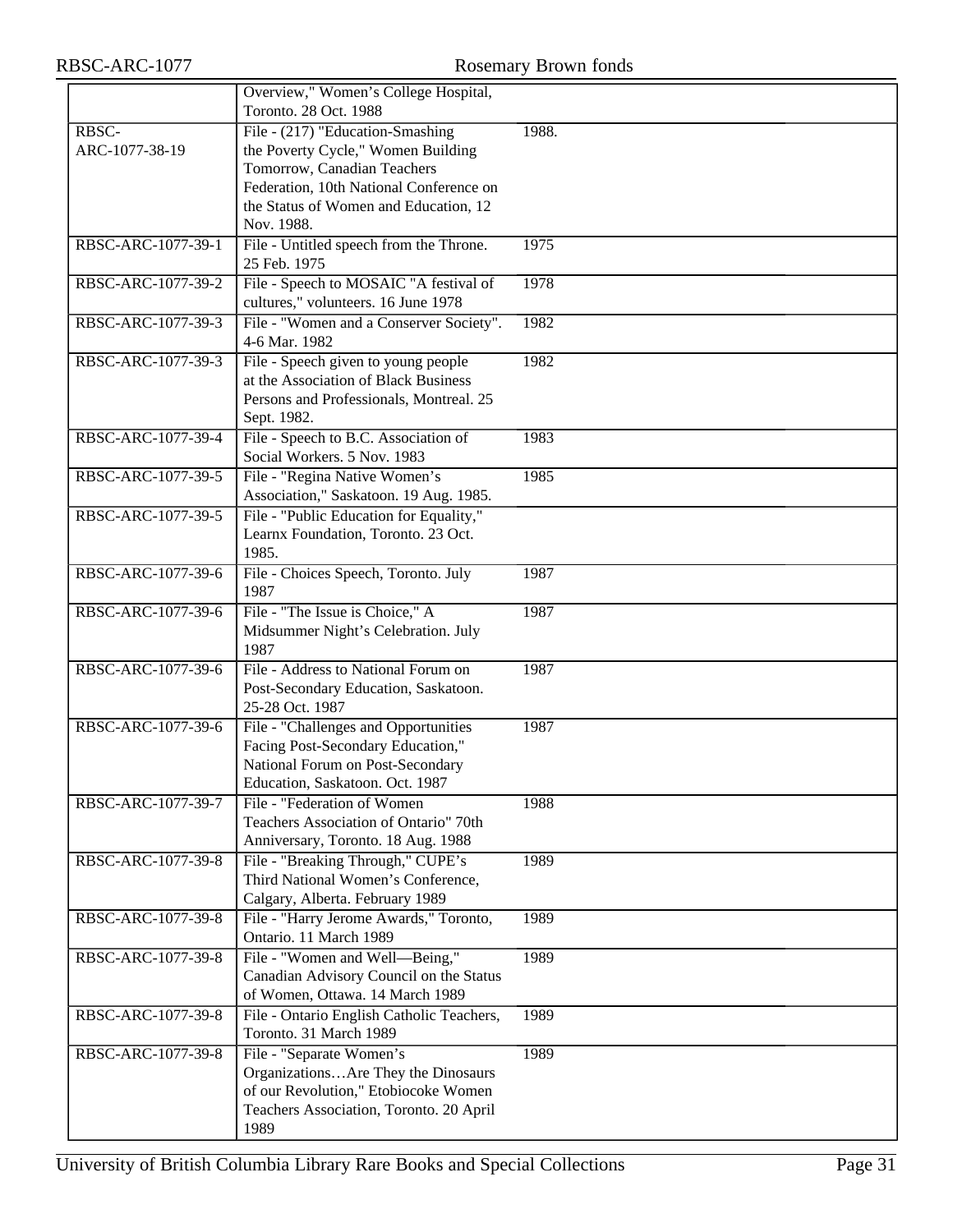| RBSC-ARC-1077           |                                                                                   | Rosemary Brown fonds |
|-------------------------|-----------------------------------------------------------------------------------|----------------------|
| RBSC-ARC-1077-39-8      | File - "Educating for EquityEducation                                             | 1989                 |
|                         | as Deviant," Federation of Women                                                  |                      |
|                         | Teachers' of Ontario. 22 April 1989                                               |                      |
| RBSC-ARC-1077-39-9      | File - "Family Violence: the challenge<br>an international review," International | 1989                 |
|                         | Conference on Family Violence,                                                    |                      |
|                         | Vancouver. 10 May 1989                                                            |                      |
| RBSC-ARC-1077-39-9      | File - "Access to Institutions of Higher                                          | 1989                 |
|                         | Education in Canada," Canadian                                                    |                      |
|                         | Association of College and University                                             |                      |
|                         | Student Service, National Conference. 26                                          |                      |
| RBSC-ARC-1077-39-9      | <b>June 1989</b><br>File - "Feminism/Development,"                                | 1989                 |
|                         | Florence Bird Lecture, Carleton                                                   |                      |
|                         | University. 3 Aug. 1989                                                           |                      |
| RBSC-ARC-1077-39-9      | File - "Passport: Thing that Ensures                                              | 1989                 |
|                         | Admission," Passport to Success, Forum                                            |                      |
|                         | for Women, North York Board of                                                    |                      |
|                         | Education. 17 Oct. 1989                                                           |                      |
| RBSC-ARC-1077-39-9      | File - "The Black Family, its history,<br>survival and adaptation," The           | 1989                 |
|                         | <b>Association of Black Human Service</b>                                         |                      |
|                         | Workers, Montreal. 20 Oct. 1989                                                   |                      |
| RBSC-ARC-1077-39-9      | File - "Is Employment Equity possible in                                          | 1989                 |
|                         | the Halls of Academe?" Abella Lecture,                                            |                      |
|                         | Guelph University. 7 Nov. 1989                                                    |                      |
| RBSC-ARC-1077-39-9      | File - "Feminist Development: MATCH<br>International, a Case Study," Old          | 1989                 |
|                         | Dominion University, Norfolk, Virginia.                                           |                      |
|                         | 15 Nov. 1989                                                                      |                      |
| RBSC-                   | File - "Overcoming Sexism and                                                     | 1990                 |
| ARC-1077-39-10          | RacismHow?" Ottawa University. 1                                                  |                      |
|                         | Feb. 1990                                                                         |                      |
| RBSC-                   | File - "The Importance of Black History                                           | 1990                 |
| ARC-1077-39-10          | in the Development of identity and self<br>esteem of Black Youth," Black Students |                      |
|                         | Association, McGill University. 2 Feb.                                            |                      |
|                         | 1990                                                                              |                      |
| RBSC-                   | File - "Linking for Employment,"                                                  | 1990                 |
| ARC-1077-39-10          | Ontario Women's Directorate, Metro                                                |                      |
|                         | Toronto Convention Centre. 5 Feb. 1990                                            |                      |
| RBSC-<br>ARC-1077-39-10 | File - "Education as the Practice                                                 | 1990                 |
|                         | of Freedom: Myth or Reality?" A<br>Discussion on Racism and Education,            |                      |
|                         | Queens University. 6 Feb. 1990                                                    |                      |
| RBSC-                   | File - "Racism: Local and Global                                                  | 1990                 |
| ARC-1077-39-10          | Perspectives," Cole Harbour High                                                  |                      |
|                         | School, Nova Scotia. 9 Feb. 1990                                                  |                      |
| RBSC-                   | File - "Women, a Global Perspective                                               | 1990                 |
| ARC-1077-39-10          | A Teachers Role," Central Okanagan<br>Teachers Association. 2 Mar. 1990           |                      |
| RBSC-                   | File - "What does the Future hold for                                             | 1990                 |
| ARC-1077-39-10          | Feminists," B.C. Federation of Labour                                             |                      |
|                         | Women's Convention. 3 March 1990                                                  |                      |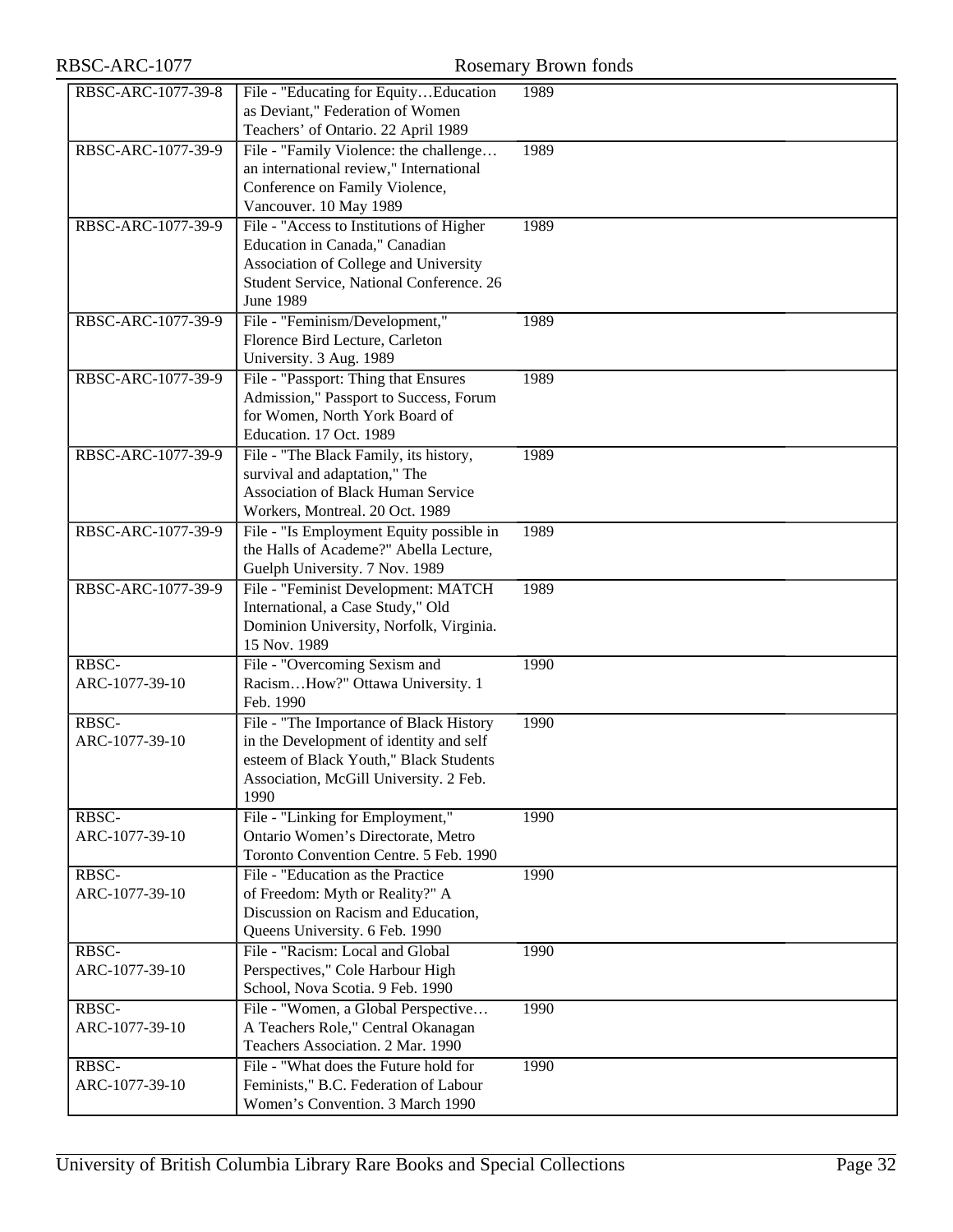| RBSC-ARC-1077 |  |
|---------------|--|
|---------------|--|

| RBSC-ARC-1077  | <b>Rosemary Brown fonds</b>                                                 |      |  |
|----------------|-----------------------------------------------------------------------------|------|--|
| RBSC-          | File - "MATCH International: it's                                           | 1990 |  |
| ARC-1077-39-10 | Response to Violence against Women,"                                        |      |  |
|                | Acadia University. 5 Mar. 1990                                              |      |  |
| RBSC-          | File - "Sexism and Violence on the                                          | 1990 |  |
| ARC-1077-39-10 | University Campus," International                                           |      |  |
|                | Women's Year, University of Toronto. 8                                      |      |  |
|                | Mar. 1990                                                                   |      |  |
| RBSC-          | File - "I'm Keeping My Baby,"                                               | 1990 |  |
| ARC-1077-39-10 | Conference on the Challenge of Infant/                                      |      |  |
|                | Toddler Day Care and the Parenting                                          |      |  |
|                | Teen, University of Victoria.                                               |      |  |
| RBSC-          | File - "Our World Ourselves: Women                                          | 1990 |  |
| ARC-1077-39-10 | and the Social Issues of the '90s Seeking<br>Harmony with the Environment," |      |  |
|                | Affirmative Action Conference, Toronto.                                     |      |  |
|                | 24 April 1990                                                               |      |  |
| RBSC-          | File - "The Global Challenge, Sharing                                       | 1990 |  |
| ARC-1077-39-10 | the FutureCanada's Challenge of the                                         |      |  |
|                | 90's," Alberta Global Education Project.                                    |      |  |
|                | 27 April 1990                                                               |      |  |
| RBSC-          | File - "Full Speed Ahead," Ontario                                          | 1990 |  |
| ARC-1077-39-11 | Co-operative Education Association                                          |      |  |
|                | Conference, Windsor, ON. 7 May 1990                                         |      |  |
| RBSC-          | File - "Leadership in Housing: The                                          | 1990 |  |
| ARC-1077-39-11 | Next Decade," Canadian Housing                                              |      |  |
|                | and Renewal Association Annual                                              |      |  |
|                | Symposium. 14 May 1990                                                      |      |  |
| RBSC-          | File - "Women, Development and                                              | 1990 |  |
| ARC-1077-39-11 | <b>Education," Women Teachers</b>                                           |      |  |
| RBSC-          | Association of Ottawa. 15 May 1990<br>File - "Women and Environment,"       | 1990 |  |
| ARC-1077-39-11 | University of Toronto. 25 May 1990                                          |      |  |
| RBSC-          | File - "Sharing the Responsibility                                          | 1990 |  |
| ARC-1077-39-11 | Meeting the Challenge," Big Sisters                                         |      |  |
|                | Association of Ontario, Toronto. 2 June                                     |      |  |
|                | 1990                                                                        |      |  |
| RBSC-          | File - "Focus on Future Teacher,"                                           | 1990 |  |
| ARC-1077-39-11 | Ottawa Board of Education, Professional                                     |      |  |
|                | Development Day. 26 Oct. 1990                                               |      |  |
| RBSC-          | File - "A Conversation," Peel Women                                         | 1990 |  |
| ARC-1077-39-11 | Teachers Association, Status of Women                                       |      |  |
|                | Committee, Annual Dinner. 5 Feb. 1990                                       |      |  |
| RBSC-          | File - "Confronting Violence and Taking                                     | 1990 |  |
| ARC-1077-39-11 | Action," Canadian Association against                                       |      |  |
|                | Sexual Harassment in Higher Education,                                      |      |  |
| RBSC-          | York University.<br>File - "Challenges facing Race Relations                | 1990 |  |
| ARC-1077-39-11 | Education in Multicultural Canada,"                                         |      |  |
|                | <b>Canadian Council for Multicultural</b>                                   |      |  |
|                | and Intercultural Education, National                                       |      |  |
|                | Conference, Ottawa. 24 Nov. 1990                                            |      |  |
| RBSC-          | File - "Violence against Women: An                                          | 1990 |  |
| ARC-1077-39-11 | International Human Rights Issue,"                                          |      |  |
|                | Human Rights Award Dinner, Manitoba.                                        |      |  |
|                | 10 Dec. 1990                                                                |      |  |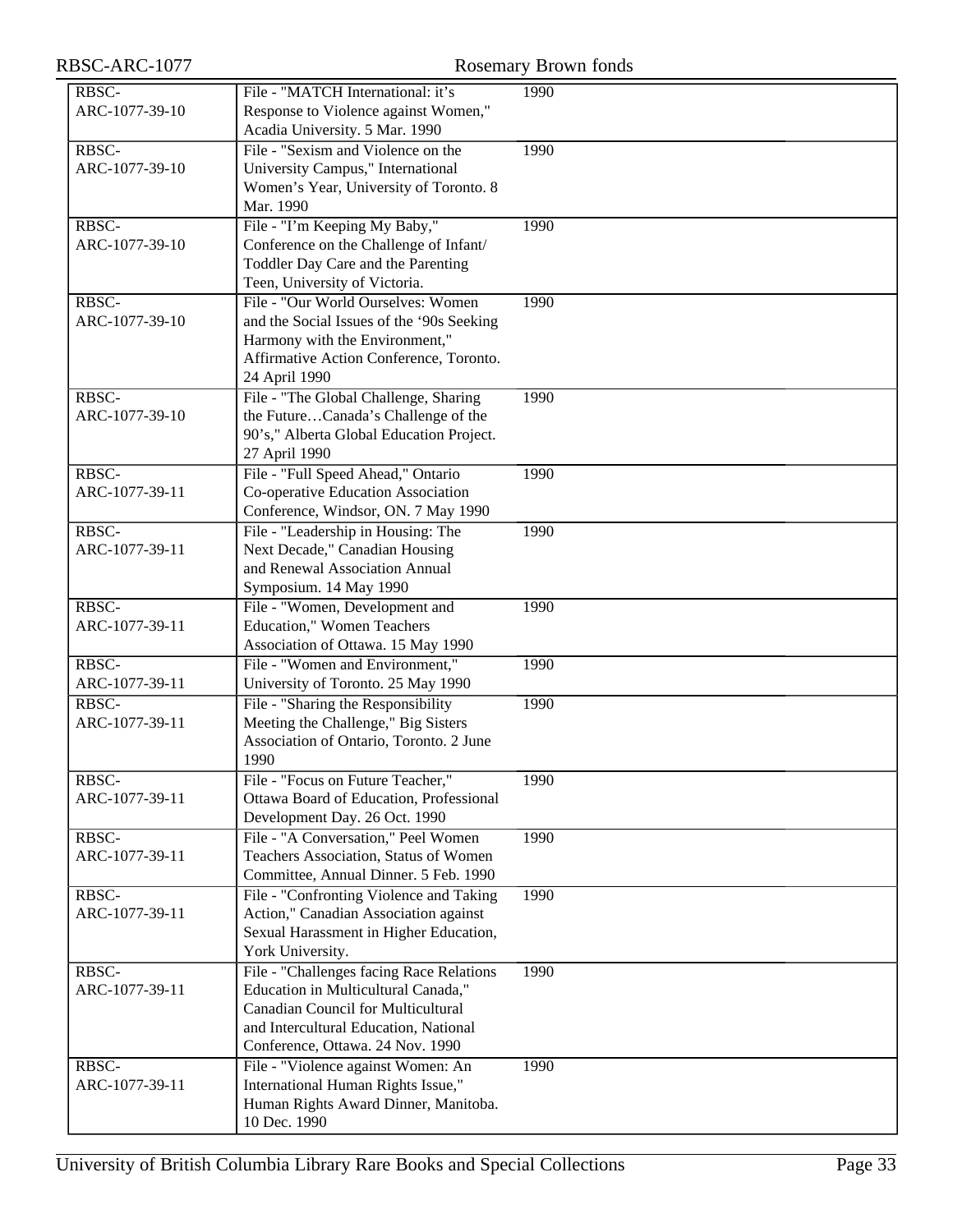| RBSC-ARC-1077      |                                                                                                                                                                                     | Rosemary Brown fonds |
|--------------------|-------------------------------------------------------------------------------------------------------------------------------------------------------------------------------------|----------------------|
| RBSC-ARC-1077-40-1 | File - "Women and Development,"<br>Margaret Laurence Lecture, Trent<br>University. 23 Jan. 1991                                                                                     | 1991                 |
| RBSC-ARC-1077-40-1 | File - "Making it as a Feminist in<br>Mainstream Politics," NDP Club,<br>Carleton University. 30 Jan. 1991                                                                          | 1991                 |
| RBSC-ARC-1077-40-1 | File - "Our Political SystemIts Broke.<br>How do We Fix It?" Institute for Political<br>Involvement, Toronto, ON. 6 February<br>1991                                                | 1991                 |
| RBSC-ARC-1077-40-1 | File - "The Feminization of Poverty,"<br>1991 National Association of Women<br>and the Law, Toronto. 22 Feb. 1991                                                                   | 1991                 |
| RBSC-ARC-1077-40-1 | File - "Women & Self-Determination:<br>Making the Connections Locally and<br>Internationally," Toronto Board of<br><b>Education and MATCH International</b><br>Centre. 27 Feb. 1991 | 1991                 |
| RBSC-ARC-1077-40-1 | File - "Women in a Violent Society,"<br>Women & Mental Health, Canadian<br>Mental Health Association, Banff. 12<br>May 1991                                                         | 1991                 |
| RBSC-ARC-1077-40-1 | File - "Commitment and Leadership:<br>Taking Responsibility in our National<br>Community," Governor General's<br>Canadian Study Conference.                                         | 1991                 |
| RBSC-ARC-1077-40-1 | File - Speech given to Heritage Banquet,<br>Union United Black church, Montreal. 15<br><b>June 1991</b>                                                                             | 1991                 |
| RBSC-ARC-1077-40-1 | File - "Women's Role in Development<br>and in the Red Cross/Crescent<br>Movement," The 14th International Red<br>Cross Conference, Ottawa. 26 June 1991                             | 1991                 |
| RBSC-ARC-1077-40-1 | File - "Violence against Women:<br>Breaking the Silence," CAW Women's<br>Conference. 11 Aug. 1991                                                                                   | 1991                 |
| RBSC-ARC-1077-40-1 | File - Queens University, Candlelight<br>Ceremonies. 16 Sept. 1991                                                                                                                  | 1991                 |
| RBSC-ARC-1077-40-1 | File - "Remembering the Sisterhood is<br>Global," LEAF breakfast, Toronto.                                                                                                          | 1991                 |
| RBSC-ARC-1077-40-1 | File - "Teachers Make the Difference,"<br>Professional Development Day, Simoe<br>County. 1 Nov. 1991                                                                                | 1991                 |
| RBSC-ARC-1077-40-1 | File - Women in the Media Conference. 8<br>Nov. 1991                                                                                                                                | 1991                 |
| RBSC-ARC-1077-40-2 | File - Speech given at Multi-Culturalism<br>Day, Municipality of Burnaby.                                                                                                           | 1992                 |
| RBSC-ARC-1077-40-2 | File - The fourth annual forum on racial<br>issues, Dalhousie University.                                                                                                           | 1992                 |
| RBSC-ARC-1077-40-2 | File - "Catch the Rainbow," The Home<br>Economics S.A. Convention, Victoria.                                                                                                        | 1992                 |
| RBSC-ARC-1077-40-2 | File - "Empowering Women,"<br>Saskatchewan Federation of Labour<br>Women's Conference. 27 March 1992                                                                                | 1992                 |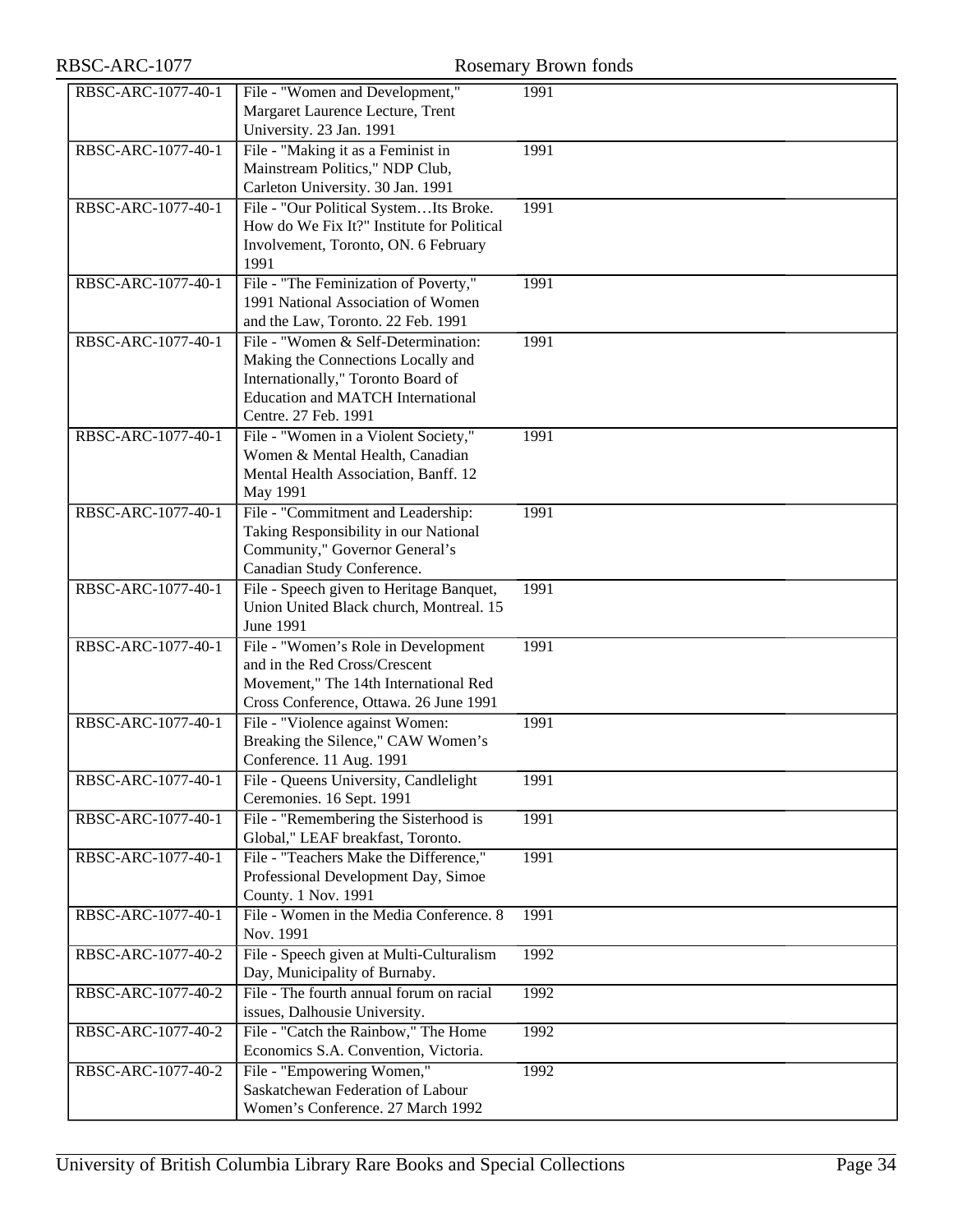RBSC-ARC-1077 Rosemary Brown fonds

| 1992<br>Prevention Congress #4, the Ontario<br>Prevention Clearinghouse. 28 April 1992<br>File - "Feminism and the Struggle for<br>RBSC-ARC-1077-40-2<br>1992<br>Equality within the Socio-political<br>context of Canadian Society," Women<br>and Therapy: Healing and Social Change,<br>University of Guelph. 7 May 1992<br>RBSC-ARC-1077-40-2<br>File - "Gender, Race & Class: Creating<br>1992<br>a New Tapestry," Gender/Race/<br>Class Equity, Glendon College, York<br>University. 14 May 1992<br>File - "Breaking the Barriers," The<br>RBSC-ARC-1077-40-3<br>1992<br>Immigrant and Visible Minority<br>Women's Association and BC/Yukon<br>Society of transition Houses. 6 June 1992<br>RBSC-ARC-1077-40-3<br>File - "Breaking the Barriers: Equity and<br>1992<br>Access in Adult Education," Canadian<br>Association of Adult Education, Regina.<br>18 June 1992<br>RBSC-ARC-1077-40-3<br>File - "Global Education: the World<br>1992<br>Reflected in our Classroom," Canadian<br>Association of School Administrators,<br>National Conference, Montreal. 4 Oct.<br>1992<br>RBSC-ARC-1077-40-3<br>File - "Valuing Diversity: Making<br>1992<br>Employment Equity Work," Cambrian<br>College, Sudbury, ON. 22 Oct. 1992<br>RBSC-ARC-1077-40-3<br>File - "Women, Development and<br>1992<br>MATCH," MATCH Fundraiser,<br>Edmonton, Alberta. 30 Oct. 1992<br>RBSC-ARC-1077-40-4<br>File - "Enhancing Educational Equity in<br>1993<br>Ontario Universities," Ontario Council<br>on Graduate Studies, Toronto. 20 May<br>1993<br>RBSC-ARC-1077-40-4<br>File - Leadership Award from B.C.<br>1993<br>Government Employees' Union<br>(BCGEU).<br>RBSC-ARC-1077-40-4<br>File - The Jamaican Canadian<br>1993<br>Association's Gala, Toronto. 7 Aug.<br>1993<br>RBSC-ARC-1077-40-4<br>File - Scholarship Award Presentation,<br>1993<br>United Achievers' Club of Brampton.<br>RBSC-ARC-1077-40-4<br>File - "Leadership: It's about Resilience,<br>1993.<br>Courage, Integrity, Adaptability,"<br>Senior's Conference, Toronto. 1 Nov.<br>1993.<br>File - "Human Rights Day". 10 Dec.<br>RBSC-ARC-1077-40-4<br>1983<br>1983<br>File - Speech to Young Women and<br>1994<br>RBSC-ARC-1077-40-5<br>Politics Conference, Vancouver.<br>File - "As Delivered," Congress of Black<br>1994<br>RBSC-ARC-1077-40-5 |                    |                                 |  |
|---------------------------------------------------------------------------------------------------------------------------------------------------------------------------------------------------------------------------------------------------------------------------------------------------------------------------------------------------------------------------------------------------------------------------------------------------------------------------------------------------------------------------------------------------------------------------------------------------------------------------------------------------------------------------------------------------------------------------------------------------------------------------------------------------------------------------------------------------------------------------------------------------------------------------------------------------------------------------------------------------------------------------------------------------------------------------------------------------------------------------------------------------------------------------------------------------------------------------------------------------------------------------------------------------------------------------------------------------------------------------------------------------------------------------------------------------------------------------------------------------------------------------------------------------------------------------------------------------------------------------------------------------------------------------------------------------------------------------------------------------------------------------------------------------------------------------------------------------------------------------------------------------------------------------------------------------------------------------------------------------------------------------------------------------------------------------------------------------------------------------------------------------------------------------------------------------------------------------------------------------------------------------------------------------------------|--------------------|---------------------------------|--|
|                                                                                                                                                                                                                                                                                                                                                                                                                                                                                                                                                                                                                                                                                                                                                                                                                                                                                                                                                                                                                                                                                                                                                                                                                                                                                                                                                                                                                                                                                                                                                                                                                                                                                                                                                                                                                                                                                                                                                                                                                                                                                                                                                                                                                                                                                                               | RBSC-ARC-1077-40-2 | File - "The Promise of Change," |  |
|                                                                                                                                                                                                                                                                                                                                                                                                                                                                                                                                                                                                                                                                                                                                                                                                                                                                                                                                                                                                                                                                                                                                                                                                                                                                                                                                                                                                                                                                                                                                                                                                                                                                                                                                                                                                                                                                                                                                                                                                                                                                                                                                                                                                                                                                                                               |                    |                                 |  |
|                                                                                                                                                                                                                                                                                                                                                                                                                                                                                                                                                                                                                                                                                                                                                                                                                                                                                                                                                                                                                                                                                                                                                                                                                                                                                                                                                                                                                                                                                                                                                                                                                                                                                                                                                                                                                                                                                                                                                                                                                                                                                                                                                                                                                                                                                                               |                    |                                 |  |
|                                                                                                                                                                                                                                                                                                                                                                                                                                                                                                                                                                                                                                                                                                                                                                                                                                                                                                                                                                                                                                                                                                                                                                                                                                                                                                                                                                                                                                                                                                                                                                                                                                                                                                                                                                                                                                                                                                                                                                                                                                                                                                                                                                                                                                                                                                               |                    |                                 |  |
|                                                                                                                                                                                                                                                                                                                                                                                                                                                                                                                                                                                                                                                                                                                                                                                                                                                                                                                                                                                                                                                                                                                                                                                                                                                                                                                                                                                                                                                                                                                                                                                                                                                                                                                                                                                                                                                                                                                                                                                                                                                                                                                                                                                                                                                                                                               |                    |                                 |  |
|                                                                                                                                                                                                                                                                                                                                                                                                                                                                                                                                                                                                                                                                                                                                                                                                                                                                                                                                                                                                                                                                                                                                                                                                                                                                                                                                                                                                                                                                                                                                                                                                                                                                                                                                                                                                                                                                                                                                                                                                                                                                                                                                                                                                                                                                                                               |                    |                                 |  |
|                                                                                                                                                                                                                                                                                                                                                                                                                                                                                                                                                                                                                                                                                                                                                                                                                                                                                                                                                                                                                                                                                                                                                                                                                                                                                                                                                                                                                                                                                                                                                                                                                                                                                                                                                                                                                                                                                                                                                                                                                                                                                                                                                                                                                                                                                                               |                    |                                 |  |
|                                                                                                                                                                                                                                                                                                                                                                                                                                                                                                                                                                                                                                                                                                                                                                                                                                                                                                                                                                                                                                                                                                                                                                                                                                                                                                                                                                                                                                                                                                                                                                                                                                                                                                                                                                                                                                                                                                                                                                                                                                                                                                                                                                                                                                                                                                               |                    |                                 |  |
|                                                                                                                                                                                                                                                                                                                                                                                                                                                                                                                                                                                                                                                                                                                                                                                                                                                                                                                                                                                                                                                                                                                                                                                                                                                                                                                                                                                                                                                                                                                                                                                                                                                                                                                                                                                                                                                                                                                                                                                                                                                                                                                                                                                                                                                                                                               |                    |                                 |  |
|                                                                                                                                                                                                                                                                                                                                                                                                                                                                                                                                                                                                                                                                                                                                                                                                                                                                                                                                                                                                                                                                                                                                                                                                                                                                                                                                                                                                                                                                                                                                                                                                                                                                                                                                                                                                                                                                                                                                                                                                                                                                                                                                                                                                                                                                                                               |                    |                                 |  |
|                                                                                                                                                                                                                                                                                                                                                                                                                                                                                                                                                                                                                                                                                                                                                                                                                                                                                                                                                                                                                                                                                                                                                                                                                                                                                                                                                                                                                                                                                                                                                                                                                                                                                                                                                                                                                                                                                                                                                                                                                                                                                                                                                                                                                                                                                                               |                    |                                 |  |
|                                                                                                                                                                                                                                                                                                                                                                                                                                                                                                                                                                                                                                                                                                                                                                                                                                                                                                                                                                                                                                                                                                                                                                                                                                                                                                                                                                                                                                                                                                                                                                                                                                                                                                                                                                                                                                                                                                                                                                                                                                                                                                                                                                                                                                                                                                               |                    |                                 |  |
|                                                                                                                                                                                                                                                                                                                                                                                                                                                                                                                                                                                                                                                                                                                                                                                                                                                                                                                                                                                                                                                                                                                                                                                                                                                                                                                                                                                                                                                                                                                                                                                                                                                                                                                                                                                                                                                                                                                                                                                                                                                                                                                                                                                                                                                                                                               |                    |                                 |  |
|                                                                                                                                                                                                                                                                                                                                                                                                                                                                                                                                                                                                                                                                                                                                                                                                                                                                                                                                                                                                                                                                                                                                                                                                                                                                                                                                                                                                                                                                                                                                                                                                                                                                                                                                                                                                                                                                                                                                                                                                                                                                                                                                                                                                                                                                                                               |                    |                                 |  |
|                                                                                                                                                                                                                                                                                                                                                                                                                                                                                                                                                                                                                                                                                                                                                                                                                                                                                                                                                                                                                                                                                                                                                                                                                                                                                                                                                                                                                                                                                                                                                                                                                                                                                                                                                                                                                                                                                                                                                                                                                                                                                                                                                                                                                                                                                                               |                    |                                 |  |
|                                                                                                                                                                                                                                                                                                                                                                                                                                                                                                                                                                                                                                                                                                                                                                                                                                                                                                                                                                                                                                                                                                                                                                                                                                                                                                                                                                                                                                                                                                                                                                                                                                                                                                                                                                                                                                                                                                                                                                                                                                                                                                                                                                                                                                                                                                               |                    |                                 |  |
|                                                                                                                                                                                                                                                                                                                                                                                                                                                                                                                                                                                                                                                                                                                                                                                                                                                                                                                                                                                                                                                                                                                                                                                                                                                                                                                                                                                                                                                                                                                                                                                                                                                                                                                                                                                                                                                                                                                                                                                                                                                                                                                                                                                                                                                                                                               |                    |                                 |  |
|                                                                                                                                                                                                                                                                                                                                                                                                                                                                                                                                                                                                                                                                                                                                                                                                                                                                                                                                                                                                                                                                                                                                                                                                                                                                                                                                                                                                                                                                                                                                                                                                                                                                                                                                                                                                                                                                                                                                                                                                                                                                                                                                                                                                                                                                                                               |                    |                                 |  |
|                                                                                                                                                                                                                                                                                                                                                                                                                                                                                                                                                                                                                                                                                                                                                                                                                                                                                                                                                                                                                                                                                                                                                                                                                                                                                                                                                                                                                                                                                                                                                                                                                                                                                                                                                                                                                                                                                                                                                                                                                                                                                                                                                                                                                                                                                                               |                    |                                 |  |
|                                                                                                                                                                                                                                                                                                                                                                                                                                                                                                                                                                                                                                                                                                                                                                                                                                                                                                                                                                                                                                                                                                                                                                                                                                                                                                                                                                                                                                                                                                                                                                                                                                                                                                                                                                                                                                                                                                                                                                                                                                                                                                                                                                                                                                                                                                               |                    |                                 |  |
|                                                                                                                                                                                                                                                                                                                                                                                                                                                                                                                                                                                                                                                                                                                                                                                                                                                                                                                                                                                                                                                                                                                                                                                                                                                                                                                                                                                                                                                                                                                                                                                                                                                                                                                                                                                                                                                                                                                                                                                                                                                                                                                                                                                                                                                                                                               |                    |                                 |  |
|                                                                                                                                                                                                                                                                                                                                                                                                                                                                                                                                                                                                                                                                                                                                                                                                                                                                                                                                                                                                                                                                                                                                                                                                                                                                                                                                                                                                                                                                                                                                                                                                                                                                                                                                                                                                                                                                                                                                                                                                                                                                                                                                                                                                                                                                                                               |                    |                                 |  |
|                                                                                                                                                                                                                                                                                                                                                                                                                                                                                                                                                                                                                                                                                                                                                                                                                                                                                                                                                                                                                                                                                                                                                                                                                                                                                                                                                                                                                                                                                                                                                                                                                                                                                                                                                                                                                                                                                                                                                                                                                                                                                                                                                                                                                                                                                                               |                    |                                 |  |
|                                                                                                                                                                                                                                                                                                                                                                                                                                                                                                                                                                                                                                                                                                                                                                                                                                                                                                                                                                                                                                                                                                                                                                                                                                                                                                                                                                                                                                                                                                                                                                                                                                                                                                                                                                                                                                                                                                                                                                                                                                                                                                                                                                                                                                                                                                               |                    |                                 |  |
|                                                                                                                                                                                                                                                                                                                                                                                                                                                                                                                                                                                                                                                                                                                                                                                                                                                                                                                                                                                                                                                                                                                                                                                                                                                                                                                                                                                                                                                                                                                                                                                                                                                                                                                                                                                                                                                                                                                                                                                                                                                                                                                                                                                                                                                                                                               |                    |                                 |  |
|                                                                                                                                                                                                                                                                                                                                                                                                                                                                                                                                                                                                                                                                                                                                                                                                                                                                                                                                                                                                                                                                                                                                                                                                                                                                                                                                                                                                                                                                                                                                                                                                                                                                                                                                                                                                                                                                                                                                                                                                                                                                                                                                                                                                                                                                                                               |                    |                                 |  |
|                                                                                                                                                                                                                                                                                                                                                                                                                                                                                                                                                                                                                                                                                                                                                                                                                                                                                                                                                                                                                                                                                                                                                                                                                                                                                                                                                                                                                                                                                                                                                                                                                                                                                                                                                                                                                                                                                                                                                                                                                                                                                                                                                                                                                                                                                                               |                    |                                 |  |
|                                                                                                                                                                                                                                                                                                                                                                                                                                                                                                                                                                                                                                                                                                                                                                                                                                                                                                                                                                                                                                                                                                                                                                                                                                                                                                                                                                                                                                                                                                                                                                                                                                                                                                                                                                                                                                                                                                                                                                                                                                                                                                                                                                                                                                                                                                               |                    |                                 |  |
|                                                                                                                                                                                                                                                                                                                                                                                                                                                                                                                                                                                                                                                                                                                                                                                                                                                                                                                                                                                                                                                                                                                                                                                                                                                                                                                                                                                                                                                                                                                                                                                                                                                                                                                                                                                                                                                                                                                                                                                                                                                                                                                                                                                                                                                                                                               |                    |                                 |  |
|                                                                                                                                                                                                                                                                                                                                                                                                                                                                                                                                                                                                                                                                                                                                                                                                                                                                                                                                                                                                                                                                                                                                                                                                                                                                                                                                                                                                                                                                                                                                                                                                                                                                                                                                                                                                                                                                                                                                                                                                                                                                                                                                                                                                                                                                                                               |                    |                                 |  |
|                                                                                                                                                                                                                                                                                                                                                                                                                                                                                                                                                                                                                                                                                                                                                                                                                                                                                                                                                                                                                                                                                                                                                                                                                                                                                                                                                                                                                                                                                                                                                                                                                                                                                                                                                                                                                                                                                                                                                                                                                                                                                                                                                                                                                                                                                                               |                    |                                 |  |
|                                                                                                                                                                                                                                                                                                                                                                                                                                                                                                                                                                                                                                                                                                                                                                                                                                                                                                                                                                                                                                                                                                                                                                                                                                                                                                                                                                                                                                                                                                                                                                                                                                                                                                                                                                                                                                                                                                                                                                                                                                                                                                                                                                                                                                                                                                               |                    |                                 |  |
|                                                                                                                                                                                                                                                                                                                                                                                                                                                                                                                                                                                                                                                                                                                                                                                                                                                                                                                                                                                                                                                                                                                                                                                                                                                                                                                                                                                                                                                                                                                                                                                                                                                                                                                                                                                                                                                                                                                                                                                                                                                                                                                                                                                                                                                                                                               |                    |                                 |  |
|                                                                                                                                                                                                                                                                                                                                                                                                                                                                                                                                                                                                                                                                                                                                                                                                                                                                                                                                                                                                                                                                                                                                                                                                                                                                                                                                                                                                                                                                                                                                                                                                                                                                                                                                                                                                                                                                                                                                                                                                                                                                                                                                                                                                                                                                                                               |                    |                                 |  |
|                                                                                                                                                                                                                                                                                                                                                                                                                                                                                                                                                                                                                                                                                                                                                                                                                                                                                                                                                                                                                                                                                                                                                                                                                                                                                                                                                                                                                                                                                                                                                                                                                                                                                                                                                                                                                                                                                                                                                                                                                                                                                                                                                                                                                                                                                                               |                    |                                 |  |
|                                                                                                                                                                                                                                                                                                                                                                                                                                                                                                                                                                                                                                                                                                                                                                                                                                                                                                                                                                                                                                                                                                                                                                                                                                                                                                                                                                                                                                                                                                                                                                                                                                                                                                                                                                                                                                                                                                                                                                                                                                                                                                                                                                                                                                                                                                               |                    |                                 |  |
|                                                                                                                                                                                                                                                                                                                                                                                                                                                                                                                                                                                                                                                                                                                                                                                                                                                                                                                                                                                                                                                                                                                                                                                                                                                                                                                                                                                                                                                                                                                                                                                                                                                                                                                                                                                                                                                                                                                                                                                                                                                                                                                                                                                                                                                                                                               |                    |                                 |  |
|                                                                                                                                                                                                                                                                                                                                                                                                                                                                                                                                                                                                                                                                                                                                                                                                                                                                                                                                                                                                                                                                                                                                                                                                                                                                                                                                                                                                                                                                                                                                                                                                                                                                                                                                                                                                                                                                                                                                                                                                                                                                                                                                                                                                                                                                                                               |                    |                                 |  |
|                                                                                                                                                                                                                                                                                                                                                                                                                                                                                                                                                                                                                                                                                                                                                                                                                                                                                                                                                                                                                                                                                                                                                                                                                                                                                                                                                                                                                                                                                                                                                                                                                                                                                                                                                                                                                                                                                                                                                                                                                                                                                                                                                                                                                                                                                                               |                    |                                 |  |
|                                                                                                                                                                                                                                                                                                                                                                                                                                                                                                                                                                                                                                                                                                                                                                                                                                                                                                                                                                                                                                                                                                                                                                                                                                                                                                                                                                                                                                                                                                                                                                                                                                                                                                                                                                                                                                                                                                                                                                                                                                                                                                                                                                                                                                                                                                               |                    |                                 |  |
|                                                                                                                                                                                                                                                                                                                                                                                                                                                                                                                                                                                                                                                                                                                                                                                                                                                                                                                                                                                                                                                                                                                                                                                                                                                                                                                                                                                                                                                                                                                                                                                                                                                                                                                                                                                                                                                                                                                                                                                                                                                                                                                                                                                                                                                                                                               |                    |                                 |  |
|                                                                                                                                                                                                                                                                                                                                                                                                                                                                                                                                                                                                                                                                                                                                                                                                                                                                                                                                                                                                                                                                                                                                                                                                                                                                                                                                                                                                                                                                                                                                                                                                                                                                                                                                                                                                                                                                                                                                                                                                                                                                                                                                                                                                                                                                                                               |                    |                                 |  |
|                                                                                                                                                                                                                                                                                                                                                                                                                                                                                                                                                                                                                                                                                                                                                                                                                                                                                                                                                                                                                                                                                                                                                                                                                                                                                                                                                                                                                                                                                                                                                                                                                                                                                                                                                                                                                                                                                                                                                                                                                                                                                                                                                                                                                                                                                                               |                    |                                 |  |
|                                                                                                                                                                                                                                                                                                                                                                                                                                                                                                                                                                                                                                                                                                                                                                                                                                                                                                                                                                                                                                                                                                                                                                                                                                                                                                                                                                                                                                                                                                                                                                                                                                                                                                                                                                                                                                                                                                                                                                                                                                                                                                                                                                                                                                                                                                               |                    |                                 |  |
|                                                                                                                                                                                                                                                                                                                                                                                                                                                                                                                                                                                                                                                                                                                                                                                                                                                                                                                                                                                                                                                                                                                                                                                                                                                                                                                                                                                                                                                                                                                                                                                                                                                                                                                                                                                                                                                                                                                                                                                                                                                                                                                                                                                                                                                                                                               |                    |                                 |  |
|                                                                                                                                                                                                                                                                                                                                                                                                                                                                                                                                                                                                                                                                                                                                                                                                                                                                                                                                                                                                                                                                                                                                                                                                                                                                                                                                                                                                                                                                                                                                                                                                                                                                                                                                                                                                                                                                                                                                                                                                                                                                                                                                                                                                                                                                                                               |                    |                                 |  |
|                                                                                                                                                                                                                                                                                                                                                                                                                                                                                                                                                                                                                                                                                                                                                                                                                                                                                                                                                                                                                                                                                                                                                                                                                                                                                                                                                                                                                                                                                                                                                                                                                                                                                                                                                                                                                                                                                                                                                                                                                                                                                                                                                                                                                                                                                                               |                    |                                 |  |
|                                                                                                                                                                                                                                                                                                                                                                                                                                                                                                                                                                                                                                                                                                                                                                                                                                                                                                                                                                                                                                                                                                                                                                                                                                                                                                                                                                                                                                                                                                                                                                                                                                                                                                                                                                                                                                                                                                                                                                                                                                                                                                                                                                                                                                                                                                               |                    |                                 |  |
|                                                                                                                                                                                                                                                                                                                                                                                                                                                                                                                                                                                                                                                                                                                                                                                                                                                                                                                                                                                                                                                                                                                                                                                                                                                                                                                                                                                                                                                                                                                                                                                                                                                                                                                                                                                                                                                                                                                                                                                                                                                                                                                                                                                                                                                                                                               |                    | Women of Canada. 19 Feb. 1994   |  |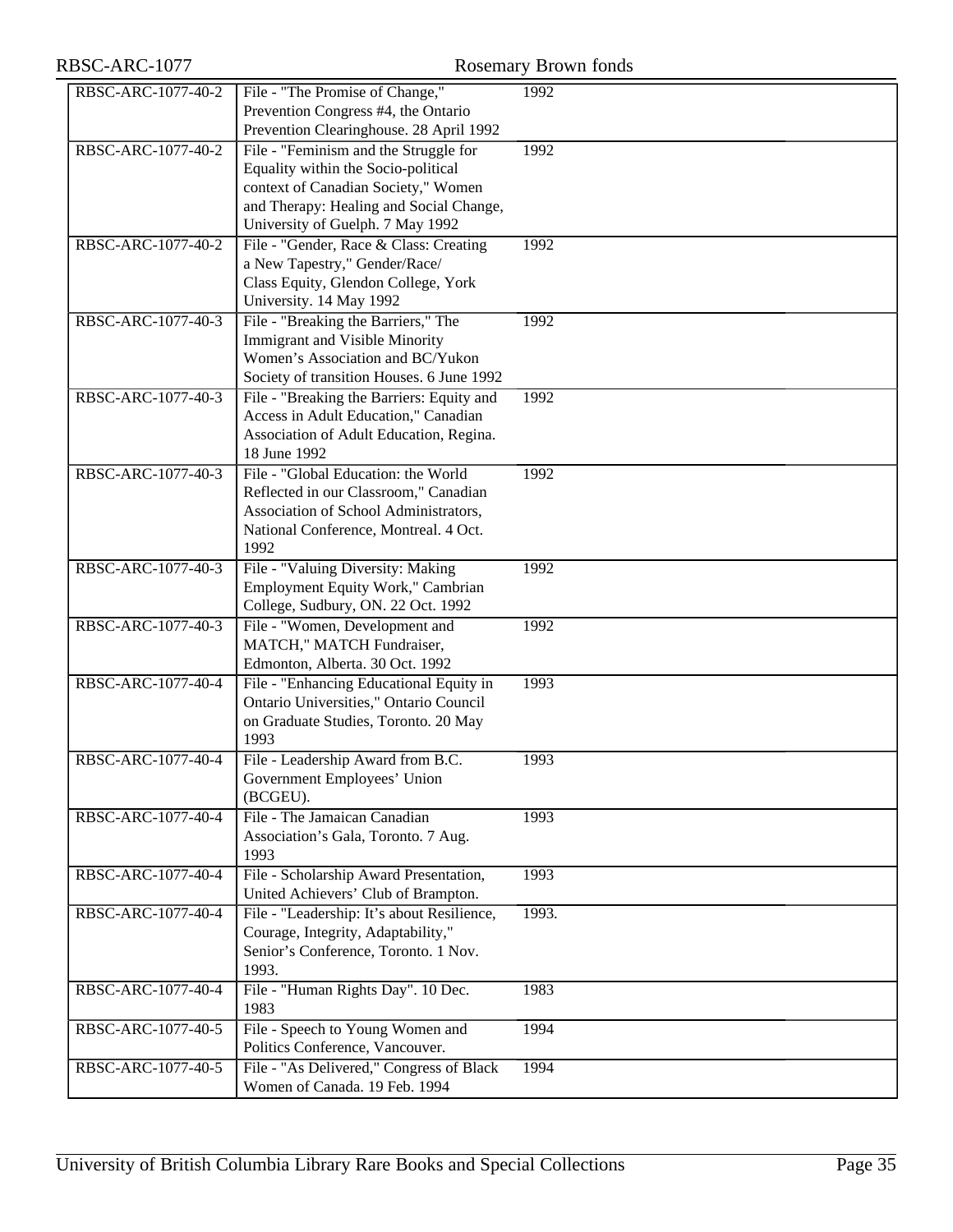| RBSC-ARC-1077      |                                                                                                                                   | <b>Rosemary Brown fonds</b> |
|--------------------|-----------------------------------------------------------------------------------------------------------------------------------|-----------------------------|
| RBSC-ARC-1077-40-5 | File - "Racism and Human Rights,"<br>International Day for the Elimination of<br>Racism. 21 March 1994                            | 1994                        |
| RBSC-ARC-1077-40-5 | File - "Racism and the Meaning of Life,"<br>Bishop Allen Academy. 11 April 1994                                                   | 1994                        |
| RBSC-ARC-1077-40-5 | File - "Keynote Address," University of<br>Toronto, Faculty of Social Work, 80th<br>Anniversary Celebration Gala. 22 Oct.<br>1994 | 1994                        |
| RBSC-ARC-1077-40-5 | File - "Alliance of Canadian Second<br>Stage Housing Programs," Ottawa.                                                           | 1994                        |
| RBSC-ARC-1077-40-5 | File - "Family Life & Family Violence:<br>Toward an Ethic of Inclusion,"                                                          | 1994                        |
| RBSC-ARC-1077-40-5 | File - "As Delivered," Court of Canadian<br>Citizenship. 8 Dec. 1994                                                              | 1994                        |
| RBSC-ARC-1077-40-6 | File - "As Delivered," CUPE, Human<br>Rights Conference, Toronto. 27 Jan.<br>1995                                                 | 1995                        |
| RBSC-ARC-1077-40-6 | File - "Black Women - Models of<br>Excellence," Oakwood Collegiate<br>Institute. 10 Feb. 1995                                     | 1995                        |
| RBSC-ARC-1077-40-6 | File - "Black Cultural Centre," Halifax,<br>Nova Scotia. 7 April 1995                                                             | 1995                        |
| RBSC-ARC-1077-40-6 | File - "As Delivered," Polungo Days<br>PRUDE, Saint John, New Brunswick.                                                          | 1995                        |
| RBSC-ARC-1077-40-6 | File - York Community Services,<br>Toronto, ON. 27 April 1995                                                                     | 1995                        |
| RBSC-ARC-1077-40-6 | File - "As Delivered," Women's<br>Canadian Club, Hamilton, Ontario. 3<br>May 1995                                                 | 1995                        |
| RBSC-ARC-1077-40-6 | File - "A Leap of Faith," International<br>Justice and Human Rights, McMaster<br>University. 17 Oct. 1995                         | 1995                        |
| RBSC-ARC-1077-40-6 | File - "Planetary Relationships:<br>Educating for a Global Perspective,"                                                          | 1995                        |
| RBSC-ARC-1077-40-6 | File - "As Delivered," Black Law<br><b>Students Association of Canada</b>                                                         | 1996                        |
| RBSC-ARC-1077-40-6 | File - "Unique Lives and Experience<br>Series". 29 Jan. 1996                                                                      | 1996                        |
| RBSC-ARC-1077-40-6 | File - "Black History Month: a Time<br>to Remember Black Contribution to<br>Canada," Loretto College School. 2 Feb.<br>1996       | 1996                        |
| RBSC-ARC-1077-40-6 | File - "Quetzal Family Homes," Simcoe,<br>Ontario. 8 March 1996                                                                   | 1996                        |
| RBSC-ARC-1077-41-2 | File - "The Politics of Women's Health,"<br>The Federation of Medical Women,<br>Vancouver. 1 Mar. 1997                            | 1997                        |
| RBSC-ARC-1077-41-2 | File - Eulogy presented on the death of<br>the Honourable Michael Manley, Christ<br>Church Cathedral, Vancouver. 16 Mar.<br>1997  | 1997                        |
| RBSC-ARC-1077-41-2 | File - "Poverty in Action," Western<br>Canada Conference for Poor People,<br>Edmonton. 23 May 1997                                | 1997                        |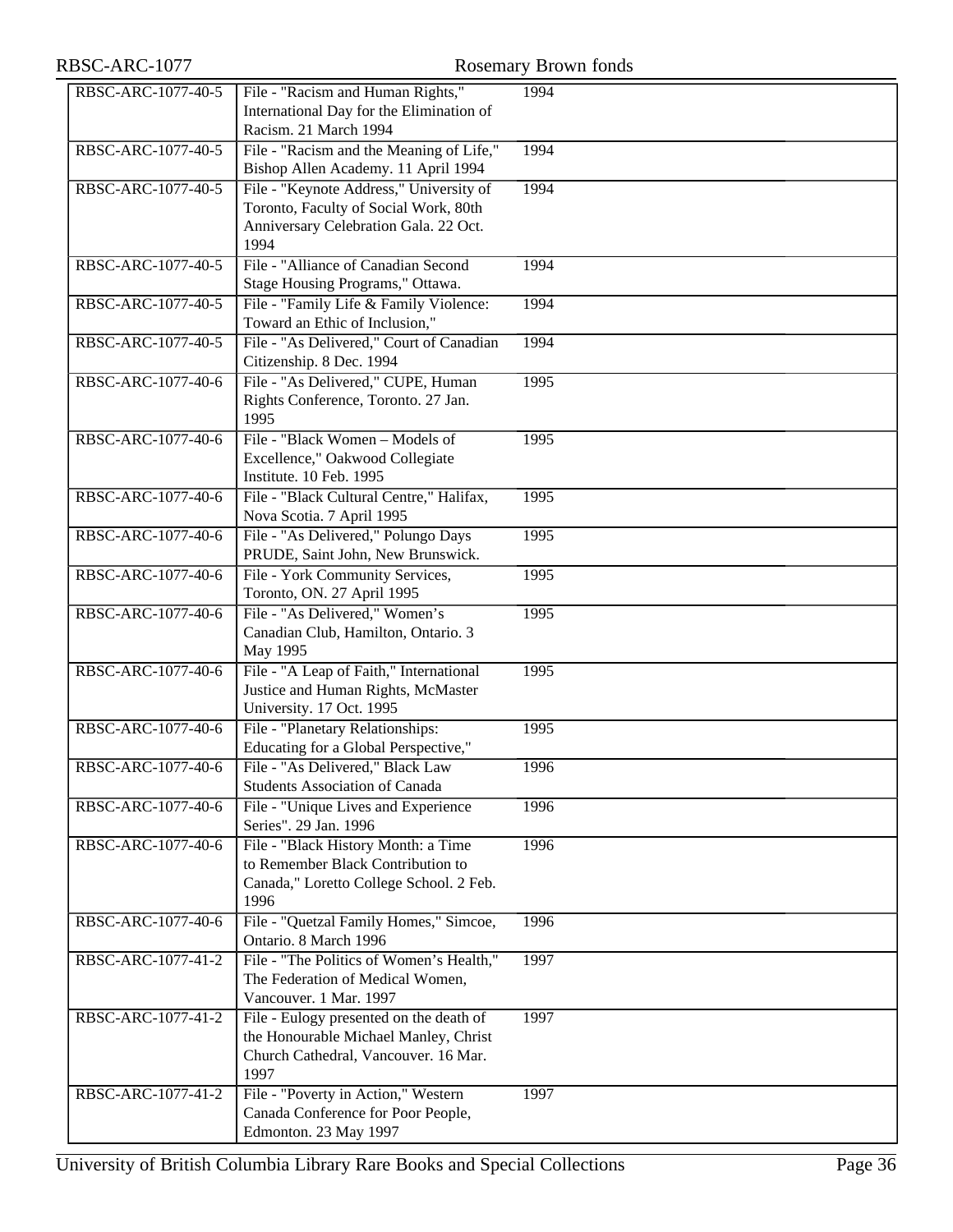| RBSC-ARC-1077      |                                                                                                                                                                                                          | Rosemary Brown fonds |
|--------------------|----------------------------------------------------------------------------------------------------------------------------------------------------------------------------------------------------------|----------------------|
| RBSC-ARC-1077-41-2 | File - "Thriving through Perpetual<br>Change," Ontario Association of<br>Children's Mental Health Centres,<br>Annual Conference. 27 May 1997                                                             | 1997                 |
| RBSC-ARC-1077-41-2 | File - "Beyond Beijing—The Next<br>Wave," Networking Conference for B.C.<br>Women, Metro Status of Women. 24 Oct.<br>1997                                                                                | 1997                 |
| RBSC-ARC-1077-41-3 | File - "Judging in a Diverse Society: The<br>Canadian Context"                                                                                                                                           | 1998                 |
| RBSC-ARC-1077-41-3 | File - "Our Daughters Our Sisters, Our<br>Future," United Nations. Platform for<br>Action Girls Today, Women Tomorrow<br>Conference, Winnipeg, Manitoba. 28<br>March 1998                                | 1998                 |
| RBSC-ARC-1077-41-3 | File - "Social Work as Revolution,"<br>Alberta Association of Social Workers<br>(CASW), Social Work Conference. June<br>1998                                                                             | 1998                 |
| RBSC-ARC-1077-41-3 | File - "How Does Faith Advance the<br>Cause of Human Rights? When Does<br>Faith Impede Human Rights?" North<br>American Interfaith Network, 10th<br>Anniversary Conference, Edmonton, AB.<br>3 Aug. 1998 | 1998                 |
| RBSC-ARC-1077-41-3 | File - Human Rights Award speech. 21<br>Sept. 1998                                                                                                                                                       | 1998                 |
| RBSC-ARC-1077-41-3 | File - "Roots for the Future,"<br>Employment Equity Conference. 13 Oct.<br>1998                                                                                                                          | 1998                 |
| RBSC-ARC-1077-41-3 | File - "Women and Politics," The<br>Network of NGOs of Trinidad at Tobago,<br>Fourth Biennial Conference. 30 Oct.<br>1998                                                                                | 1998                 |
| RBSC-ARC-1077-41-3 | File - "Diversity and Equality: The<br>Changing Face of Canada," Vision T.V.<br>Anniversary Celebration, Toronto. 5 Dec.<br>1998                                                                         | 1998                 |
| RBSC-ARC-1077-41-4 | File - "Diversity, the Evidencing,"<br>Cultural Diversity Awards, Surrey Delta<br>Immigrant Services Society. Feb. 1999                                                                                  | 1999                 |
| RBSC-ARC-1077-41-4 | File - "Black History Celebrations,"<br>B.C. Black History Awareness Society,<br>Victoria. 26 Feb. 1999                                                                                                  | 1999                 |
| RBSC-ARC-1077-41-4 | File - "Equity Studies Inauguration<br>Address," New College, University of<br>Toronto. 4 Mar. 1999                                                                                                      | 1999                 |
| RBSC-ARC-1077-41-4 | File - "Women on the Move,"<br>International Women's Week, Vanier<br>College, Quebec. 9 Mar. 1999                                                                                                        | 1999                 |
| RBSC-ARC-1077-41-4 | File - "Teaching Young People<br>Confidence and Understanding<br>Developing the Leaders we Need for                                                                                                      | 1999                 |

the Future," Education on the Eve of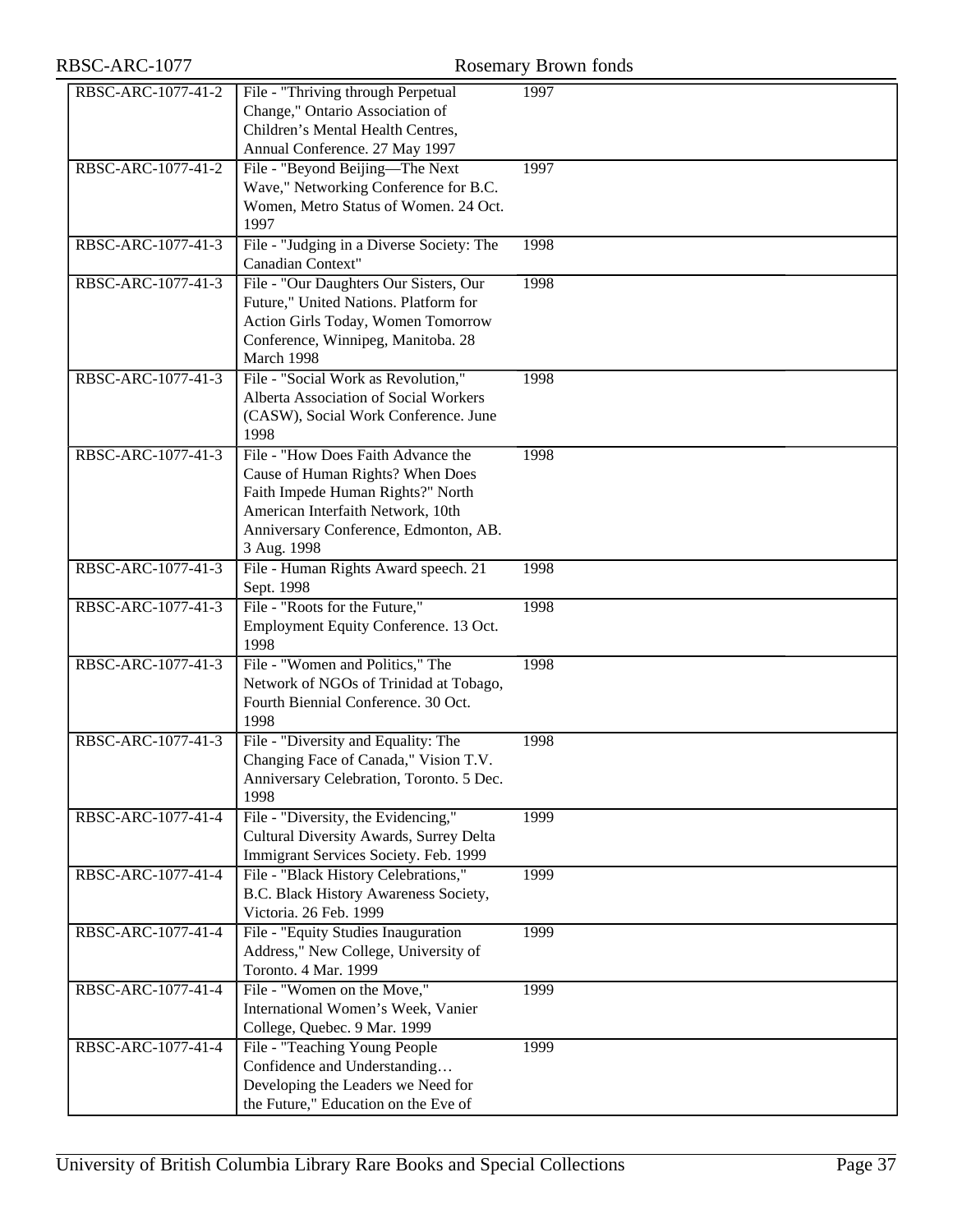|                    | Possibilities, Second International      |      |
|--------------------|------------------------------------------|------|
|                    | Symposium on Education.                  |      |
| RBSC-ARC-1077-41-4 | File - "The Legacy," Wolmer's Old        | 1999 |
|                    | Girl's Association Anniversary,          |      |
|                    | Kingston, Jamaica. 11 Dec. 1999          |      |
| RBSC-ARC-1077-41-5 | File - "Beyond the Gap," Women's         | 2000 |
|                    | Economic Equality Conference.            |      |
| RBSC-ARC-1077-41-4 | File - "The Future of Feminism."         | 2001 |
|                    | Elementary Teachers Federation of        |      |
|                    | Ontario, Conference for Women,           |      |
|                    | Toronto. 7 Feb. 2001                     |      |
| RBSC-ARC-1077-41-7 | File - Misc.                             | N.D. |
| RBSC-ARC-1077-41-8 | File - Convocation Address - Dalhousie   | 1988 |
|                    | University. 15 Oct. 1988                 |      |
| RBSC-ARC-1077-41-8 | File - Convocation address - University  | 1990 |
|                    | of Guelph. 8 June 1990                   |      |
| RBSC-ARC-1077-41-8 | File - Convocation address - Ryerson     | 1990 |
|                    | Polytechnic Institute. 14 June 1990      |      |
| RBSC-ARC-1077-41-8 | File - Convocation address - McGill      | 1991 |
|                    | University. 7 June 1991                  |      |
| RBSC-ARC-1077-41-8 | File - Convocation Address - University  | 1991 |
|                    | of Windsor. 9 June 1991                  |      |
| RBSC-ARC-1077-41-8 | File - Convocation address - University  | 1991 |
|                    | of Toronto. 21 Nov. 1991                 |      |
| RBSC-ARC-1077-41-8 | File - Convocation address - University  | 1992 |
|                    | of Victoria. 28 May 1992                 |      |
| RBSC-ARC-1077-41-8 | File - Convocation address - Carlton     | 1994 |
|                    | University. June 1994                    |      |
| RBSC-ARC-1077-41-8 | File - Convocation address - University  |      |
|                    | of British Columbia. May 30th.           |      |
| RBSC-ARC-1077-41-8 | File - Convocation Address - Graduation  |      |
|                    | of Psychiatric Nurses. Aug. 9th.         |      |
| RBSC-ARC-1077-42-1 | File - Discrimination against the        | 1981 |
|                    | disabled.                                |      |
| RBSC-ARC-1077-42-2 | File - Status of Women to Burnaby        | 1983 |
|                    | Teachers Federation (see speech 99). 28  |      |
|                    | Jan. 1983                                |      |
| RBSC-ARC-1077-41-8 | File - Economic Development              | 1987 |
|                    | Association of B.C. on Labour and        |      |
|                    | Community Economic Development. 26       |      |
|                    | Oct. 1987                                |      |
| RBSC-ARC-1077-42-4 | File - Crisis as Opportunity for Change. | 1988 |
|                    | Feb. 1988                                |      |
| RBSC-ARC-1077-42-5 | File - Education: Smashing the Poverty   | 1998 |
|                    | <b>Cycle. 1998</b>                       |      |
| RBSC-ARC-1077-42-6 | File - Feminist Academia, Living the     | 1988 |
|                    | Change. Oct. 1988                        |      |
| RBSC-ARC-1077-42-7 | File - Women and violence world          | 1988 |
|                    | overview. 28 Oct. 1988                   |      |
| RBSC-ARC-1077-42-8 | File - Poverty, the disadvantaged and    | 1988 |
|                    | education. 12 Nov. 1988                  |      |
| RBSC-ARC-1077-42-9 | File - Etobicoke Women Teachers          | 1989 |
|                    | Association. 20 April 1989               |      |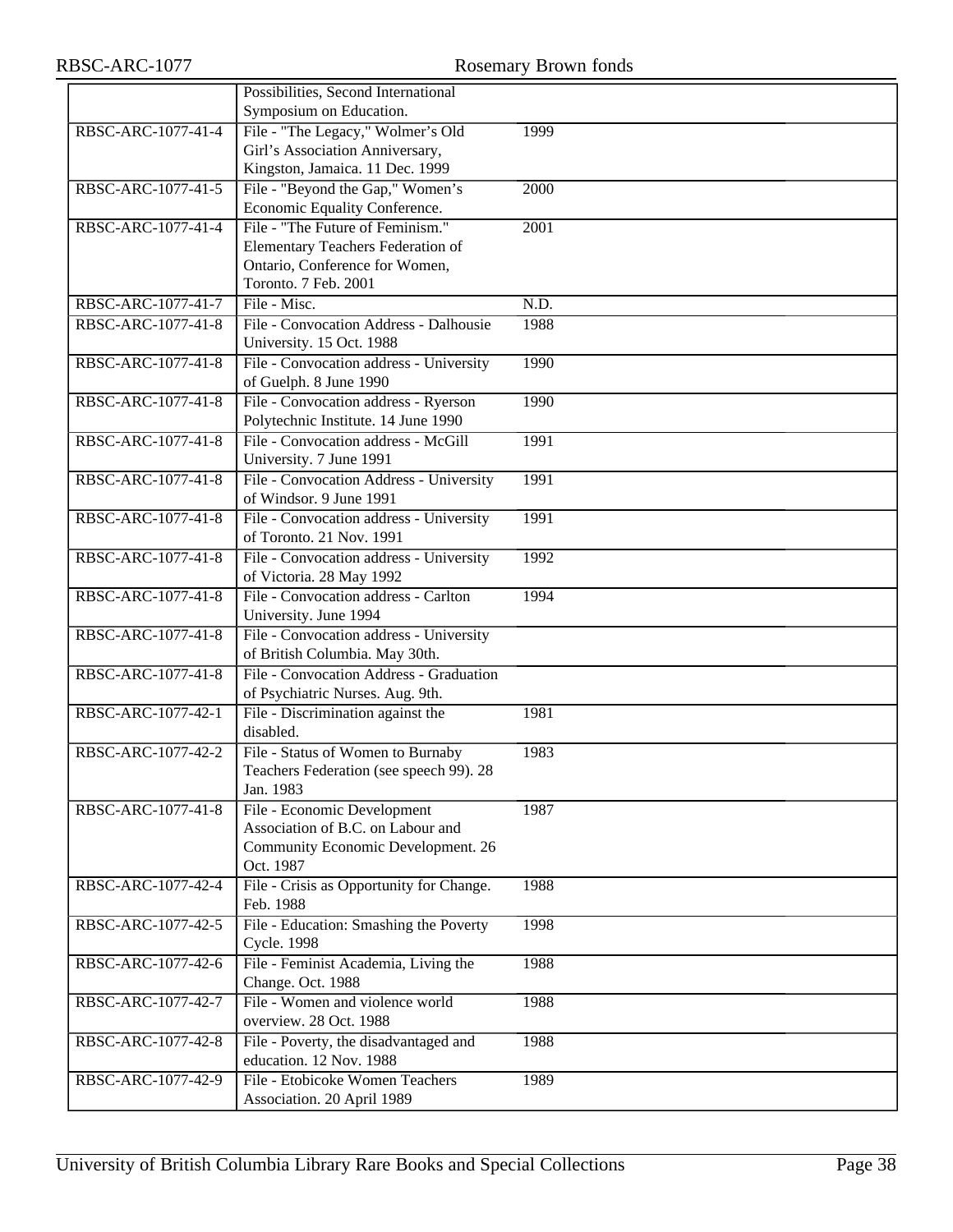| RBSC-ARC-1077                  |                                                              | Rosemary Brown fonds |
|--------------------------------|--------------------------------------------------------------|----------------------|
| <b>RBSC-</b><br>ARC-1077-42-10 | File - Doctorate degree, York University.<br>15 June 1989    | 1989                 |
| RBSC-<br>ARC-1077-42-11        | File - Barbados Labour Party Women's<br>League. 17 June 1989 | 1989                 |
| RBSC-<br>ARC-1077-42-12        | File - Overcoming Sexism and Racism. 1<br>Feb. 1990          | 1990                 |
| RBSC-<br>ARC-1077-42-13        | File - Ottawa Board of Education. 26<br>Oct. 1990            | 1990                 |
| RBSC-<br>ARC-1077-42-14        | File - "From the Kitchen to the<br>Boardroom". 8 Oct. 1991   | 1991                 |
| RBSC-<br>ARC-1077-42-15        | File - Valuing Diversity. 22 Oct. 1992                       | 1992                 |
| RBSC-<br>ARC-1077-42-16        | File - Speech edits. 1995                                    | 1995                 |
| RBSC-<br>ARC-1077-42-17        | File - Thriving through perpetual change.<br>27 May 1997     | 1997                 |
| RBSC-ARC-1077-43-1             | File - Miscellaneous campaign notes.                         | $[197-?]$            |
| RBSC-ARC-1077-43-2             | File - Nova Scotia NDP Convention.                           | $[197-?]$            |
| RBSC-ARC-1077-43-3             | File - NAC Executives.                                       | $[197-?]$            |
| RBSC-ARC-1077-43-4             | File - Draft campaign speeches.                              | [n.d.]               |
| RBSC-ARC-1077-43-5             | File - History of the Black community in<br>Canada.          | [n.d]                |
| RBSC-ARC-1077-43-6             | File - Langara College Women's Speech<br>(153).              | [n.d.]               |
| RBSC-ARC-1077-43-7             | File - Women Power and Public Policy.                        | [n.d.]               |
| RBSC-ARC-1077-43-8             | File - Miscellaneous speech notes.                           | [n.d.]               |
| RBSC-ARC-1077-43-9             | File - Miscellaneous speech notes.                           | [n.d.]               |
|                                |                                                              |                      |

#### **RBSC-ARC-1077-43-10: Miscellaneous speech notes.**

Date: [n.d.] (date of creation)

| File / item list   |                                    |        |  |
|--------------------|------------------------------------|--------|--|
| RBSC-ARC-1077-44-1 | File - Miscellaneous speech notes. | [n.d.] |  |
| RBSC-ARC-1077-44-2 | File - Miscellaneous speech notes. | [n.d.] |  |
| RBSC-ARC-1077-44-3 | File - Miscellaneous speech notes. | [n.d.] |  |
| RBSC-ARC-1077-44-4 | File - Miscellaneous speech notes. | [n.d.] |  |
| RBSC-ARC-1077-44-5 | File - Miscellaneous speech notes. | [n.d.] |  |
| RBSC-ARC-1077-44-6 | File - Miscellaneous speech notes. | [n.d.] |  |

### <span id="page-38-0"></span>**Subject File series**

#### Scope and content:

Series consist of research notes, articles and newspaper clippings, brochures and reports pertaining to an assortment of topics and issues that framed Rosemary's opinion on a number of issues, which includes affirmative action, education on issues of racism and immigration, labour and women's equality, pornography and sexual assault, technology, as well as, a number of issues that affected women such as sexism and discrimination. Most of the subject files were arranged by their broad topics, such as 'Women' and followed by the file title. The subject file titled 'Women's Studies,' which relates to miscellaneous research material Rosemary used to form her lectures from when she taught Women's Studies at both Simon Fraser University and the University of British Columbia.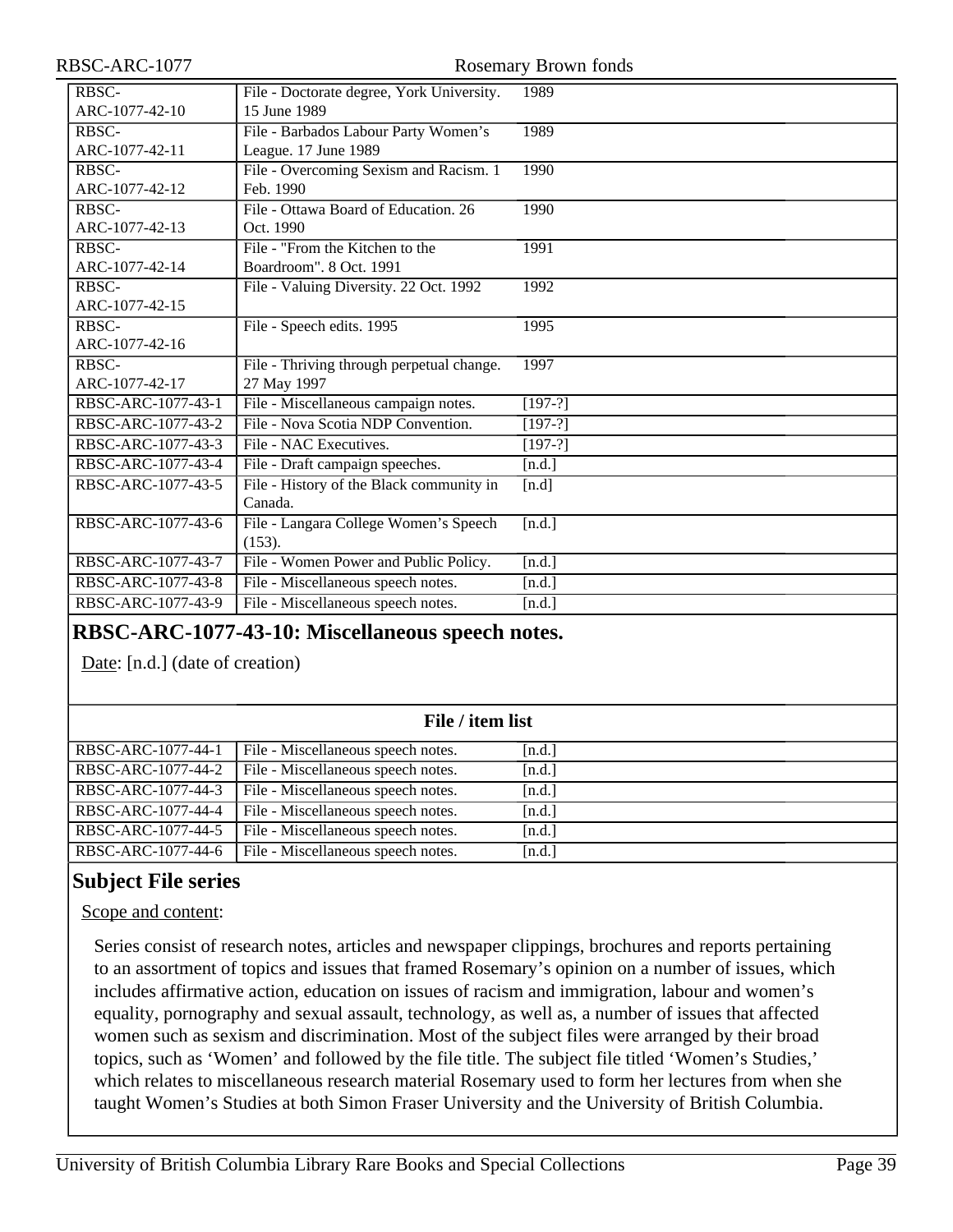Physical description: 1.94 m of textual material.

#### Restrictions on access:

Access to the rape petition is restricted till 2036.

| Title<br>Ref code<br>Container<br>Dates<br>Access status<br>RBSC-ARC-1077-45-1<br>File - Affirmative Action - Petition.<br>1973<br>File - Affirmative Action - Briefs and<br>RBSC-ARC-1077-45-2<br>1973-1976<br>papers.<br>RBSC-ARC-1077-45-3<br>File - Affirmative Action Act.<br>1974-1975<br>RBSC-ARC-1077-45-4<br>File - Affirmative Action -<br>1974-1975<br>Correspondence.<br>File - Affirmative Action - Letters of<br>RBSC-ARC-1077-45-5<br>1974-1975<br>support.<br>File - Affirmative Action - News<br>RBSC-ARC-1077-45-6<br>1975<br>clippings.<br>RBSC-ARC-1077-45-7<br>File - Affirmative Action - Articles.<br>1976, 1985<br>RBSC-ARC-1077-45-8<br>File - Speech draft.<br>[n.d.]<br>RBSC-ARC-1077-45-9<br>File - United States research.<br>1964, 1967,<br>1971-1973<br>RBSC-ARC-1077-46-1<br>File - Air Canada Arbitration - Election<br>2001-2002<br>Challenge background.<br>File - Air Canada Arbitration -<br>RBSC-ARC-1077-46-2<br>$\overline{2002}$<br>Respondent's comments.<br>File - Air Canada Arbitration - Written<br>RBSC-ARC-1077-46-3<br>2002<br>Notes.<br>RBSC-ARC-1077-46-4<br>File - Air Canada Arbitration - Case<br>2002 | File / item list |  |  |  |  |
|--------------------------------------------------------------------------------------------------------------------------------------------------------------------------------------------------------------------------------------------------------------------------------------------------------------------------------------------------------------------------------------------------------------------------------------------------------------------------------------------------------------------------------------------------------------------------------------------------------------------------------------------------------------------------------------------------------------------------------------------------------------------------------------------------------------------------------------------------------------------------------------------------------------------------------------------------------------------------------------------------------------------------------------------------------------------------------------------------------------------------------------------------------------|------------------|--|--|--|--|
|                                                                                                                                                                                                                                                                                                                                                                                                                                                                                                                                                                                                                                                                                                                                                                                                                                                                                                                                                                                                                                                                                                                                                              |                  |  |  |  |  |
|                                                                                                                                                                                                                                                                                                                                                                                                                                                                                                                                                                                                                                                                                                                                                                                                                                                                                                                                                                                                                                                                                                                                                              |                  |  |  |  |  |
|                                                                                                                                                                                                                                                                                                                                                                                                                                                                                                                                                                                                                                                                                                                                                                                                                                                                                                                                                                                                                                                                                                                                                              |                  |  |  |  |  |
|                                                                                                                                                                                                                                                                                                                                                                                                                                                                                                                                                                                                                                                                                                                                                                                                                                                                                                                                                                                                                                                                                                                                                              |                  |  |  |  |  |
|                                                                                                                                                                                                                                                                                                                                                                                                                                                                                                                                                                                                                                                                                                                                                                                                                                                                                                                                                                                                                                                                                                                                                              |                  |  |  |  |  |
|                                                                                                                                                                                                                                                                                                                                                                                                                                                                                                                                                                                                                                                                                                                                                                                                                                                                                                                                                                                                                                                                                                                                                              |                  |  |  |  |  |
|                                                                                                                                                                                                                                                                                                                                                                                                                                                                                                                                                                                                                                                                                                                                                                                                                                                                                                                                                                                                                                                                                                                                                              |                  |  |  |  |  |
|                                                                                                                                                                                                                                                                                                                                                                                                                                                                                                                                                                                                                                                                                                                                                                                                                                                                                                                                                                                                                                                                                                                                                              |                  |  |  |  |  |
|                                                                                                                                                                                                                                                                                                                                                                                                                                                                                                                                                                                                                                                                                                                                                                                                                                                                                                                                                                                                                                                                                                                                                              |                  |  |  |  |  |
|                                                                                                                                                                                                                                                                                                                                                                                                                                                                                                                                                                                                                                                                                                                                                                                                                                                                                                                                                                                                                                                                                                                                                              |                  |  |  |  |  |
|                                                                                                                                                                                                                                                                                                                                                                                                                                                                                                                                                                                                                                                                                                                                                                                                                                                                                                                                                                                                                                                                                                                                                              |                  |  |  |  |  |
|                                                                                                                                                                                                                                                                                                                                                                                                                                                                                                                                                                                                                                                                                                                                                                                                                                                                                                                                                                                                                                                                                                                                                              |                  |  |  |  |  |
|                                                                                                                                                                                                                                                                                                                                                                                                                                                                                                                                                                                                                                                                                                                                                                                                                                                                                                                                                                                                                                                                                                                                                              |                  |  |  |  |  |
|                                                                                                                                                                                                                                                                                                                                                                                                                                                                                                                                                                                                                                                                                                                                                                                                                                                                                                                                                                                                                                                                                                                                                              |                  |  |  |  |  |
|                                                                                                                                                                                                                                                                                                                                                                                                                                                                                                                                                                                                                                                                                                                                                                                                                                                                                                                                                                                                                                                                                                                                                              |                  |  |  |  |  |
|                                                                                                                                                                                                                                                                                                                                                                                                                                                                                                                                                                                                                                                                                                                                                                                                                                                                                                                                                                                                                                                                                                                                                              |                  |  |  |  |  |
|                                                                                                                                                                                                                                                                                                                                                                                                                                                                                                                                                                                                                                                                                                                                                                                                                                                                                                                                                                                                                                                                                                                                                              |                  |  |  |  |  |
|                                                                                                                                                                                                                                                                                                                                                                                                                                                                                                                                                                                                                                                                                                                                                                                                                                                                                                                                                                                                                                                                                                                                                              |                  |  |  |  |  |
|                                                                                                                                                                                                                                                                                                                                                                                                                                                                                                                                                                                                                                                                                                                                                                                                                                                                                                                                                                                                                                                                                                                                                              |                  |  |  |  |  |
|                                                                                                                                                                                                                                                                                                                                                                                                                                                                                                                                                                                                                                                                                                                                                                                                                                                                                                                                                                                                                                                                                                                                                              |                  |  |  |  |  |
|                                                                                                                                                                                                                                                                                                                                                                                                                                                                                                                                                                                                                                                                                                                                                                                                                                                                                                                                                                                                                                                                                                                                                              |                  |  |  |  |  |
|                                                                                                                                                                                                                                                                                                                                                                                                                                                                                                                                                                                                                                                                                                                                                                                                                                                                                                                                                                                                                                                                                                                                                              |                  |  |  |  |  |
| documents.                                                                                                                                                                                                                                                                                                                                                                                                                                                                                                                                                                                                                                                                                                                                                                                                                                                                                                                                                                                                                                                                                                                                                   |                  |  |  |  |  |
| RBSC-ARC-1077-46-5<br>File - Air Canada Arbitration - Case<br>$\overline{2002}$                                                                                                                                                                                                                                                                                                                                                                                                                                                                                                                                                                                                                                                                                                                                                                                                                                                                                                                                                                                                                                                                              |                  |  |  |  |  |
| documents.                                                                                                                                                                                                                                                                                                                                                                                                                                                                                                                                                                                                                                                                                                                                                                                                                                                                                                                                                                                                                                                                                                                                                   |                  |  |  |  |  |
| RBSC-ARC-1077-46-6<br>File - Air Canada Arbitration - Brown's<br>$\overline{2002}$                                                                                                                                                                                                                                                                                                                                                                                                                                                                                                                                                                                                                                                                                                                                                                                                                                                                                                                                                                                                                                                                           |                  |  |  |  |  |
| Report.                                                                                                                                                                                                                                                                                                                                                                                                                                                                                                                                                                                                                                                                                                                                                                                                                                                                                                                                                                                                                                                                                                                                                      |                  |  |  |  |  |
| RBSC-ARC-1077-46-7<br>File - Air Canada Arbitration -<br>2002                                                                                                                                                                                                                                                                                                                                                                                                                                                                                                                                                                                                                                                                                                                                                                                                                                                                                                                                                                                                                                                                                                |                  |  |  |  |  |
| Proceedings.                                                                                                                                                                                                                                                                                                                                                                                                                                                                                                                                                                                                                                                                                                                                                                                                                                                                                                                                                                                                                                                                                                                                                 |                  |  |  |  |  |
| File - Air Canada Arbitration -<br>RBSC-ARC-1077-46-8<br>$\overline{2002}$                                                                                                                                                                                                                                                                                                                                                                                                                                                                                                                                                                                                                                                                                                                                                                                                                                                                                                                                                                                                                                                                                   |                  |  |  |  |  |
| Proceedings.                                                                                                                                                                                                                                                                                                                                                                                                                                                                                                                                                                                                                                                                                                                                                                                                                                                                                                                                                                                                                                                                                                                                                 |                  |  |  |  |  |
| RBSC-ARC-1077-47-1<br>File - Education - Immigrant women in<br>1974-1975                                                                                                                                                                                                                                                                                                                                                                                                                                                                                                                                                                                                                                                                                                                                                                                                                                                                                                                                                                                                                                                                                     |                  |  |  |  |  |
| the workforce reports.                                                                                                                                                                                                                                                                                                                                                                                                                                                                                                                                                                                                                                                                                                                                                                                                                                                                                                                                                                                                                                                                                                                                       |                  |  |  |  |  |
| File - Education - Immigration<br>RBSC-ARC-1077-47-2<br>1975-1976                                                                                                                                                                                                                                                                                                                                                                                                                                                                                                                                                                                                                                                                                                                                                                                                                                                                                                                                                                                                                                                                                            |                  |  |  |  |  |
| newspaper articles.                                                                                                                                                                                                                                                                                                                                                                                                                                                                                                                                                                                                                                                                                                                                                                                                                                                                                                                                                                                                                                                                                                                                          |                  |  |  |  |  |
| File - Education - Racism and<br>RBSC-ARC-1077-47-3<br>1975-1979                                                                                                                                                                                                                                                                                                                                                                                                                                                                                                                                                                                                                                                                                                                                                                                                                                                                                                                                                                                                                                                                                             |                  |  |  |  |  |
| Immigration correspondence and<br>research.                                                                                                                                                                                                                                                                                                                                                                                                                                                                                                                                                                                                                                                                                                                                                                                                                                                                                                                                                                                                                                                                                                                  |                  |  |  |  |  |
| RBSC-ARC-1077-47-4                                                                                                                                                                                                                                                                                                                                                                                                                                                                                                                                                                                                                                                                                                                                                                                                                                                                                                                                                                                                                                                                                                                                           |                  |  |  |  |  |
| File - Education - Immigration, selected<br>1975, 1984<br>articles and research.                                                                                                                                                                                                                                                                                                                                                                                                                                                                                                                                                                                                                                                                                                                                                                                                                                                                                                                                                                                                                                                                             |                  |  |  |  |  |
| File - Education - Status of Women<br>1976<br>RBSC-ARC-1077-47-5                                                                                                                                                                                                                                                                                                                                                                                                                                                                                                                                                                                                                                                                                                                                                                                                                                                                                                                                                                                                                                                                                             |                  |  |  |  |  |
| report on Immigrant Women in Victoria.                                                                                                                                                                                                                                                                                                                                                                                                                                                                                                                                                                                                                                                                                                                                                                                                                                                                                                                                                                                                                                                                                                                       |                  |  |  |  |  |
| RBSC-ARC-1077-47-6<br>File - Education - Racism related articles.<br>1978, 1990,                                                                                                                                                                                                                                                                                                                                                                                                                                                                                                                                                                                                                                                                                                                                                                                                                                                                                                                                                                                                                                                                             |                  |  |  |  |  |
| 1993                                                                                                                                                                                                                                                                                                                                                                                                                                                                                                                                                                                                                                                                                                                                                                                                                                                                                                                                                                                                                                                                                                                                                         |                  |  |  |  |  |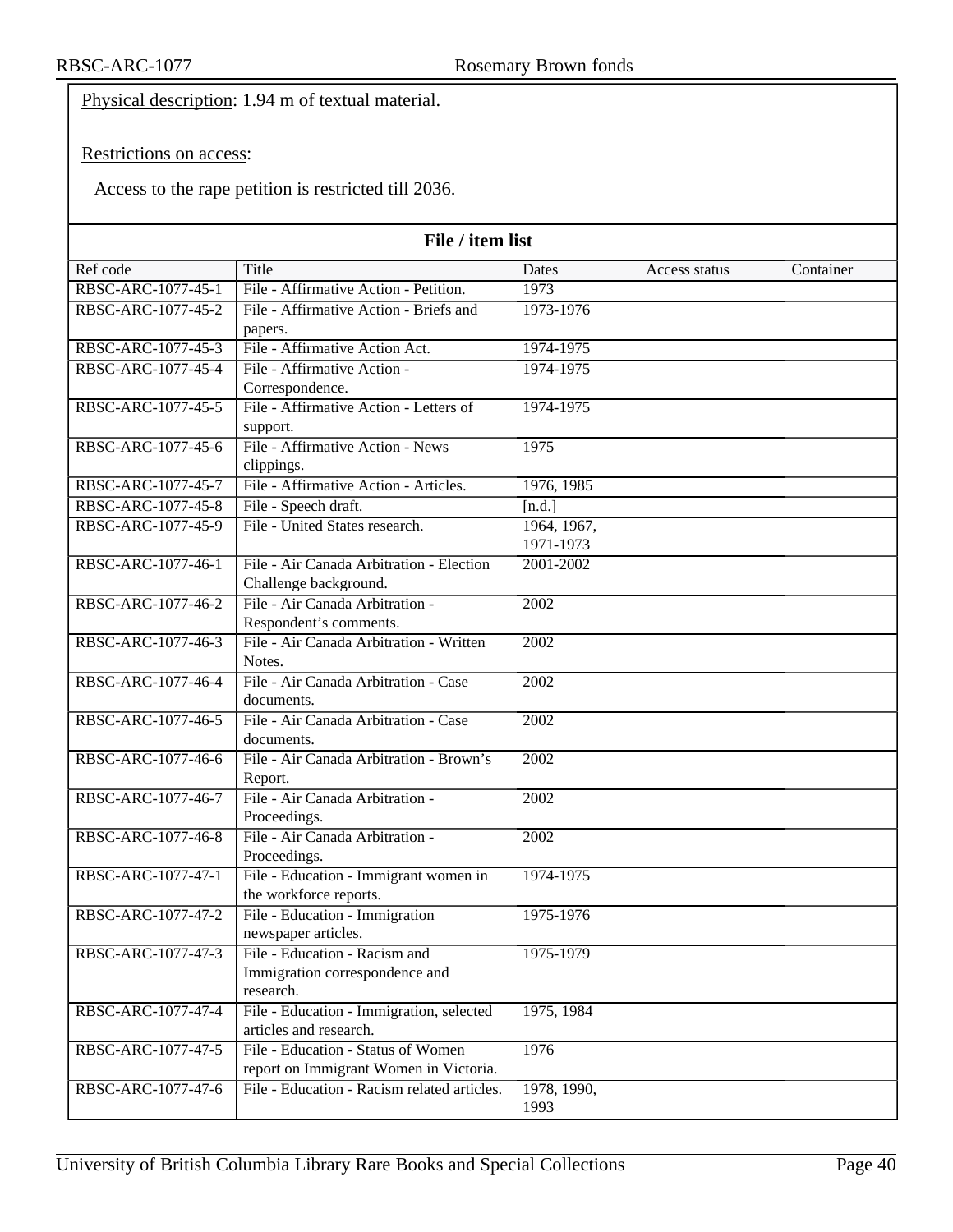| RBSC-ARC-1077                        |                                                                                    | Rosemary Brown fonds |
|--------------------------------------|------------------------------------------------------------------------------------|----------------------|
| RBSC-ARC-1077-47-7                   | File - Women and education, resource                                               | 1972, 1975,          |
|                                      | material.                                                                          | 1980, 1988           |
| RBSC-ARC-1077-47-8                   | File - Women and education, resource                                               | 1972, 1975,          |
|                                      | material.                                                                          | 1980, 1988           |
| RBSC-ARC-1077-48-1                   | File - Education - Australia.                                                      | 1975                 |
| RBSC-ARC-1077-48-2                   | File - Women in Development article                                                | 1982-1985            |
|                                      | issues.                                                                            |                      |
| RBSC-ARC-1077-48-3                   | File - Education - Women and peace,                                                | 1986                 |
|                                      | Nairobi, Kenya.                                                                    |                      |
| RBSC-ARC-1077-48-4                   | File - Education - Women and peace,                                                | 1986                 |
|                                      | Nairobi, Kenya.                                                                    |                      |
| RBSC-ARC-1077-48-5                   | File - Women and peace, Jamaica.                                                   | 1986                 |
| RBSC-ARC-1077-48-6                   | File - Education - Ghana.                                                          | 1987                 |
| RBSC-ARC-1077-48-7                   | File - Education - Post secondary issues.<br>File - Education - Women in Academe.  | 1987                 |
| RBSC-ARC-1077-48-8                   |                                                                                    | 1987<br>1988-1989    |
| RBSC-ARC-1077-48-9                   | File - Education - Sex Equity research<br>and notes.                               |                      |
| RBSC-                                | File - Education - Teenage Pregnancies.                                            | 1989                 |
| ARC-1077-48-10                       |                                                                                    |                      |
| RBSC-                                | File - Education - Women in Education,                                             | 1995                 |
| ARC-1077-48-11                       | selected readings (bound).                                                         |                      |
| RBSC-                                | File - Education - Canadian Association                                            | [n.d.]               |
| ARC-1077-48-12                       | of University Teachers (CAUT)                                                      |                      |
|                                      | newsletters.                                                                       |                      |
| RBSC-                                | File - Education - Social Policy articles.                                         | [n.d.]               |
| ARC-1077-48-13                       |                                                                                    |                      |
| RBSC-ARC-1077-49-1                   | File - Equality - The Charter - Women's                                            | 1984                 |
|                                      | Equality and the Charter report.                                                   |                      |
| RBSC-ARC-1077-49-2                   | File - Equality - The Charter - Free Trade                                         | 1985-1987            |
|                                      | research notes and correspondence.                                                 |                      |
| RBSC-ARC-1077-49-3                   | File - Equality - The Charter - Free Trade                                         | 1986-1987            |
| RBSC-ARC-1077-49-4                   | and Market Economy, selected papers.<br>File - Equality - The Charter - Free Trade | 1986-1987            |
|                                      | news articles.                                                                     |                      |
| RBSC-ARC-1077-49-5                   | File - Equality - The Charter - Meech                                              | 1987                 |
|                                      | Lake research articles.                                                            |                      |
| RBSC-ARC-1077-49-6                   | File - Equality - The Charter - Natives &                                          | 1987                 |
|                                      | Meech Lake Accord.                                                                 |                      |
| RBSC-ARC-1077-49-7                   | File - Equality - The Charter - Related                                            | 1988                 |
|                                      | articles.                                                                          |                      |
| RBSC-ARC-1077-49-8                   | File - Equality - The Charter - Labour.                                            | [n.d.]               |
| RBSC-ARC-1077-49-9                   | File - Grant Applications - Canada                                                 | 1988                 |
|                                      | Council: Autobiography.                                                            |                      |
| $R\overline{B}$ <sub>SC</sub> $-$    | File - Grant Applications - Bora Laskin:                                           | 1988                 |
| ARC-1077-49-10                       | Immigration Policy and the Meech Lake                                              |                      |
|                                      | Accord.                                                                            |                      |
| RBSC-                                | File - Grant Applications - Mary Ingram                                            | 1988                 |
| ARC-1077-49-11<br>RBSC-ARC-1077-50-1 | Bunting: Women in Power in Canada.<br>File - Labour - Women and employment,        | 1972-1975            |
|                                      | various articles, briefs and reports.                                              |                      |
| RBSC-ARC-1077-50-2                   | File - Labour - Women and employment,                                              | 1977-1978            |
|                                      | various articles, briefs and reports.                                              |                      |
| RBSC-ARC-1077-50-3                   | File - Labour - Women and employment,                                              | 1981, [n.d.]         |
|                                      | various articles, briefs and reports.                                              |                      |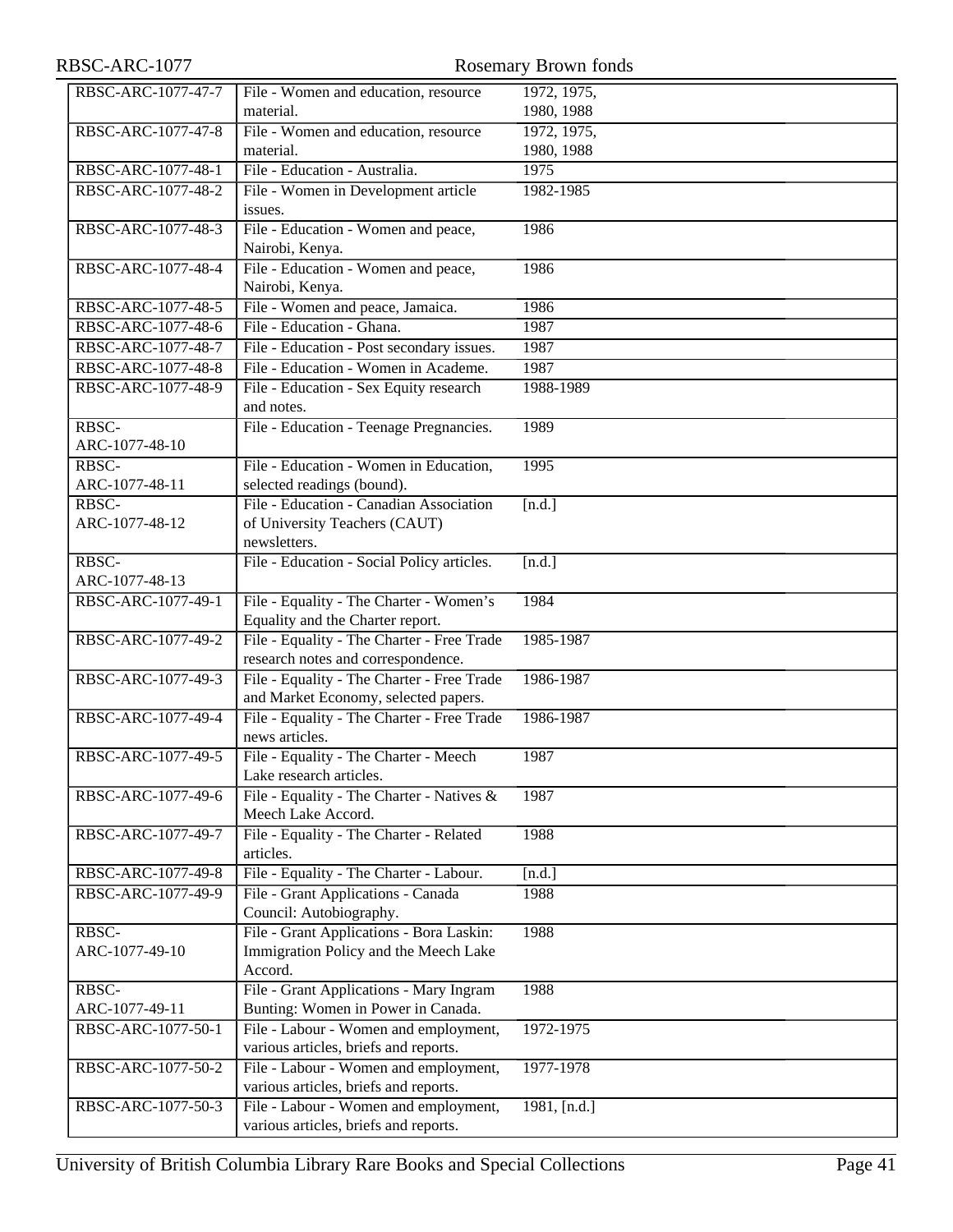| RBSC-ARC-1077           | Rosemary Brown fonds                                            |                    |  |
|-------------------------|-----------------------------------------------------------------|--------------------|--|
| RBSC-ARC-1077-50-4      | File - Labour - Strike, Shoppers Drug<br>Mart.                  | 1973               |  |
| RBSC-ARC-1077-50-5      | File - Labour - Strike, Hospital.                               | 1976               |  |
| RBSC-ARC-1077-50-6      | File - Women on Committees, Boards,<br>etc.                     | 1973-1974          |  |
| RBSC-ARC-1077-50-7      | File - Labour - Newspaper articles on<br>women employment.      | 1973-1975          |  |
| RBSC-ARC-1077-50-8      | File - Labour - Economic Equality for<br>women, research.       | 1974, 1984         |  |
| RBSC-ARC-1077-50-9      | File - Labour - B.C. Federation of<br>Labour, correspondence.   | 1974               |  |
| RBSC-                   | File - Labour - Office of Equal                                 | 1974               |  |
| ARC-1077-50-10          | Opportunity for Women.                                          |                    |  |
| RBSC-<br>ARC-1077-50-11 | File - Labour - Equality newspaper<br>articles.                 | 1974-1986          |  |
| RBSC-<br>ARC-1077-50-12 | File - Labour - Mining.                                         | 1975               |  |
| RBSC-<br>ARC-1077-50-13 | File - Labour - Welfare.                                        | 1975               |  |
| RBSC-                   | File - Labour - Maternity leave.                                | 1975, 1977,        |  |
| ARC-1077-50-14          |                                                                 | 1986               |  |
| RBSC-                   | File - Labour - Part-time work.                                 | 1976               |  |
| ARC-1077-50-15          |                                                                 |                    |  |
| RBSC-                   | File - Labour - Women's Labour Unions.                          | 1976               |  |
| ARC-1077-50-16<br>RBSC- | File - Labour - Women's Labour Unions                           | 1981               |  |
| ARC-1077-50-17          | (Windemere and Sandringham).                                    |                    |  |
| RBSC-ARC-1077-51-1      | File - Labour - Domestic Workers.                               | 1977,<br>1981-1983 |  |
| RBSC-ARC-1077-51-2      | File - Labour - Statistics of women and<br>unemployment in B.C. | 1978               |  |
| RBSC-ARC-1077-51-3      | File - Labour - Women in the workforce,<br>assorted articles.   | 1979               |  |
| RBSC-ARC-1077-51-4      | File - Labour - Women in Non-<br>Traditional Jobs research.     | 1979-1980          |  |
| RBSC-ARC-1077-51-5      | File - Labour - Sexual Harassment at<br>work research.          | 1980-1984          |  |
| RBSC-ARC-1077-51-6      | File - Labour - Farmers.                                        | 1981-1983          |  |
| RBSC-ARC-1077-51-7      | File - B.C. Association of Social Workers<br>correspondence.    | 1981, 1985         |  |
| RBSC-ARC-1077-51-8      | File - Copy of Jesse Jackson's address on<br>inequality.        | 1984               |  |
| RBSC-ARC-1077-51-9      | File - Labour - Parliament Estimates<br>(Women and Work).       | 1984-1986          |  |
| RBSC-                   | File - Labour - Immigrant Women in the                          | 1984               |  |
| ARC-1077-51-10          | Labour Force reports.                                           |                    |  |
| RBSC-<br>ARC-1077-51-11 | File - Labour - Pensions.                                       | 1986               |  |
| RBSC-<br>ARC-1077-51-12 | File - Labour - Newspaper articles on<br>welfare.               | 1986               |  |
| RBSC-<br>ARC-1077-51-13 | File - Labour - Job Sharing-Work<br>Sharing report and survey.  | 1989               |  |
| RBSC-<br>ARC-1077-51-14 | File - "Creating a World of Equality"<br>lifeline poster.       | $[199-?]$          |  |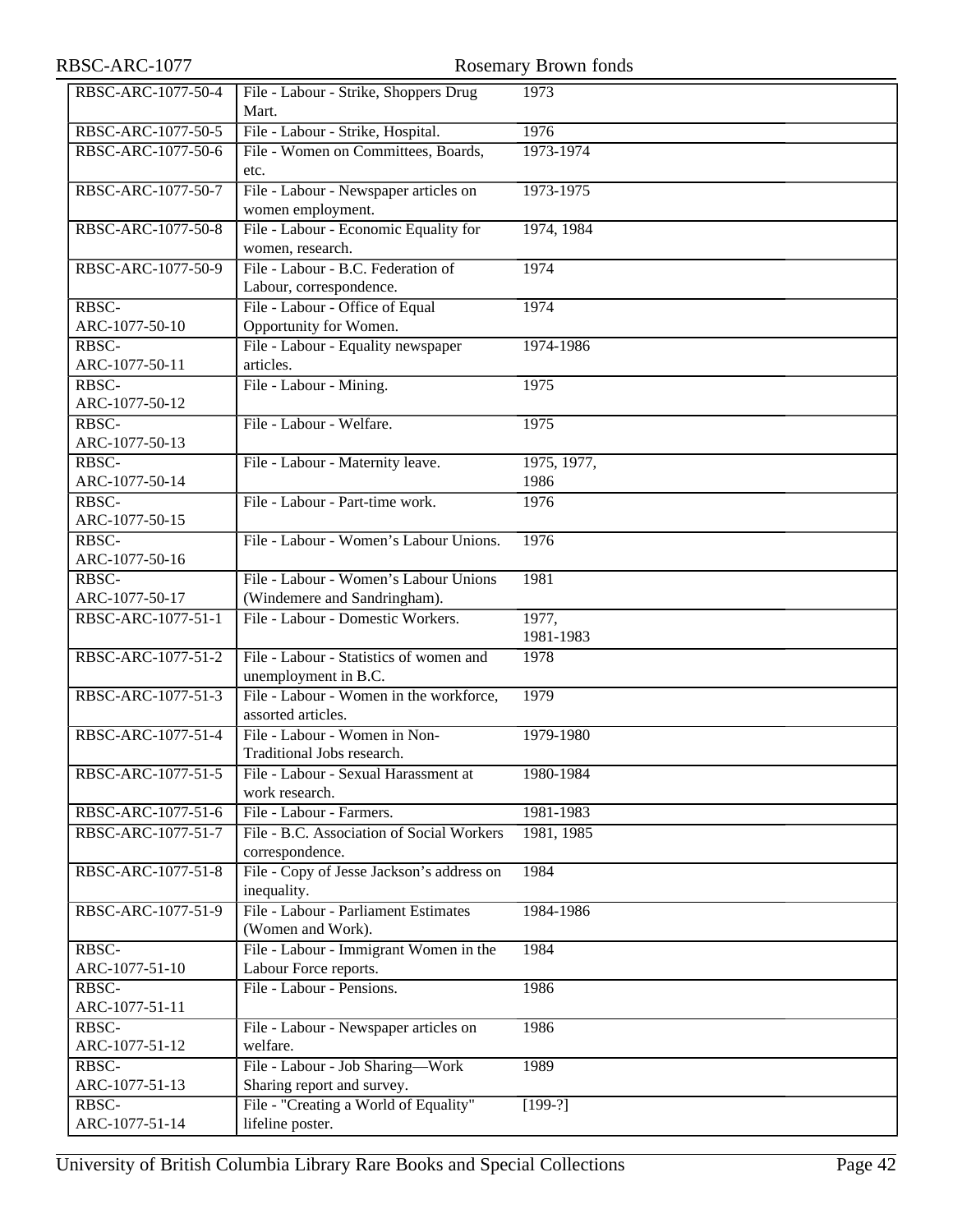| RBSC-ARC-1077           | Rosemary Brown fonds                                                            |                    |  |  |  |
|-------------------------|---------------------------------------------------------------------------------|--------------------|--|--|--|
| RBSC-<br>ARC-1077-51-15 | [n.d.]<br>File - Women and employment notes.                                    |                    |  |  |  |
| RBSC-ARC-1077-52-1      | File - Personal Directory -<br>Empowerment.                                     | $[198-?]$          |  |  |  |
| RBSC-ARC-1077-52-2      | File - Personal Directory - Sources and<br>resources.                           | $[198-?]$          |  |  |  |
| RBSC-ARC-1077-52-3      | File - Personal Directory - Readings.                                           | $[198-?]$          |  |  |  |
| RBSC-ARC-1077-52-4      | File - Personal Directory - Status in<br>Canada.                                | $[198-?]$          |  |  |  |
| RBSC-ARC-1077-52-5      | File - Personal Directory - Specific<br>Professions.                            | $[198-?]$          |  |  |  |
| RBSC-ARC-1077-52-6      | File - Personal Directory - Women in<br>Law.                                    | $[198-?]$          |  |  |  |
| RBSC-ARC-1077-52-7      | File - Personal Directory - Women in<br>Engineering.                            | $[198-?]$          |  |  |  |
| RBSC-ARC-1077-52-9      | File - Personal Directory - Elderly<br>Women.                                   | $[198-?]$          |  |  |  |
| RBSC-<br>ARC-1077-52-10 | File - Personal Directory - Women and<br>Poverty.                               | $[198-?]$          |  |  |  |
| RBSC-<br>ARC-1077-52-11 | File - Personal Directory - Native<br>Women.                                    | $[198-?]$          |  |  |  |
| RBSC-                   | File - Correspondence.                                                          | 1977, 1978,        |  |  |  |
| ARC-1077-52-12          |                                                                                 | 1980               |  |  |  |
| RBSC-                   | File - Pornography - Correspondence.                                            | 1977, 1978,        |  |  |  |
| ARC-1077-52-12          |                                                                                 | 1980               |  |  |  |
| RBSC-<br>ARC-1077-52-13 | File - Pornography - Correspondence.                                            | 1982-1983          |  |  |  |
| RBSC-<br>ARC-1077-52-14 | File - Pornography - Correspondence.                                            | 1984               |  |  |  |
| RBSC-<br>ARC-1077-52-15 | File - Pornography - Correspondence.                                            | 1985-1986          |  |  |  |
| RBSC-<br>ARC-1077-52-16 | File - Pornography - Sex Stereotyping in<br>Advertising, reports.               | 1978,<br>1984-1985 |  |  |  |
| RBSC-<br>ARC-1077-52-17 | File - Pornography - "Not a Love Story"<br>correspondence.                      | 1981               |  |  |  |
| RBSC-<br>ARC-1077-52-18 | File - Pornography - Red Hot Video<br>correspondence.                           | 1982               |  |  |  |
| RBSC-<br>ARC-1077-52-19 | File - Pornography - Film Classification<br>correspondence and guidelines.      | 1983               |  |  |  |
| RBSC-                   | File - Pornography - Playboy Channel                                            | 1983               |  |  |  |
| ARC-1077-52-20          | correspondence and reports.                                                     |                    |  |  |  |
| RBSC-<br>ARC-1077-52-21 | File - Pornography and Prostitution<br>Issues paper.                            | 1983               |  |  |  |
| RBSC-<br>ARC-1077-52-22 | File - Miscellaneous News articles on<br>pornography.                           | 1983-1985          |  |  |  |
| RBSC-ARC-1077-53-1      | File - Pornography - Fraser Committee<br>on Pornography and prostitution brief. | 1984               |  |  |  |
| RBSC-ARC-1077-53-2      | File - Child pornography newspaper<br>articles.                                 | 1985               |  |  |  |
| RBSC-ARC-1077-53-3      | File - Periodical Review Board reports on<br>pornographic material.             | 1985-1986          |  |  |  |
| RBSC-ARC-1077-53-4      | File - Pornography - Motion Picture Act.                                        | 1986               |  |  |  |
| RBSC-ARC-1077-53-5      | File - Pornography - Impact of<br>pornography on women research notes.          | $[198-?]$          |  |  |  |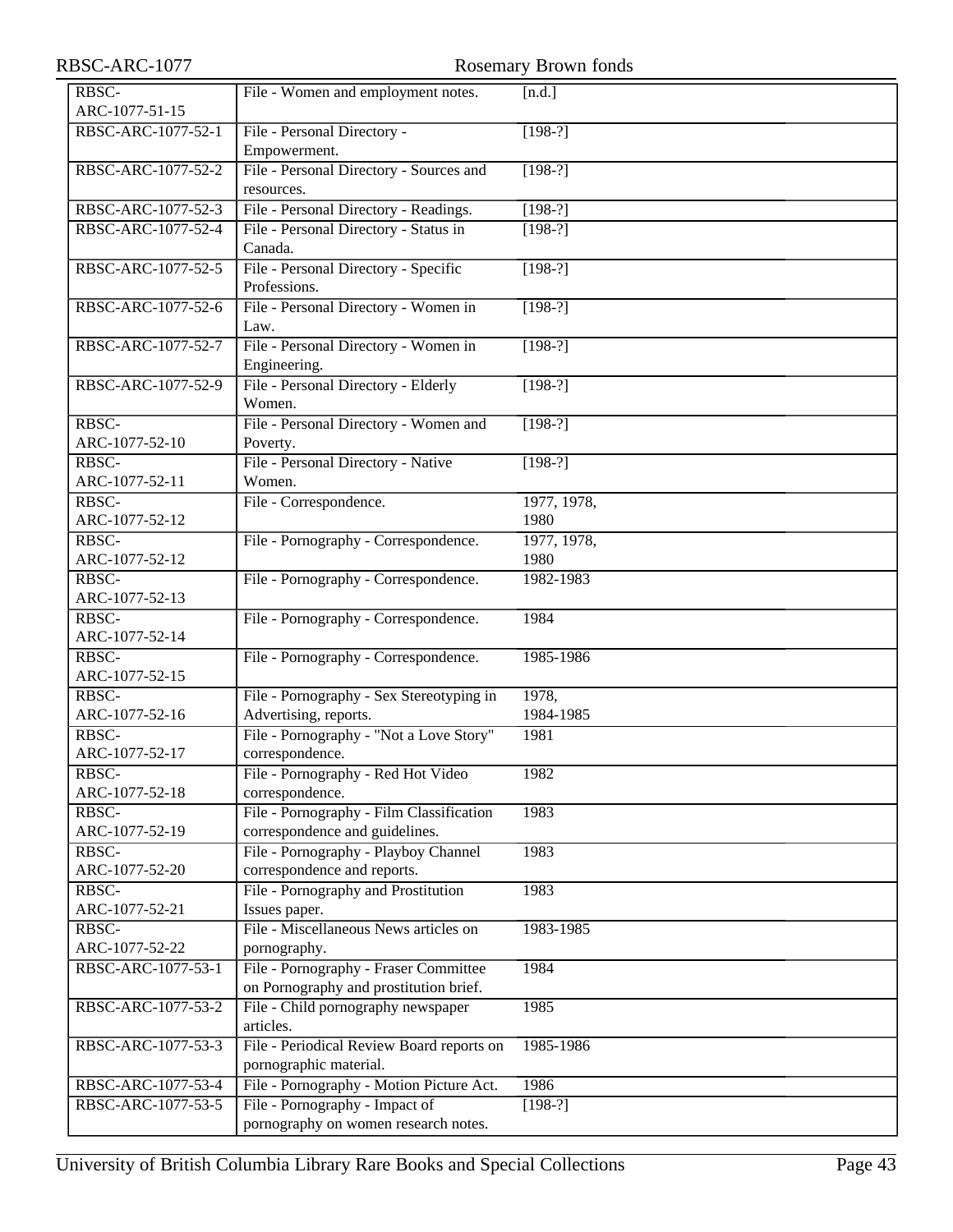## RBSC-ARC-1077 Rosemary Brown fonds

| RBSC-ARC-1077-53-6 | File - Pornography and racism notes.                | $[198-?]$     |                       |
|--------------------|-----------------------------------------------------|---------------|-----------------------|
| RBSC-ARC-1077-53-7 | File - Pornography - Report of the                  | [n.d.]        |                       |
|                    | Special Committee on Pornography and                |               |                       |
|                    | Prostitution.                                       |               |                       |
| RBSC-ARC-1077-53-8 | File - Pornography - Miscellaneous                  | 1983-1985     |                       |
|                    | research material.                                  |               |                       |
| RBSC-ARC-1077-54-1 | File - Sexual assault and violence                  | 1972-1982     |                       |
|                    | - Coalition of B.C. Rape Centres,                   |               |                       |
|                    | correspondence and petitions.                       |               |                       |
| RBSC-ARC-1077-54-2 | File - Sexual assault and violence -                | 1975-1978     |                       |
|                    | Newspaper articles on rape.                         |               |                       |
| RBSC-ARC-1077-54-3 | File - Sexual assault and violence -                | 1977, 1989,   |                       |
|                    | Women and violence news clippings.                  | 1991          |                       |
| RBSC-ARC-1077-54-4 | File - Sexual assault and violence - News           | 1977,         |                       |
|                    | articles and news releases.                         | 1982-1984     |                       |
| RBSC-ARC-1077-54-5 | File - Rape legislation.                            | 1977-78, 1983 |                       |
| RBSC-ARC-1077-54-6 | File - Sexual assault correspondence.               | 1977-1986     |                       |
| RBSC-ARC-1077-54-7 | File - Rape in B.C.: A Report to the                | 1979          |                       |
|                    | Ministry of the Attorney-General.                   |               |                       |
| RBSC-ARC-1077-54-8 | File - Anti-rape movement                           | 1981-1982     |                       |
|                    | correspondence and petitions.                       |               |                       |
| RBSC-ARC-1077-55-1 | File - Sexual assault and violence - Wife           | 1980, 1982    |                       |
|                    | battering correspondence.                           |               |                       |
| RBSC-ARC-1077-55-2 | File - Sexual assault and violence -                | 1982, 1985    |                       |
|                    | Family violence research.                           |               |                       |
| RBSC-ARC-1077-55-3 | File - Attorney-General Sex Offender                | 1984          |                       |
|                    | programme.                                          |               |                       |
| RBSC-ARC-1077-55-4 | File - Sexual assault and violence -                | 1989          |                       |
|                    | Executive summary of family violence<br>activities. |               |                       |
| RBSC-ARC-1077-55-5 | File - Sexual assault and violence -                | 1989-1991     |                       |
|                    | Domestic violence, articles.                        |               |                       |
| RBSC-ARC-1077-55-6 | File - Sexual assault and violence -                | 1990          |                       |
|                    | Human Rights Abuses against Women: a                |               |                       |
|                    | Worldwide Survey report.                            |               |                       |
| RBSC-ARC-1077-55-7 | File - Sexual assault and violence - "Is            | 1992          |                       |
|                    | Anyone Listening?" Task Force on                    |               |                       |
|                    | Family Violence.                                    |               |                       |
| RBSC-ARC-1077-55-8 | File - Sexual assault and violence -                | 1992          |                       |
|                    | "Strategies for Confronting Domestic                |               |                       |
|                    | Violence" resource manual.                          |               |                       |
| RBSC-              | File - Sexual assault and violence -                | $[198-?]$     | Access to the         |
| ARC-1077-55A-1     | BC Coalition of Rape Crisis Centres,                |               | following file is     |
|                    | petitions.                                          |               | restricted until 2036 |
|                    |                                                     |               | due to issues of      |
|                    |                                                     |               | privacy. This file    |
|                    |                                                     |               | contains personal     |
|                    |                                                     |               | information on        |
|                    |                                                     |               | individuals, such as  |
|                    |                                                     |               | their addresses.      |
| RBSC-ARC-1077-56-1 | File - Transition Houses -                          | 1976-1979     |                       |
|                    | Correspondence.                                     |               |                       |
| RBSC-ARC-1077-56-2 | File - Transition Houses -                          | 1980-1981     |                       |
|                    | Correspondence.                                     |               |                       |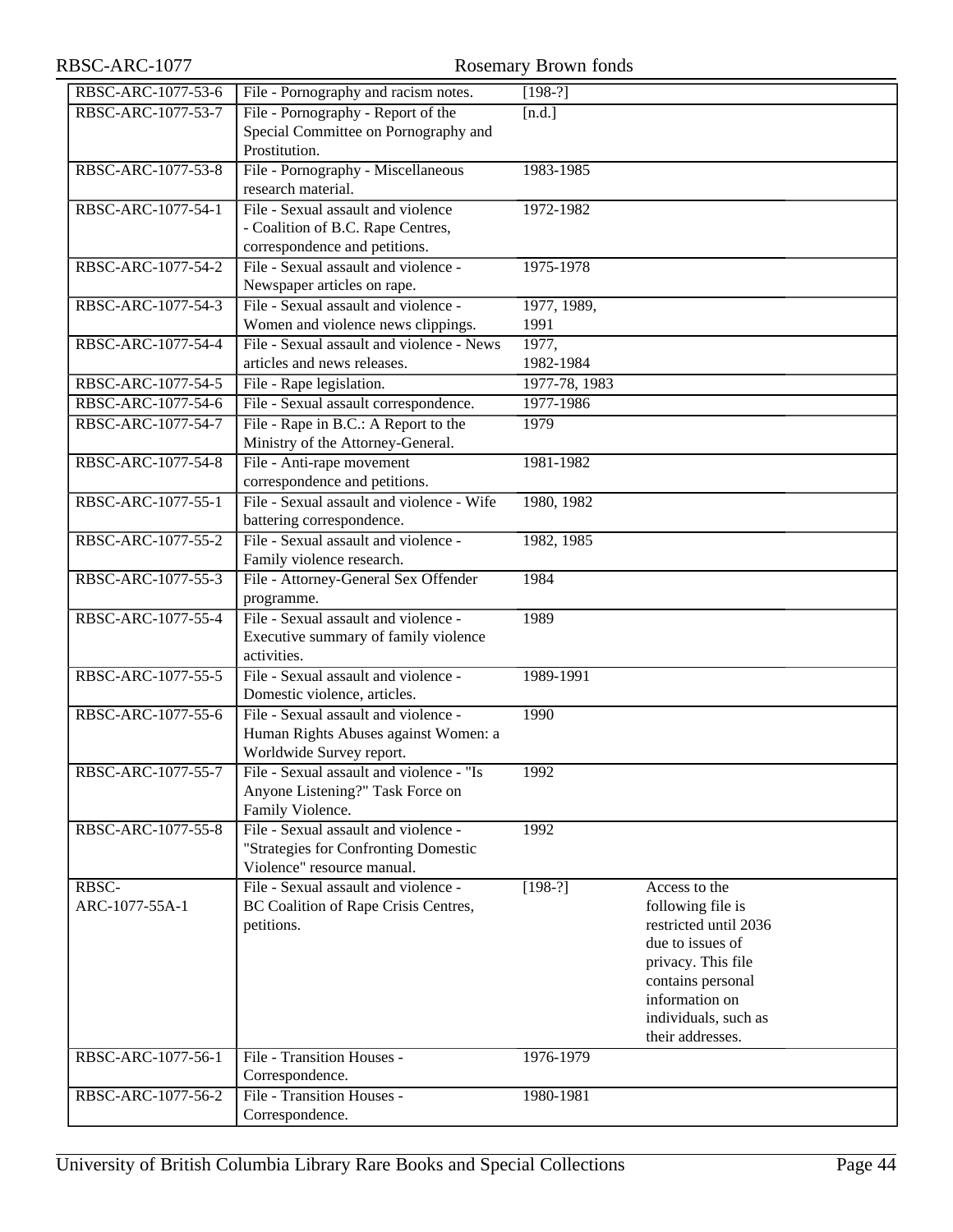| RBSC-ARC-1077           | Rosemary Brown fonds                                                                                   |            |  |
|-------------------------|--------------------------------------------------------------------------------------------------------|------------|--|
| RBSC-ARC-1077-56-3      | File - Transition Houses -<br>Correspondence.                                                          | 1982.      |  |
| RBSC-ARC-1077-56-4      | File - Transition Houses -<br>Correspondence.                                                          | 1983       |  |
| RBSC-ARC-1077-56-5      | File - Transition Houses -<br>Correspondence.                                                          | 1984-1986  |  |
| RBSC-ARC-1077-56-6      | File - Hansard excerpts, Debates in<br>House.                                                          | 1977, 1980 |  |
| RBSC-ARC-1077-56-7      | File - Transition Houses - Newsclippings.                                                              | 1977-1981  |  |
| RBSC-ARC-1077-56-8      | <b>File - Transition Houses Committee</b><br>Report.                                                   | 1979-1982  |  |
| RBSC-ARC-1077-56-9      | File - Transition Houses - City of<br>Vancouver submissions for Transition<br>Houses.                  | 1985       |  |
| RBSC-ARC-1077-57-1      | File - Women in politics statistics.                                                                   | 1972-1973  |  |
| RBSC-ARC-1077-57-2      | File - Women in the Struggle for<br>Liberation, series of articles.                                    | 1973       |  |
| RBSC-ARC-1077-57-3      | File - Women - Nurses correspondence.                                                                  | 1973-1975  |  |
| RBSC-ARC-1077-57-4      | File - Women - Publications on women<br>outside of Canada.                                             | 1973-1990  |  |
| RBSC-ARC-1077-57-5      | File - Appointments of women<br>correspondence and research.                                           | 1974-1975  |  |
| RBSC-ARC-1077-57-6      | File - Women - Discrimination<br>correspondence and notes.                                             | 1974-1976  |  |
| RBSC-ARC-1077-57-7      | File - Women's Bureau briefs.                                                                          | 1975       |  |
| RBSC-ARC-1077-57-8      | File - Women's Bureau Office,<br>correspondence.                                                       | 1976       |  |
| RBSC-ARC-1077-57-9      | File - Women - The Critical Needs of<br>Women report.                                                  | 1977       |  |
| RBSC-<br>ARC-1077-57-10 | File - Women - Abortion news releases.                                                                 | 1977, 1988 |  |
| RBSC-<br>ARC-1077-57-11 | File - Women - Royal Commission on<br>the Incarceration of Female Offenders<br>report.                 | 1978       |  |
| RBSC-<br>ARC-1077-57-12 | File - Women - Equality, Development<br>and Peace, reports from United Nations,<br>Decade for Women.   | 1980       |  |
| RBSC-<br>ARC-1077-57-13 | File - Women - Convention on the<br>elimination of all forms of discrimination<br>against women paper. | 1981       |  |
| RBSC-<br>ARC-1077-57-14 | File - Daycare funding correspondence<br>and notes.                                                    | 1981       |  |
| RBSC-<br>ARC-1077-57-15 | File - Women's Building material<br>correspondence.                                                    | 1982-1983  |  |
| RBSC-ARC-1077-58-1      | File - Women - Matrimonial property<br>laws and articles.                                              | 1982, 1985 |  |
| RBSC-ARC-1077-58-2      | File - Women - Native Women and<br>Indian Act.                                                         | 1982-1985  |  |
| RBSC-ARC-1077-58-3      | File - Women and health in New<br>Zealand.                                                             | 1982, 1986 |  |
| RBSC-ARC-1077-58-4      | File - Women - Sex Stereotyping, AAB<br>Advisory Committee report.                                     | 1983       |  |
| RBSC-ARC-1077-58-5      | File - Women - The Gender Gap, article.<br>1983, 1986                                                  | 1983, 1986 |  |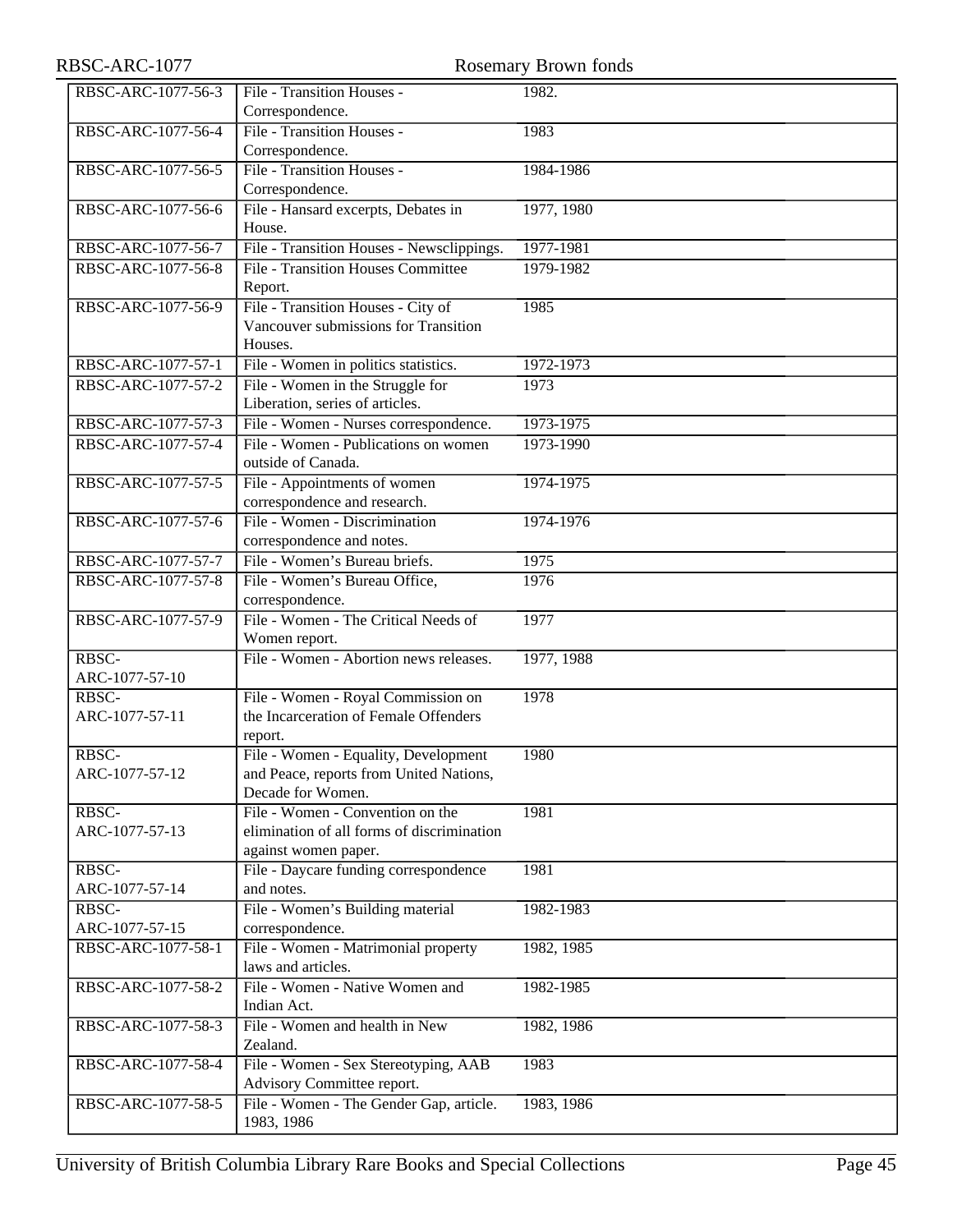| RBSC-ARC-1077           | Rosemary Brown fonds                                                                   |           |  |
|-------------------------|----------------------------------------------------------------------------------------|-----------|--|
| RBSC-ARC-1077-58-6      | File - Women and health.                                                               | 1984      |  |
| RBSC-ARC-1077-58-7      | File - Women - Statistics.                                                             | 1985      |  |
| RBSC-ARC-1077-58-8      | File - Women - Resource Centres.                                                       | 1985      |  |
| RBSC-ARC-1077-58-9      | File - "What Will Tomorrow Bring?"<br>Study of the Aspirations of Adolescent<br>Women. | 1985      |  |
| RBSC-<br>ARC-1077-58-10 | File - Women in Focus Society,<br>correspondence.                                      | 1985      |  |
| RBSC-<br>ARC-1077-58-11 | File - Women's Centres, correspondence.                                                | 1985      |  |
| RBSC-<br>ARC-1077-58-12 | File - Women in Development reports.                                                   | 1985-1986 |  |
| RBSC-<br>ARC-1077-58-13 | File - Women - Adolescent Women.                                                       | 1986      |  |
| RBSC-<br>ARC-1077-58-14 | File - Women - CIDA Action plans.                                                      | 1986      |  |
| RBSC-<br>ARC-1077-58-15 | File - Women's resources: NFB, studio<br>D.                                            | 1986      |  |
| RBSC-<br>ARC-1077-58-16 | File - Womenskills newsletters.                                                        | 1986      |  |
| RBSC-<br>ARC-1077-58-17 | File - Articles on feminism.                                                           | 1988-1989 |  |
| RBSC-<br>ARC-1077-58-18 | File - Women - Feminism from Third<br>World Perspective.                               | 1989      |  |
| RBSC-ARC-1077-59-1      | File - Women - Sexism on Campus.                                                       | 1989      |  |
| RBSC-ARC-1077-59-2      | File - Women - Fighting child poverty<br>report.                                       | 1990      |  |
| RBSC-ARC-1077-59-3      | File - Women and the environment.                                                      | 1990      |  |
| RBSC-ARC-1077-59-4      | File - Women - Intimate Femicide<br>research project.                                  | 1992      |  |
| RBSC-ARC-1077-59-5      | File - Lesbian and gay civil rights<br>struggle in B.C. report.                        | 1995      |  |
| RBSC-ARC-1077-59-6      | File - Women - Child, youth and family<br>reports.                                     | 1995-1996 |  |
| RBSC-ARC-1077-59-7      | File - Women's politics of health<br>addenda.                                          | 1997      |  |
| RBSC-ARC-1077-59-8      | File - Women - Guideline on non-sexist<br>language.                                    | [n.d.]    |  |
| RBSC-ARC-1077-59-9      | File - "A Short Guide to Women in<br><b>Development Resources"</b>                     | $[198-?]$ |  |
| RBSC-<br>ARC-1077-59-10 | File - Women - Miscellaneous newspaper<br>clippings and articles.                      | 1984-1986 |  |
| RBSC-<br>ARC-1077-59-11 | File - Third World - Women's Studies                                                   | 1971-1974 |  |
| RBSC-<br>ARC-1077-59-12 | File - Women's Studies - Indian<br>homemakers.                                         | 1973-1976 |  |
| RBSC-<br>ARC-1077-59-13 | File - Women's Studies - Blacks.                                                       | 1974      |  |
| RBSC-<br>ARC-1077-59-14 | File - Women's Studies - Native Indian<br>Women.                                       | 1974      |  |
| RBSC-<br>ARC-1077-59-15 | File - Women's Studies - Standing<br>Committee on Indian Affairs, sixth<br>report.     | 1982      |  |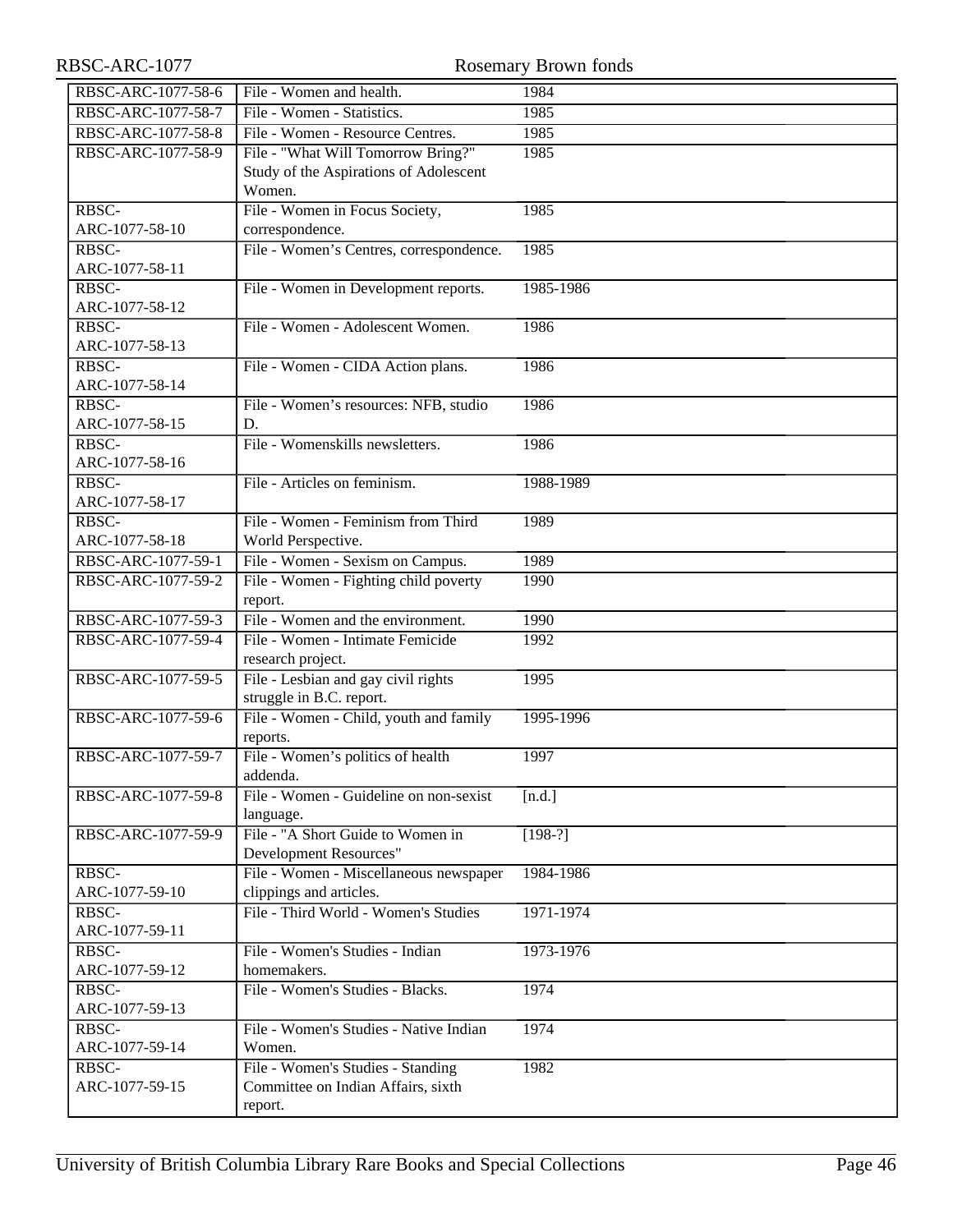| RBSC-ARC-1077                        |                                            | Rosemary Brown fonds |
|--------------------------------------|--------------------------------------------|----------------------|
| RBSC-                                | File - Women's Studies - Economics.        | 1982-1986            |
| ARC-1077-59-16                       |                                            |                      |
| RBSC-ARC-1077-60-1                   | File - Women's Studies - Women's health    | 1983-1985            |
|                                      | collective.                                |                      |
| RBSC-ARC-1077-60-2                   | File - Women's Studies - Asian Wives       | 1984                 |
|                                      | Advert.                                    |                      |
| RBSC-ARC-1077-60-3                   | File - Women's Studies - Effects of        | 1984                 |
|                                      | Budget and Legislation.                    |                      |
| RBSC-ARC-1077-60-4                   | File - Women's Studies - Peace.            | 1985                 |
| RBSC-ARC-1077-60-5                   | File - Women's Studies - Women's           | 1985                 |
|                                      | alternative for neg. peace.                |                      |
| RBSC-ARC-1077-60-6                   | File - Equality on the Federal level.      | 1986                 |
| RBSC-ARC-1077-60-7                   | File - Canada Bar Association: A Debate.   | 1987                 |
| RBSC-ARC-1077-60-8                   | File - Family Service Canada.              | 1987-1988            |
| RBSC-ARC-1077-60-9                   | File - Ageing.                             | 1988                 |
| RBSC-                                | File - Statement for Rally against         | 1988                 |
| ARC-1077-60-10                       | Apartheid.                                 |                      |
| RBSC-                                | File - Women in celebration.               | 1988                 |
| ARC-1077-60-11                       |                                            |                      |
| RBSC-                                | File - Women's Studies - Human Rights      | 1989                 |
| ARC-1077-60-12                       | and the Disappeared.                       |                      |
| RBSC-                                | File - Women and the Third World.          | 1976, 1985           |
| ARC-1077-60-13                       |                                            |                      |
| RBSC-                                | File - Women's Studies - Native and rural  | 1981, 1985           |
| ARC-1077-60-14                       | women.                                     |                      |
| RBSC-                                | File - Women's Studies - miscellaneous     | 1982, 1986           |
| ARC-1077-60-15                       | lecture research material.                 |                      |
| RBSC-                                | File - Women's Studies - Immigrant         | 1985                 |
| ARC-1077-60-16                       | women.                                     |                      |
| RBSC-                                | File - Women's Studies - Women and         | 1985                 |
| ARC-1077-60-17                       | Families.                                  |                      |
| RBSC-ARC-1077-61-1                   | File - Women's Studies - Women and         | 1985-1986            |
|                                      | midwifery.                                 |                      |
| RBSC-ARC-1077-61-2                   | File - Women's Studies - MHR, Impact       | 1986                 |
|                                      | of Restraint.                              |                      |
| RBSC-ARC-1077-61-3                   | File - External affairs, Yugoslavia.       | 1991-1992            |
| RBSC-ARC-1077-61-4                   | File - Jamaica.                            | 1980-1981.           |
| RBSC-ARC-1077-61-5                   | File - Nuclear Threat.                     | 1978, 1982,          |
|                                      |                                            | 1984-1985            |
| RBSC-ARC-1077-61-6                   | File - Technology, miscellaneous           | 1981-1985            |
|                                      | government reports on computer usage.      |                      |
| RBSC-ARC-1077-61-7                   | File - Technology, related articles.       | 1982-1986            |
| RBSC-ARC-1077-61-8                   | File - Technology, related press releases. | 1983                 |
| RBSC-ARC-1077-61-9                   | File - Technology, draft proposal of B.C.  | 1985                 |
|                                      | NDP Computer Committee.                    |                      |
| RBSC-                                | File - Technology, Microtechnology         | 1987                 |
| ARC-1077-61-10                       | report.                                    |                      |
| <b>Photographs</b>                   |                                            |                      |
|                                      |                                            |                      |
| Date: $1972-2000$ (date of creation) |                                            |                      |
|                                      |                                            |                      |

<span id="page-46-0"></span>Scope and content: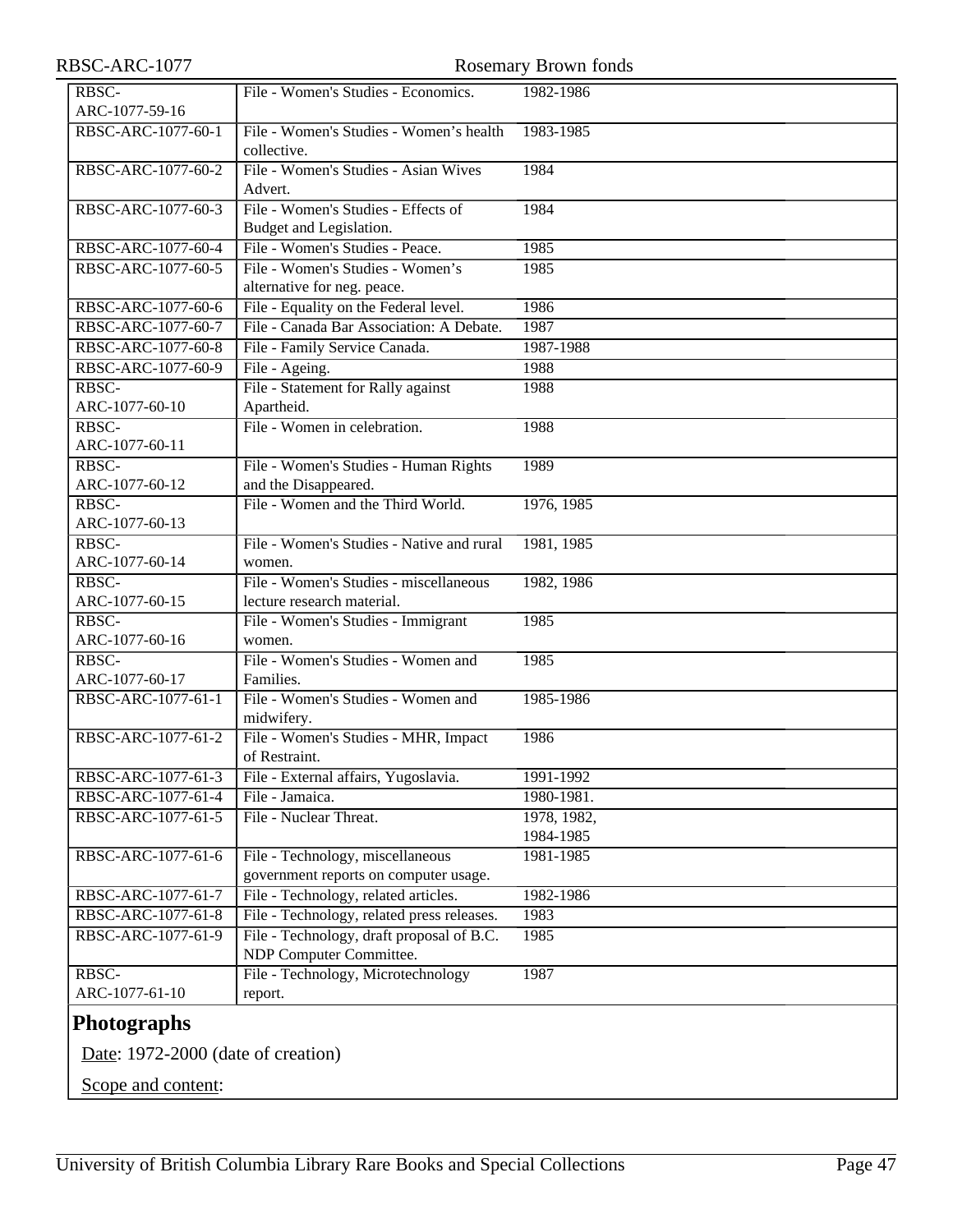Series consist mainly of conferences that Rosemary Brown spoke at, Rosemary receiving an honorary doctorate from the University of Toronto and the University of Victoria, award dinners, National Film Board's "No Way! Not Me" premiere, portraits and Rosemary with her family. There is a sheet of slides that showcase the opening ceremonies of the Women's Monument Project, as well as a portrait collection of various individuals used for the book African Canadians.

Physical description: 79 photographs. 14 slides.

Note:

These photographs have been catalogued as part of the Rare Book and Special Collections photograph holdings under BC-2116.

| File / item list   |                                         |             |               |           |
|--------------------|-----------------------------------------|-------------|---------------|-----------|
| Ref code           | Title                                   | Dates       | Access status | Container |
| RBSC-ARC-1077-62-1 | File - Portraits of Rosemary Brown.     | $[199-?].$  |               |           |
| RBSC-ARC-1077-62-2 | File - Jamaican trip.                   | 1986.       |               |           |
| RBSC-ARC-1077-62-3 | File - Rosemary at the "Women for a     | 1986.       |               |           |
|                    | Meaningful Summit" conference, Athens.  |             |               |           |
|                    | 3 colour photos                         |             |               |           |
| RBSC-ARC-1077-62-4 | File - Congress of Black Women tribute  | 1987.       |               |           |
|                    | to Rosemary Brown. A dinner at the      |             |               |           |
|                    | Pan Pacific Hotel (Crystal Pavilion),   |             |               |           |
|                    | Vancouver, B.C. 20 colour photos, 15    |             |               |           |
|                    | Feb. 1987.                              |             |               |           |
| RBSC-ARC-1077-62-5 | File - "No Way! Not Me" premiere at the | 1988        |               |           |
|                    | Royal Ontario Museum.                   |             |               |           |
| RBSC-ARC-1077-62-6 | File - Rosemary teaching.               | $[198-?]$ . |               |           |
| RBSC-ARC-1077-62-7 | File - Great Trekker Award dinner.      | 1991        |               |           |
| RBSC-ARC-1077-62-8 | File - "Giving Voice," Women's          | $[1992]$ .  |               |           |
|                    | Monument Exhibit.                       |             |               |           |
| RBSC-ARC-1077-62-9 | File - Rosemary with family.            | $[199-?].$  |               |           |
| RBSC-              | File - Slides from the Women's          | 1994.       |               |           |
| ARC-1077-62-10     | Monument opening ceremony.              |             |               |           |
| RBSC-ARC-1077-63-1 | File - Education portraits. (10 photos) | 1994-1995   |               |           |
| RBSC-ARC-1077-63-2 | File - Politics portraits. (11 photos)  | 1994-1995   |               |           |
| RBSC-ARC-1077-63-3 | File - Social Justice. (14 photos)      | 1994-1995   |               |           |
| RBSC-ARC-1077-63-4 | File - Health. (11 photos)              | 1994-1995   |               |           |
| RBSC-ARC-1077-63-5 | File - The Church. (3 photos)           | 1994-1995   |               |           |
| RBSC-ARC-1077-63-6 | File - Community Service. (3 photos)    | 1994-1995   |               |           |
| RBSC-ARC-1077-63-7 | File - The Arts. (14 photos)            | 1994-1995   |               |           |
| RBSC-ARC-1077-63-8 | File - Sports. (19 photos)              | 1994-1995   |               |           |
| RBSC-ARC-1077-63-9 | File - Entrepreneurs. (7 photos)        | 1994-1995   |               |           |
| RBSC-              | File - Organizations. (4 photos)        | 1994-1995   |               |           |
| ARC-1077-63-10     |                                         |             |               |           |
| RBSC-              | File - Philanthropists. (2 photos)      | 1994-1995   |               |           |
| ARC-1077-63-11     |                                         |             |               |           |
| RBSC-              | File - Media. (5 photos)                | 1994-1995   |               |           |
| ARC-1077-63-12     |                                         |             |               |           |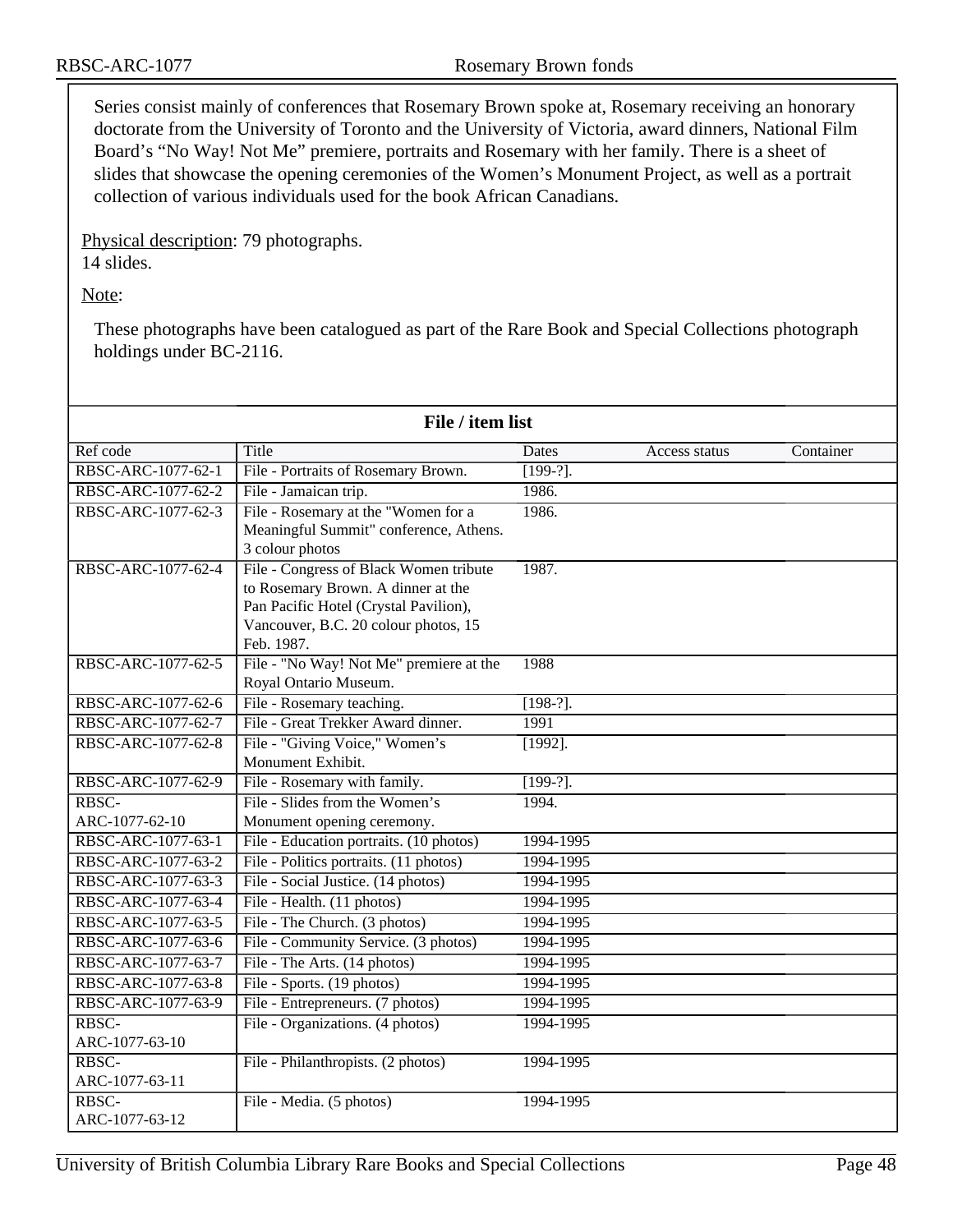<span id="page-48-0"></span>

| RBSC-ARC-1077                       |                                                                                                                                                                                                                | <b>Rosemary Brown fonds</b> |           |
|-------------------------------------|----------------------------------------------------------------------------------------------------------------------------------------------------------------------------------------------------------------|-----------------------------|-----------|
| RBSC-<br>ARC-1077-63-13             | File - Every Walk of Life. (15 photos)                                                                                                                                                                         | 1994-1995                   |           |
| RBSC-<br>ARC-1077-63-14             | File - The Future. (17 photos)                                                                                                                                                                                 | 1994-1995                   |           |
| RBSC-<br>ARC-1077-63-15             | File - Miscellaneous individuals. (14<br>photos)                                                                                                                                                               | 1994-1995                   |           |
| RBSC-ARC-1077-<br>BC-2116/1         | File - Gregory Brown [son].                                                                                                                                                                                    | 1972                        | Drawer 2. |
| RBSC-ARC-1077-<br>BC-2116/2         | File - Rosemary with Aunt Eslie in<br>Jamaica.                                                                                                                                                                 | 1986                        | Drawer 2. |
| <b>RBSC-ARC-1077-</b><br>BC-2116/3  | Item - Rosemary receiving a token of<br>appreciation from Sandra Knight for her<br>keynote address at the Ottawa Women<br>Teachers' Association Annual dinner<br>at Algonquin College, Ottawa. 15 May<br>1990, | 1990                        | Drawer 2. |
| RBSC-ARC-1077-BC<br>2116/4          | Item - Rosemary in a parade.                                                                                                                                                                                   | $[198-?]$                   | Drawer 2. |
| RBSC-ARC-1077-BC<br>2116/5          | Item - Rosemary receiving an honorary<br>doctorate degree from University of<br>Toronto.                                                                                                                       | 1991                        | Drawer 2. |
| RBSC-ARC-1077-<br>BC-2116/6         | Item - University of Toronto graduation,<br>Bill with the President's wife and<br>Professor Rose.                                                                                                              | 1991                        | Drawer 2. |
| RBSC-ARC-1077-<br>BC-2116/7         | Item - University of Toronto graduation,<br>Rosemary with Kay and the University's<br>Chancellor.                                                                                                              | 1991                        | Drawer 2. |
| RBSC-ARC-1077-<br>BC-2116/8         | Item - Rosemary with Shirley Mann and<br>Irene Errington at the Cowichan Live<br>dance weekend festival.                                                                                                       | 1991                        | Drawer 2. |
| <b>RBSC-ARC-1077-</b><br>BC-2116/9  | Item - Rosemary with Bill at the<br>University of Victoria graduation. 28<br>May 1992 colour.                                                                                                                  | 1992                        | Drawer 2. |
| RBSC-ARC-1077-<br>BC-2116/10        | Item - Rosemary with Margot, Jackie,<br>Robin and Shirley at the University of<br>Victoria graduation.                                                                                                         | 1992                        | Drawer 2. |
| RBSC-ARC-1077-<br>BC-2116/11        | Item - Rosemary with Gillian [Brewin] at<br>the University of Victoria graduation.                                                                                                                             | 1992                        | Drawer 2. |
| RBSC-ARC-1077-<br>BC-2116/12        | Item - Rosemary with fellow members<br>at the International Women's Rights<br>Conference.                                                                                                                      | 1992                        | Drawer 2. |
| RBSC-ARC-1077-<br>BC-2116/13        | Item - Rosemary giving an honorary<br>address at Carleton University.                                                                                                                                          | 1994                        |           |
| RBSC-ARC-1077-<br>BC-2116/14        | Item - Rosemary at "Judging in a Diverse<br>Society" conference.                                                                                                                                               | 1998                        | Drawer 2. |
| RBSC-ARC-1077-<br>BC-2116/15        | Item - Being Brown cover picture.                                                                                                                                                                              | 2000                        |           |
| RBSC-ARC-1077-<br>BC-2116/16        | Item - Pat Maynard.                                                                                                                                                                                            | $[198-?]$                   | Drawer 2. |
| <b>RBSC-ARC-1077-</b><br>BC-2116/17 | Item - Madonna Larbi.                                                                                                                                                                                          | $[199-?]$                   | Drawer 2. |
| <b>Audio/visual</b>                 |                                                                                                                                                                                                                |                             |           |
| Date: $[199-?]$ (date of creation)  |                                                                                                                                                                                                                |                             |           |